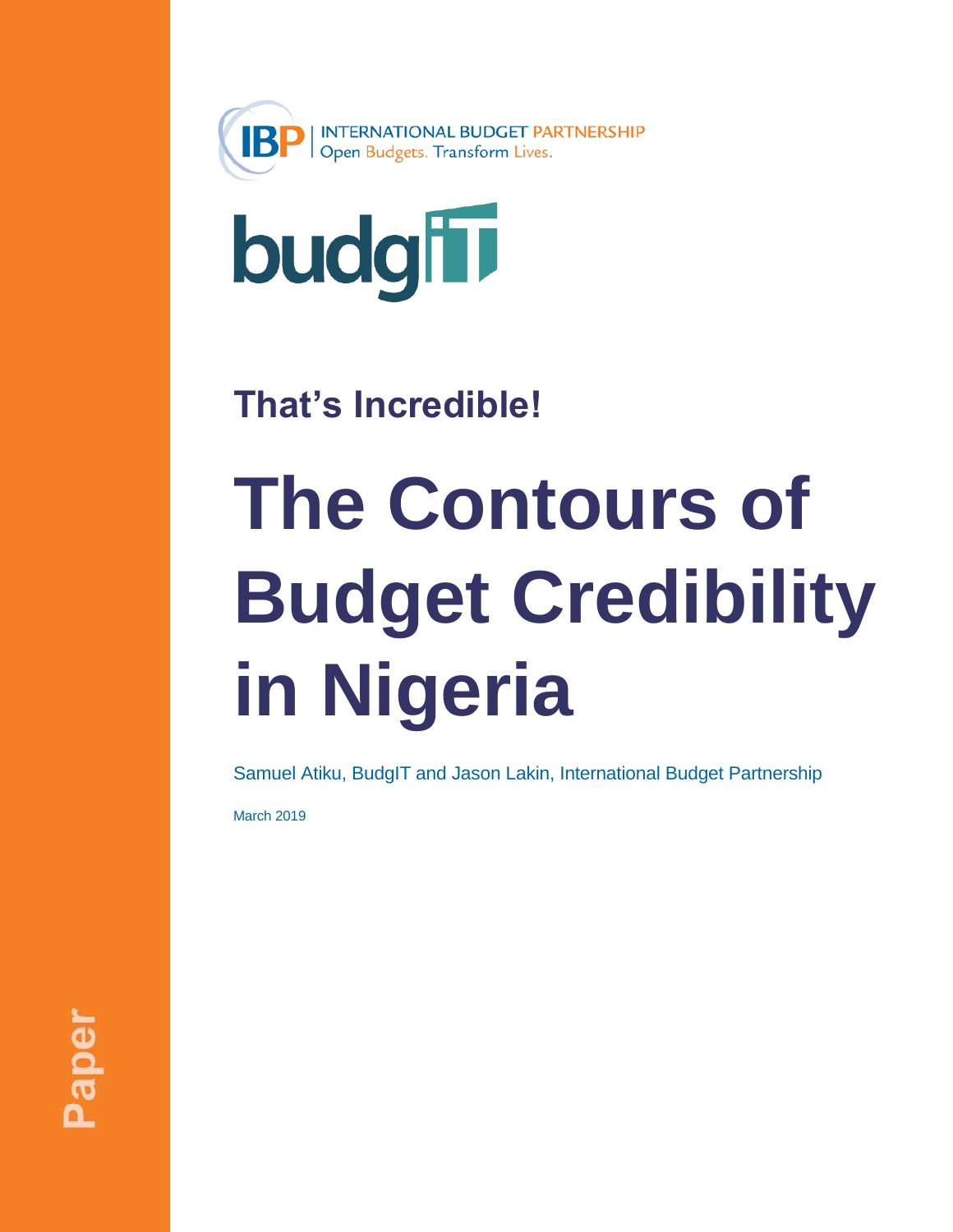# SUMMARY OF KEY FINDINGS

Nigeria's federal budget suffers consistently from low credibility, meaning that revenues are under-collected and actual spending falls short of targets in approved budgets. Poor performance of the federal budget in Nigeria is often attributed to fluctuating oil prices and oil revenues. But is this correct? To learn more, we took a comprehensive look at the overall budget credibility challenges in Nigeria between 2009 and 2016. While we found that oil revenue does play a role in Nigeria's low budget credibility, much of the problem is explained by other factors. Here are some of our key findings:

- **While oil revenue accounted for 60 percent of total revenue in Nigeria between 2009 and 2016, in only two of those years – 2010 and 2011 – was oil the majority factor in the under-collection of revenue.** Rather, underperformance of customs revenue and "independent revenue," which in Nigeria mainly refers to fees and service charges collected by independent agencies, together accounted for more than half of under-collection in most years. Poor oil revenue projections were not driven as much by poor price forecasting as they were by poor production forecasts.
- **Ambitious revenue projections are a key factor explaining poor budget credibility, but aggressive expenditure projections also play a role.** For example, in 2010, revenue was projected to increase by 42 percent, and was under-collected by 8 percent. But expenditure was expected to increase by 70 percent, and underspending was 22 percent. Clearly, both revenue and expenditure projections were too high, but the expenditure projections were significantly higher and led to significantly more underspending.
- **Ambitious expenditure projections are rooted in both executive action and legislative amendment powers.** The data show that legislative amendments tend to exacerbate underspending by introducing additional projects into the budget that cannot be implemented. For example, in 2010 the legislature introduced nearly one trillion Naira of underspending (if we compare actual expenditure against the original budget versus comparing actual expenditure to the budget as it was amended by the National Assembly). However, the legislature's role is complex: in 2012 they decreased the executive's budget proposal, reducing underspending, and in 2015, the increases they made introduced underspending but led to a larger and more realistic budget overall.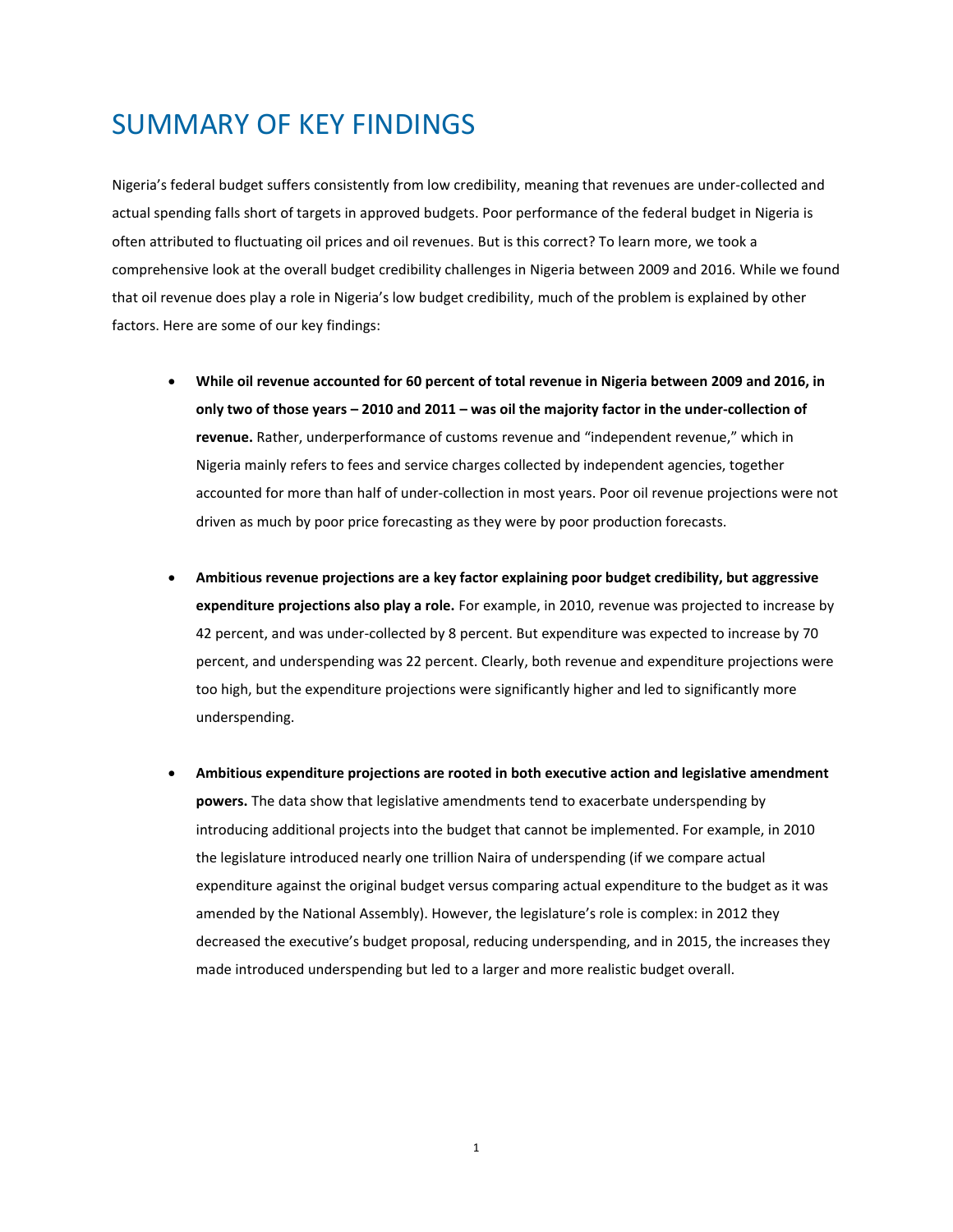- **Perhaps unsurprisingly, the biggest credibility problem in Nigeria is on the capital side of the budget. In each year from 2009 to 2016 most of the underspending was related to capital expenditure.** Not all agencies underspend their capital budgets - on average, the Office of the Presidency and the Ministry of Sport overspend their capital budgets. A majority of the underspending on capital is related to the economic sector, affecting major infrastructure projects in transport, energy, petroleum, and so on. The data nevertheless show important variations within the economic sector. For example, the Ministry of Works and the Ministry of Power exhibit less underspending compared to the Ministries of Petroleum Resources, Trade, and Investment, and Labour and Productivity.
- **Is underspending on capital in Nigeria driven by unrealistic budget formulation, or by implementation challenges when agencies receive funds but cannot spend them? Both problems exist in Nigeria, but unrealistic budgeting is the larger of these.** In 2013, agencies spent 92 percent of the funds released to them, but only 58 percent of their budgets, meaning most of the underspending was due to funds that agencies never touched (only 8 percent of the funds actually received remained unused). Nevertheless, in some years, underspending against releases was particularly poor. In 2012, underspending against releases was only 67 percent, and in 2014 it was 81 percent. Thus, Nigeria is a case where budgets are unrealistic, and also a case where money that is available to ministries is often left on the table.

These findings demonstrate that while oil is an important factor in Nigeria's low budget credibility, the country also suffers from other typical budget formulation and implementation problems that cannot be blamed on oil directly. Of course, more research is needed to understand the nature and impact of low budget credibility in Nigeria. Future research should examine exactly which capital projects are driving poor budget credibility, and the extent to which these are projects inserted into the budget by the legislature or by ministries and agencies. We should also strive to understand better the drivers of poor implementation when funds are actually available to ministries. Finally, we need to learn more about the impact of poor budget credibility on the geographical distribution of resources across the country and its impact on equity.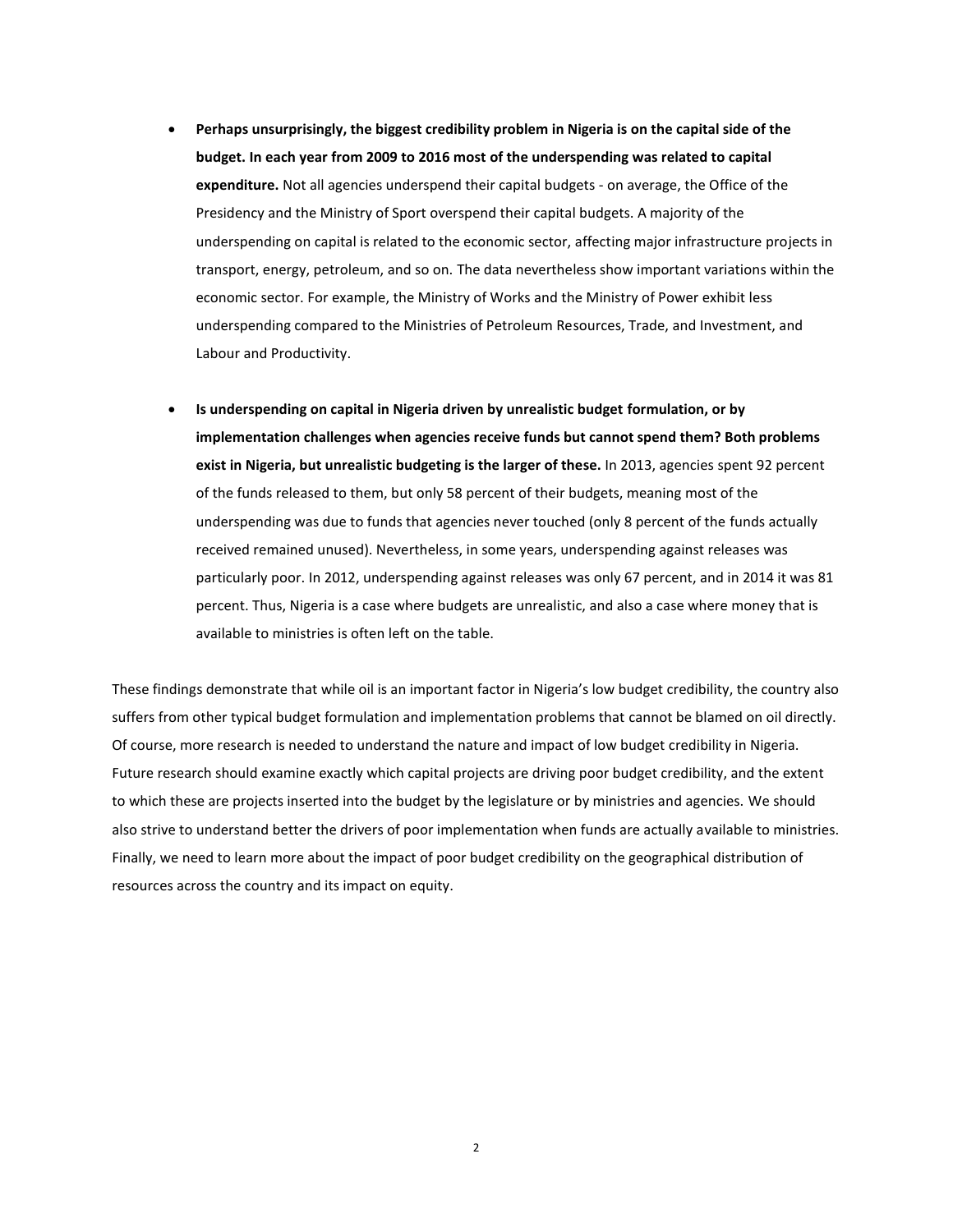# INTRODUCTION

Nigeria, a large middle-income country, has long had severe budget credibility issues at both national and subnational levels. Recent evidence suggests that the problem has not improved: the central government underspent its budget by 16 percent in 2009 and by 27 percent in 2016 (Table 1). This paper, the first of several presenting our research in the country, probes the various factors that may be contributing to the low credibility of the budget – i.e., the significant deviations between actual spending and the approved budget. Available data suggests that the central government in Nigeria has adopted what Schick has termed "escapist budgeting," consistently authorizing more spending than the government can actually mobilize.<sup>1</sup> The Nigerian budget may also mirror findings from other countries where the budget is considered a form of "theater," in which key actors act out their formal roles, while informal processes yield actual expenditure far from the ideals mouthed by the players.<sup>2</sup>

#### TABLE 1. FEDERAL GOVERNMENT EXPENDITURE: COMPARISON OF BUDGET ESTIMATES AGAINST ACTUAL SPENDING

|      |               | <b>Budget</b><br>Estimate: |                  | Actual<br>Spending:       | <b>VARIANCE</b>                           |        |
|------|---------------|----------------------------|------------------|---------------------------|-------------------------------------------|--------|
| Year | <b>BUDGET</b> | change from<br>prior year  | <b>ACTUAL</b>    | change from<br>prior year | <b>Actual Spending vs Budget Estimate</b> |        |
|      | billion naira | %                          | billion<br>naira | %                         | billion naira                             | %      |
| 2009 | 3,205.16      | $-3%$                      | 2,697.23         | 4%                        | $-507.93$                                 | $-16%$ |
| 2010 | 5,159.66      | 61%                        | 4,047.06         | 50%                       | $-1,112.60$                               | $-22%$ |
| 2011 | 4,484.75      | $-13%$                     | 4,302.06         | 6%                        | $-182.69$                                 | -4%    |
| 2012 | 4,697.21      | 5%                         | 4,131.23         | -4%                       | $-565.98$                                 | $-12%$ |
| 2013 | 4,986.30      | 6%                         | 4,560.81         | 10%                       | $-425.49$                                 | $-9%$  |
| 2014 | 4,987.24      | 0%                         | 4,123.42         | $-10%$                    | $-863.82$                                 | $-17%$ |
| 2015 | 5,067.90      | 2%                         | 4,767.36         | 16%                       | $-300.54$                                 | -6%    |
| 2016 | 6,060.48      | 20%                        | 4,396.24         | -8%                       | $-1,664.24$                               | $-27%$ |
|      | $-15%$        |                            |                  |                           |                                           |        |

*\*Cumulative average calculated pre-rounding.*

<u>.</u>

Source: Fourth quarter and consolidated budget implementation reports 2009 - 2016, Budget Office of the Federation, Ministry of Budget *and National Planning, Abuja.* 

<sup>&</sup>lt;sup>1</sup> Schick, A., A Contemporary Approach to Public Expenditure Management. (Washington DC: World Bank, 1998)

<sup>&</sup>lt;sup>2</sup> "The Budget as Theatre- the formal and informal institutional makings of the budget process in Malawi," Lise Rakner, et al, CMI, July 2004.<https://www.cmi.no/publications/file/1928-the-budget-as-theatre-the-formal-and-informal.pdf>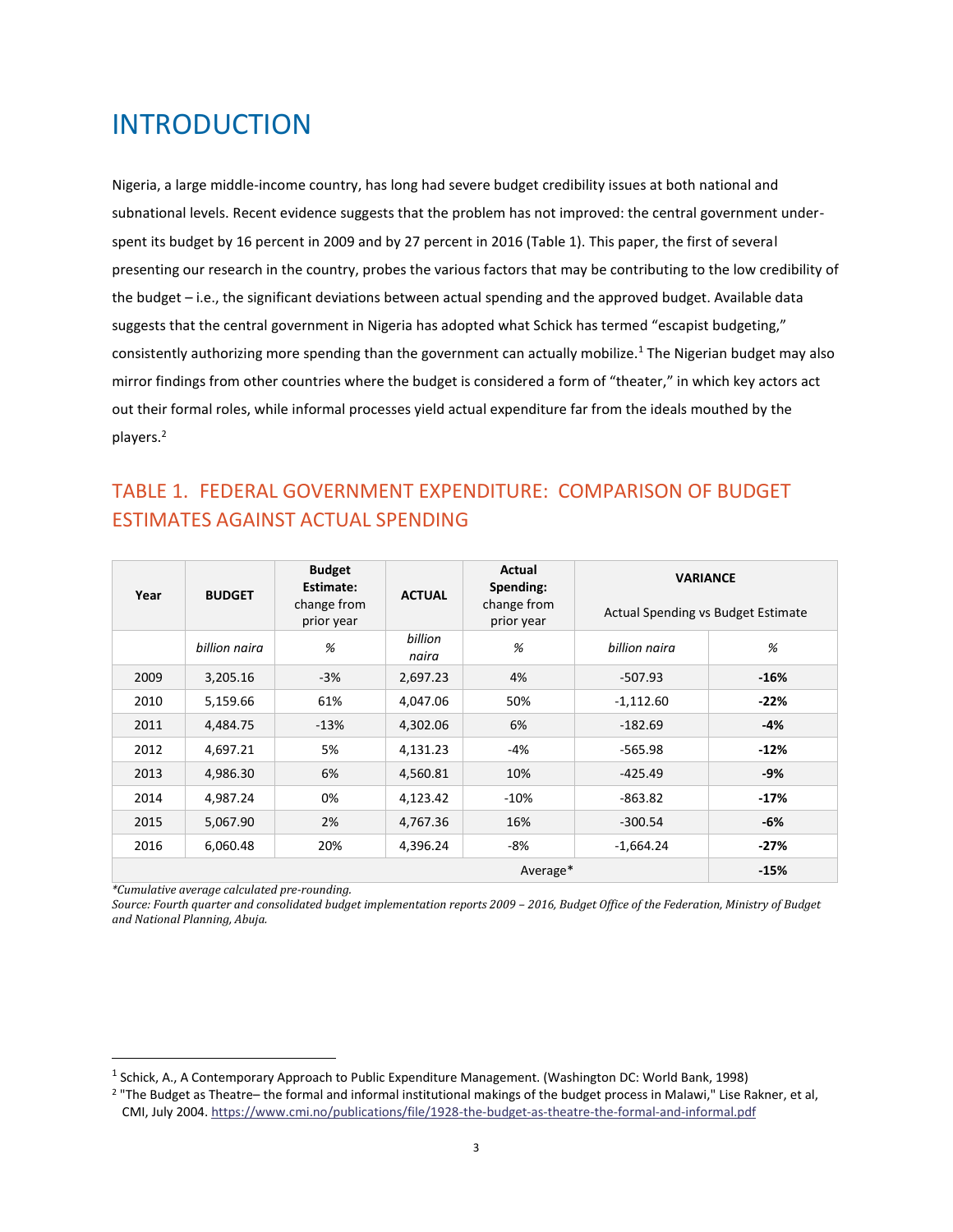Previous work has documented unrealistic revenue and capital spending projections in the annual budget in Nigeria.<sup>3</sup> While much literature on Nigeria discusses overall budget credibility, there is also evidence of the failure to implement approved capital projects. Data collected on a large sample (over 4700) of public investment projects from 2006/2007 in Nigeria finds that more than a third of these projects are never started, let alone completed.<sup>4</sup>

The causes of poor credibility are not dealt with exhaustively in these reports, but they do offer some insights. Analysts attribute poor credibility to fraught legislative-executive relations that lead to unrealistic increases in the projected budget, and delays in approval and implementation of the budget.<sup>5</sup> Other work finds that the implementation of capital projects is affected by the ways in which civil servants are managed; those ministries offering employees more autonomy have higher completion rates for projects. <sup>6</sup> Across sources, it becomes clear that many actors find revenue and capital spending projections in Nigeria to be unrealistic, leading inevitably to low credibility.<sup>7</sup>

The government's own budget execution reports also acknowledge credibility challenges. The central government's 2016 year-end budget report showed a shortfall in revenue collection from non-oil revenue sources of over 44 percent.<sup>8</sup> The same report shows significant underspending of capital budgets in agriculture, education and science and technology.

Over-promising and under-delivering may be annoying, but does it have a real cost? The government suggests that it does:

"*Project funds were equally not set aside for critical projects as they are left to compete with non-priority projects and programmes. Some turnkey projects with huge capital outlay were at times completed and left without furnishing or equipment including those in Health and Education sectors, e.g. construction of lecture and hospital theaters (Yabatech, OAUTH, Il Ife, etc.).*" 9

L,

<sup>3</sup>BudgIT: [http://yourbudgit.com/?s=fiscal+realism;](http://yourbudgit.com/?s=fiscal+realism) International Monetary Fund: [https://www.imf.org/en/Publications/CR/Issues/2018/03/07/Nigeria-2018-Article-IV-Consultation-Press-Release-Staff-](https://www.imf.org/en/Publications/CR/Issues/2018/03/07/Nigeria-2018-Article-IV-Consultation-Press-Release-Staff-Report-and-Statement-by-the-45699)[Report-and-Statement-by-the-45699;](https://www.imf.org/en/Publications/CR/Issues/2018/03/07/Nigeria-2018-Article-IV-Consultation-Press-Release-Staff-Report-and-Statement-by-the-45699) Nigeria Biannual Economic Update: "Connecting to Compete," World Bank. April 2018. [http://documents.worldbank.org/curated/en/769551524576691390/pdf/WPNigeriaBiannualEconomicUpdateAprilFinalVersio](http://documents.worldbank.org/curated/en/769551524576691390/pdf/WPNigeriaBiannualEconomicUpdateAprilFinalVersion-PUBLIC.pdf) [n-PUBLIC.pdf](http://documents.worldbank.org/curated/en/769551524576691390/pdf/WPNigeriaBiannualEconomicUpdateAprilFinalVersion-PUBLIC.pdf)

<sup>4</sup> Imran Rasul and Daniel Rogger, "Management of Bureaucrats and Public Service Delivery: Evidence from the Nigerian Civil Service," The Economic Journal, 2017.

<sup>&</sup>lt;sup>5</sup>Verena Fritz, Marijn Verhoeven and Ambra Avenia, "Political Economy of Public Financial Management Reforms: Experiences and Implications for Dialogue and Operational Engagement," World Bank 2017.

 $6R$ asul and Rogger, "Management of Bureaucrats and Public Service Delivery..."

<sup>7</sup>World Bank, 2018

<sup>&</sup>lt;sup>8</sup>Budget Office of the Federation, Ministry of Budget and National Planning, 2017 <sup>9</sup>lbid.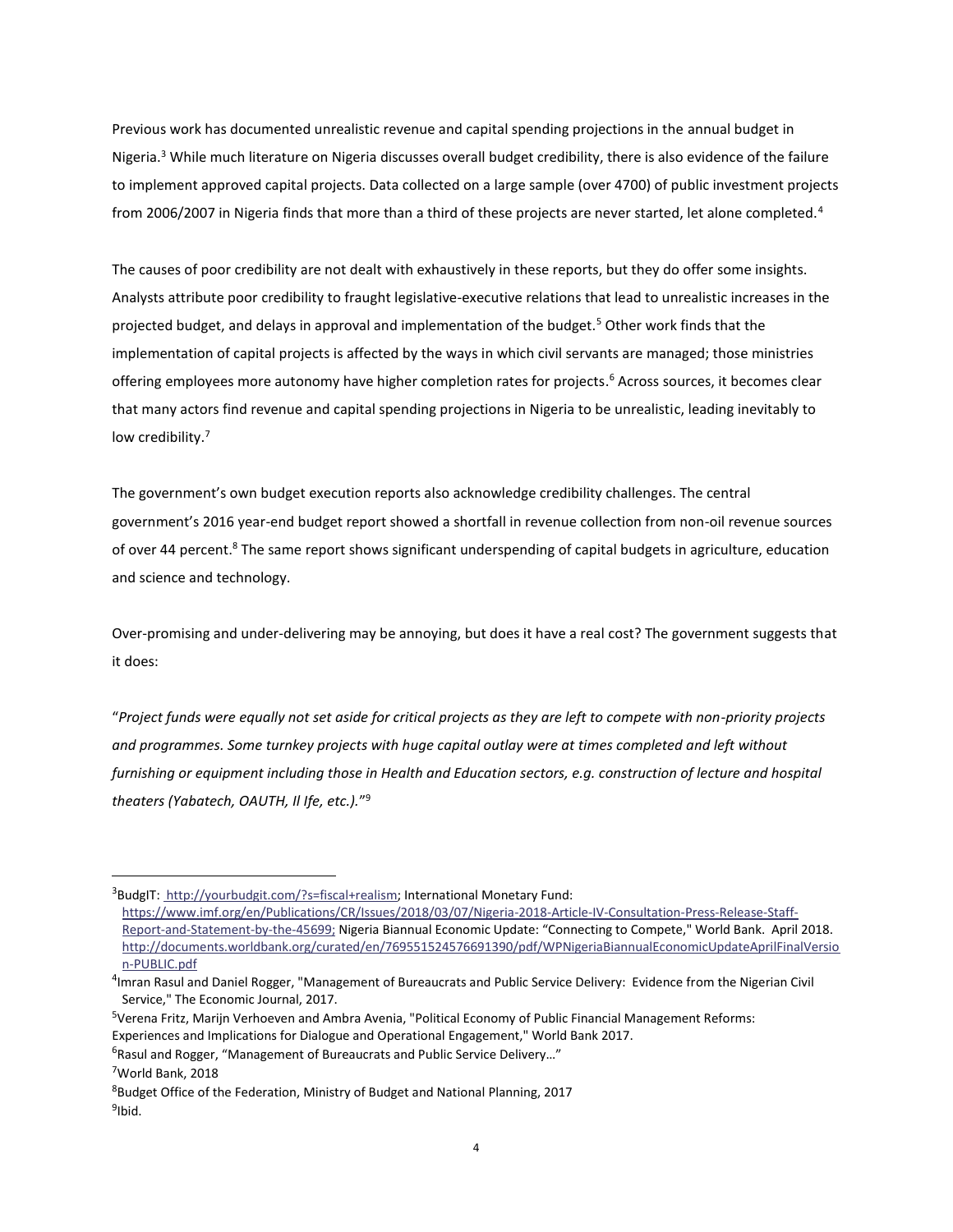This passage suggests that prioritization of resource allocation, which should happen at the formulation stage, is being undone during the implementation stage of the budget. The same report ruminates on non-financial implementation failures as well, such as neglecting to involve indigenous contractors from the local community in capital projects, which in turn leads to vandalism. In summary, the evidence is clear that low budget credibility exists and is problematic in Nigeria.

While there is a degree of consensus that Nigeria has a credibility problem that impacts negatively on services and priorities, there are still gaps in our knowledge about the types of credibility challenges that exist in Nigeria, their causes, and the extent to which they reflect a broader dysfunction in the public financial management (PFM) system. Much of the global budget credibility literature also focuses on overall (aggregate) budget credibility problems, but an understanding of the nature and extent of low budget credibility in Nigeria requires digging in further to disaggregated revenue and expenditure data. While government reports do sporadically acknowledge challenges at a more disaggregated level, there is no systematic, independent analysis of this data. This paper, the first of several, aims to begin to fill this gap. Subsequent papers will dig further into compositional budget credibility (at sector/ministry level) and, more specifically, into budget credibility in health and education.

## **METHODS**

This study covers the period 2009 – 2016, fiscal years for which data was available, and focuses on the central government in Nigeria. The approved expenditure estimates and expenditure outcomes for the central government were obtained from the Budget Office of the Federation. The Annual Report and Statement of Accounts from the Accountant General of the Federation and Nigeria-specific scholarly papers on the topic were also reviewed. Our research probed deviations from the budget at multiple levels and the relationship between the variations

The analysis presented in this paper is structured around an assessment of eight different hypotheses for what could be driving the budget credibility problem. On each, we reviewed quantitative data to identify plausibility and to point out any data gaps that may have prevented us from forming a clear position on its relevance. These hypotheses draw on common conceptions about the causes of low budget credibility, globally, and in Nigeria, specifically, but they are not comprehensive; we have investigated only those that can be answered with our data.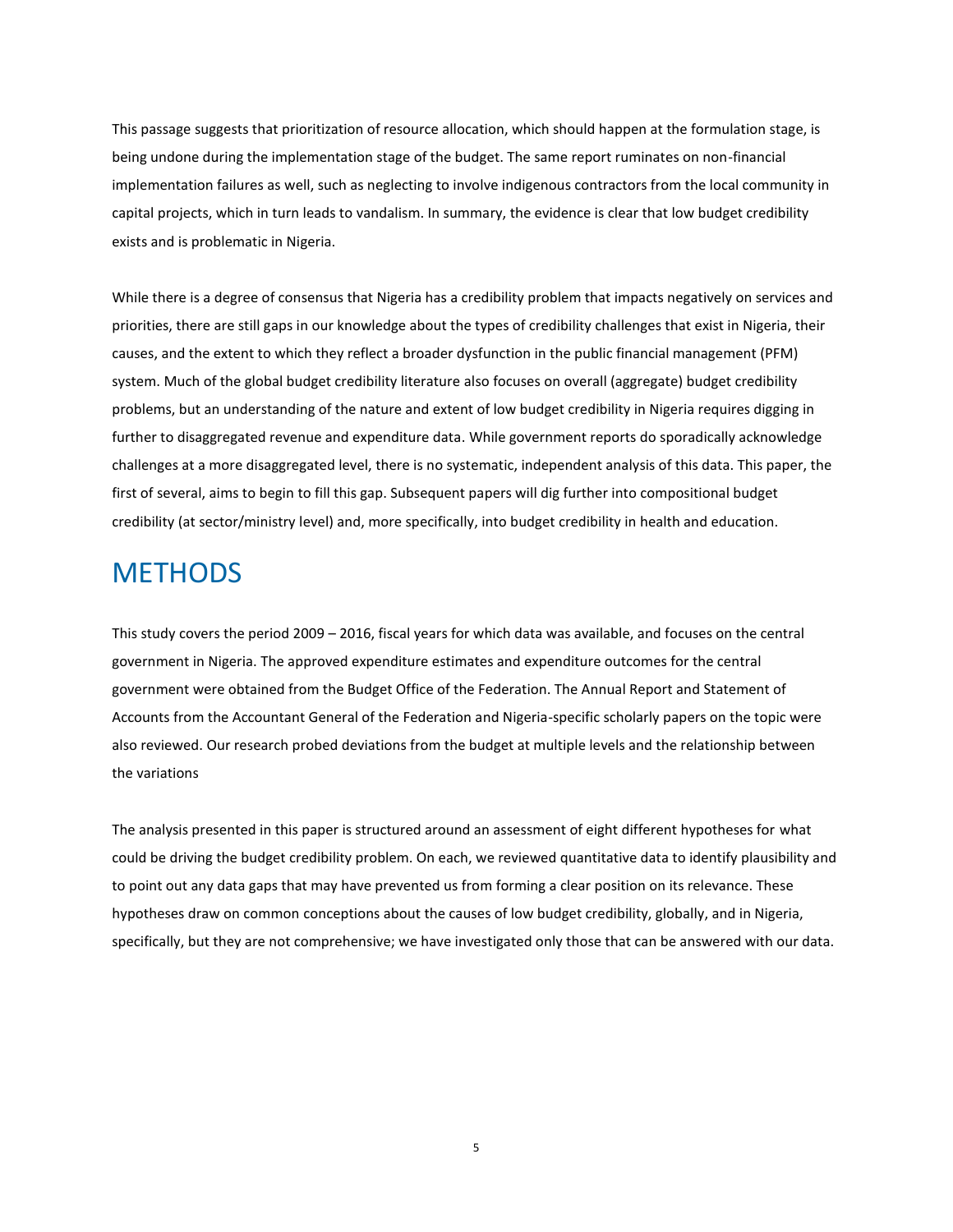#### **What Could Be Driving the Budget Credibility Problem in Nigeria? Eight Different Hypotheses**

**Hypothesis 1**: In years when the central government increases its projected aggregate budget estimates more aggressively, there is more severe underspending.

**Hypothesis 2**: Revenue overestimation is the main driver of low budget credibility.

**Hypothesis 3**: In years when the government taps into the Excess Crude Account to cover shortfalls, budget deviations are lower than in other years.

**Hypothesis 4**: Underspending in Nigeria is mainly about underspending on the capital budget.

**Hypothesis 5**: Low capital budget credibility is mainly about underspending on big infrastructure projects (those in the economic sector) that are budgeted for but not implemented.

**Hypothesis 6**: The legislature is the main driver of credibility challenges by amending an otherwise realistic budget to introduce new projects that are not feasible.

**Hypothesis 7**: Major wage increases are a driver of low budget credibility.

**Hypothesis 8**: There is a consistent set of factors driving low budget credibility in Nigeria, rather than idiosyncratic factors that differ from year to year.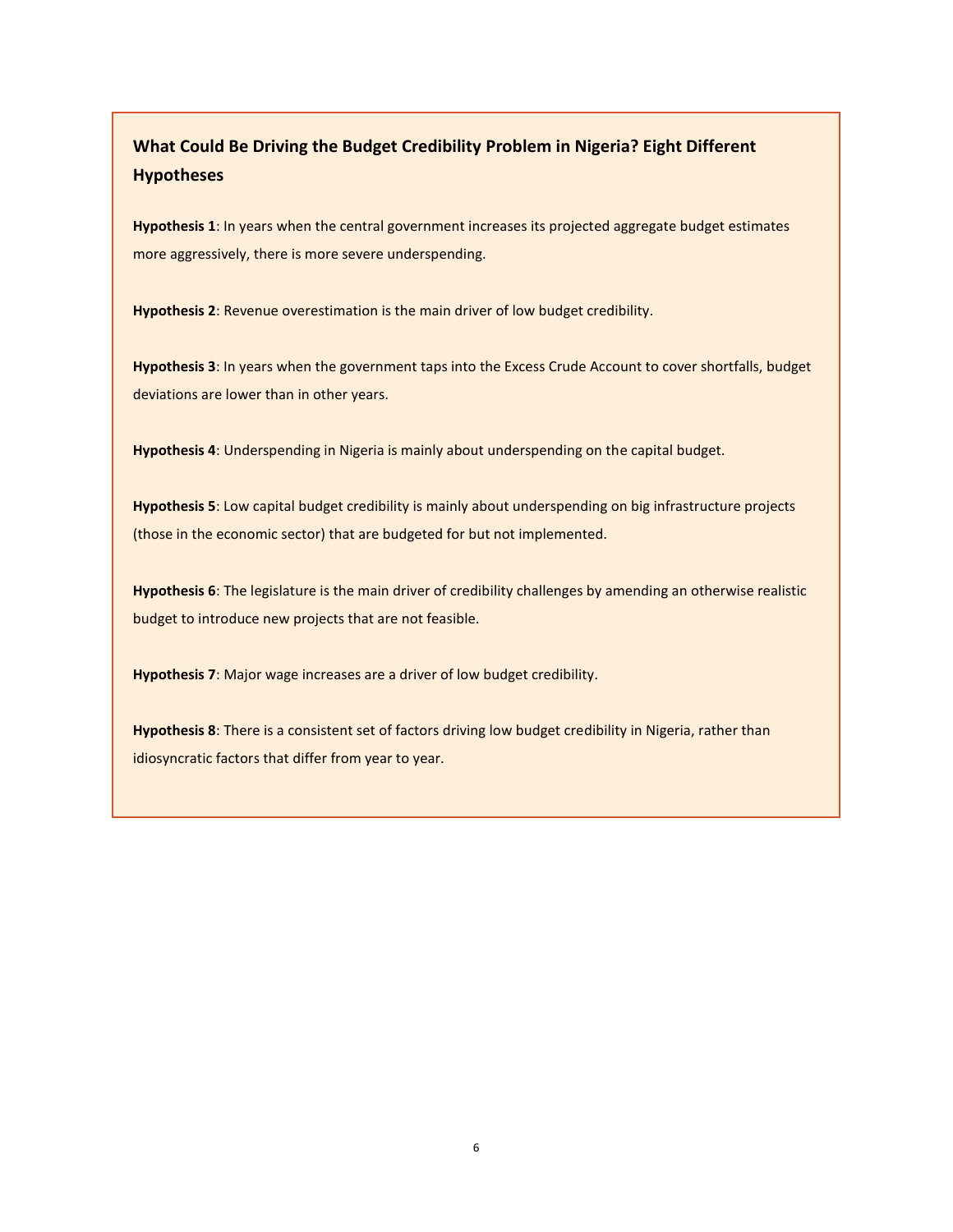# FINDINGS AND DISCUSSIONS

## HYPOTHESIS 1: IN YEARS WHEN THE CENTRAL GOVERNMENT INCREASES ITS PROJECTED AGGREGATE BUDGET ESTIMATES MORE AGGRESSIVELY, THERE IS MORE SEVERE UNDERSPENDING.

This hypothesis suggests that underspending is mainly about government making unrealistic projections of spending in a given year. If this hypothesis is true, then when these projections are particularly unrealistic, underspending is likely to be particularly severe. The data we have cannot tell us conclusively why projections may be particularly unrealistic in a given year, but we can speculate about these reasons. For example, even if debt and wages are rising quickly, many governments will be reluctant to scale back the capital budget because it is politically unattractive to do so. This could lead to a more ambitious budget than what can realistically be spent.

Table 2 provides evidence related to the hypothesis that underspending is particularly severe in years where projected budgets are particularly ambitious (and vice versa). For example, the variances between expenditure estimates and outturn were highest in 2010 and 2016. These years also saw large increases in projected expenditure estimates in the approved budget (61 and 20 percent respectively).

The final column in Table 2 examines this relationship more systematically and provides support for the hypothesis. It asks whether both the projected growth in budget and the credibility gap were above average (or below average) in a given year. That is, if the projected budget grew more than average, was the rate of underspending above average, and vice versa?<sup>10</sup> In seven out of nine years examined, this was the case. In 2009 and 2014, the relationship did not hold: the projected budget grew modestly but variances were still relatively high.

We will look at issues related to debt and wages again later in this paper, but it is worth noting that in 2010, debt and wage expenditure both grew at an above average rate (Table 2), but the projected capital budget also grew rapidly, by 90 percent (Table 4). This could suggest that one driver of aggressive budget projections is a desire to maintain the appearance of high levels of capital spending even as this budget should be cut to allow for other non-discretionary spending. However, this does not hold to the same extent in 2016; in this year both the capital and overall budget increased aggressively, but the budgets for both debt and wages fell marginally (Tables 2 and 4).

L,

 $10$  We use a similar approach – looking for patterns in below and above average behavior – to analyze much of the data in this paper, due to the perils of using correlations or other types of analysis with a small sample.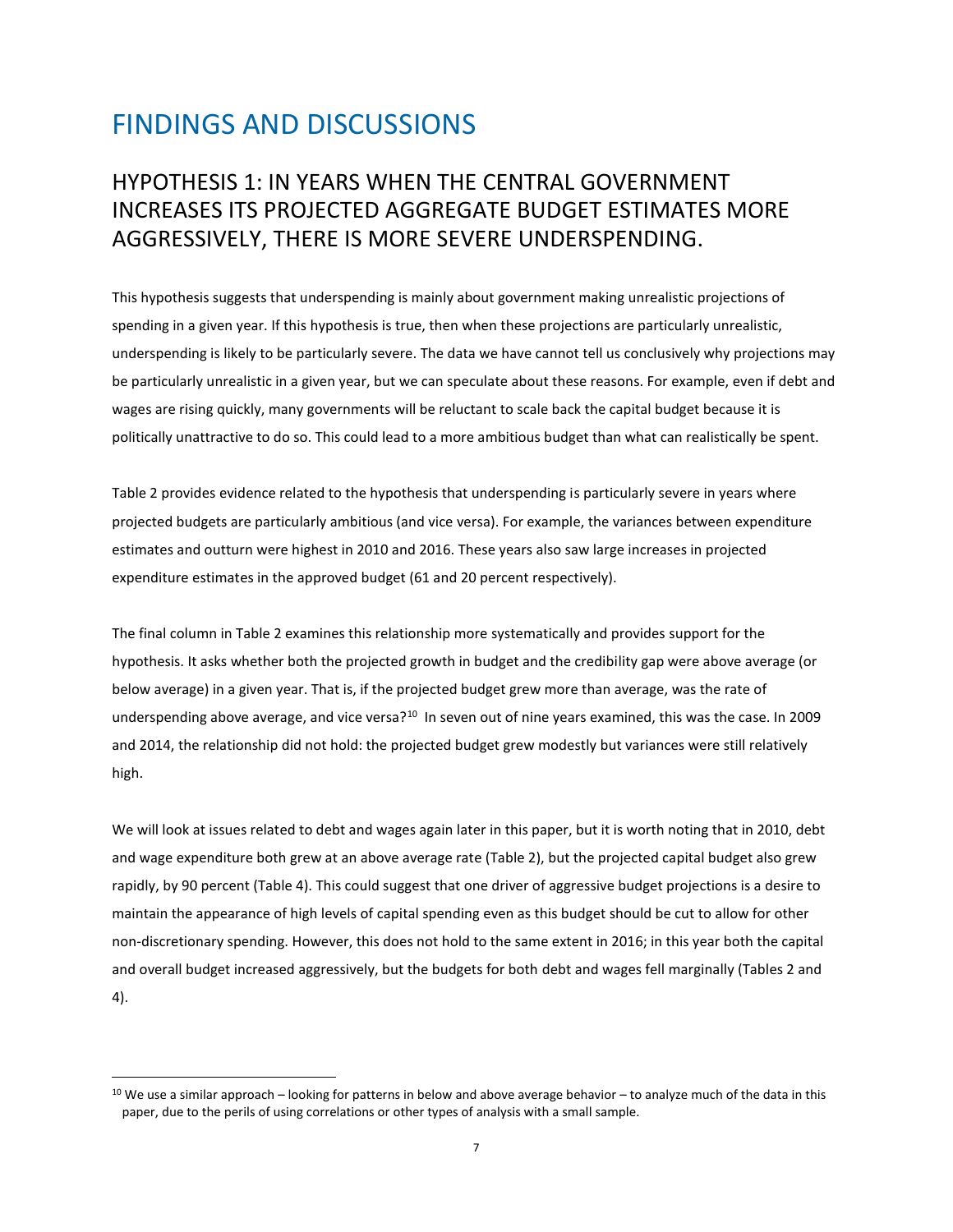#### TABLE 2. FEDERAL GOVERNMENT: CHANGES IN AGGREGATE BUDGET & VARIANCE BETWEEN ACTUAL EXPENDITURE AND BUDGET

|         | <b>Projected Budget</b> | <b>Recurrent (Debt)</b><br><b>Expenditure</b> | <b>Recurrent (Wage)</b><br><b>Expenditure</b> | <b>VARIANCE</b><br><b>Actual Expenditure</b><br>vs Budget | <b>Both projected</b><br>change in budget and<br>credibility gap are<br>larger/smaller than<br>average |
|---------|-------------------------|-----------------------------------------------|-----------------------------------------------|-----------------------------------------------------------|--------------------------------------------------------------------------------------------------------|
| Year    |                         | Change from prior year $-$ %                  |                                               | %                                                         |                                                                                                        |
| 2009    | $-3%$                   | N/A                                           | N/A                                           | $-16%$                                                    | N                                                                                                      |
| 2010    | 61%                     | 48%                                           | 73%                                           | $-22%$                                                    | Υ                                                                                                      |
| 2011    | $-13%$                  | 39%                                           | 32%                                           | $-4%$                                                     | Y                                                                                                      |
| 2012    | 5%                      | 15%                                           | -8%                                           | $-12%$                                                    | Υ                                                                                                      |
| 2013    | 6%                      | 23%                                           | $-5%$                                         | $-9%$                                                     | Y                                                                                                      |
| 2014    | 0%                      | 9%                                            | 8%                                            | $-17%$                                                    | N                                                                                                      |
| 2015    | 2%                      | 41%                                           | $-1%$                                         | $-6%$                                                     | Y                                                                                                      |
| 2016    | 20%                     | $-2%$                                         | -5%                                           | $-28%$                                                    | Υ                                                                                                      |
| Average | 10%                     | 25%                                           | 14%                                           | $-14%$                                                    |                                                                                                        |
| Median  | 5%                      | 23%                                           | $-1%$                                         | -14%                                                      |                                                                                                        |

*Y= Yes N=No*

*Source: Authors' compilation. Derived from data from the Budget Office of the Federation cited above.*

One weakness in looking at year-on-year budget growth is that it does not account for how realistic the previous year's budget was. For example, the budget may have grown only 5 percent over last year's budget, but 30 percent over last year's actual expenditure. In order to account for this, we also checked credibility against the growth in the budget versus actual expenditure. Table 3 looks at the relationship between growth in the estimates versus previous year actuals and underspending, and this shows that the hypothesis is still supported. In five out of seven years, above average growth in estimates versus actuals is associated with greater than average underspending, or vice versa. In 2016 we see a borderline case, as the variance was above average while the projected increase in the budget was almost exactly average. When we use the median to reduce the skew introduced by 2010, the overall result remains the same (though specific years shift somewhat).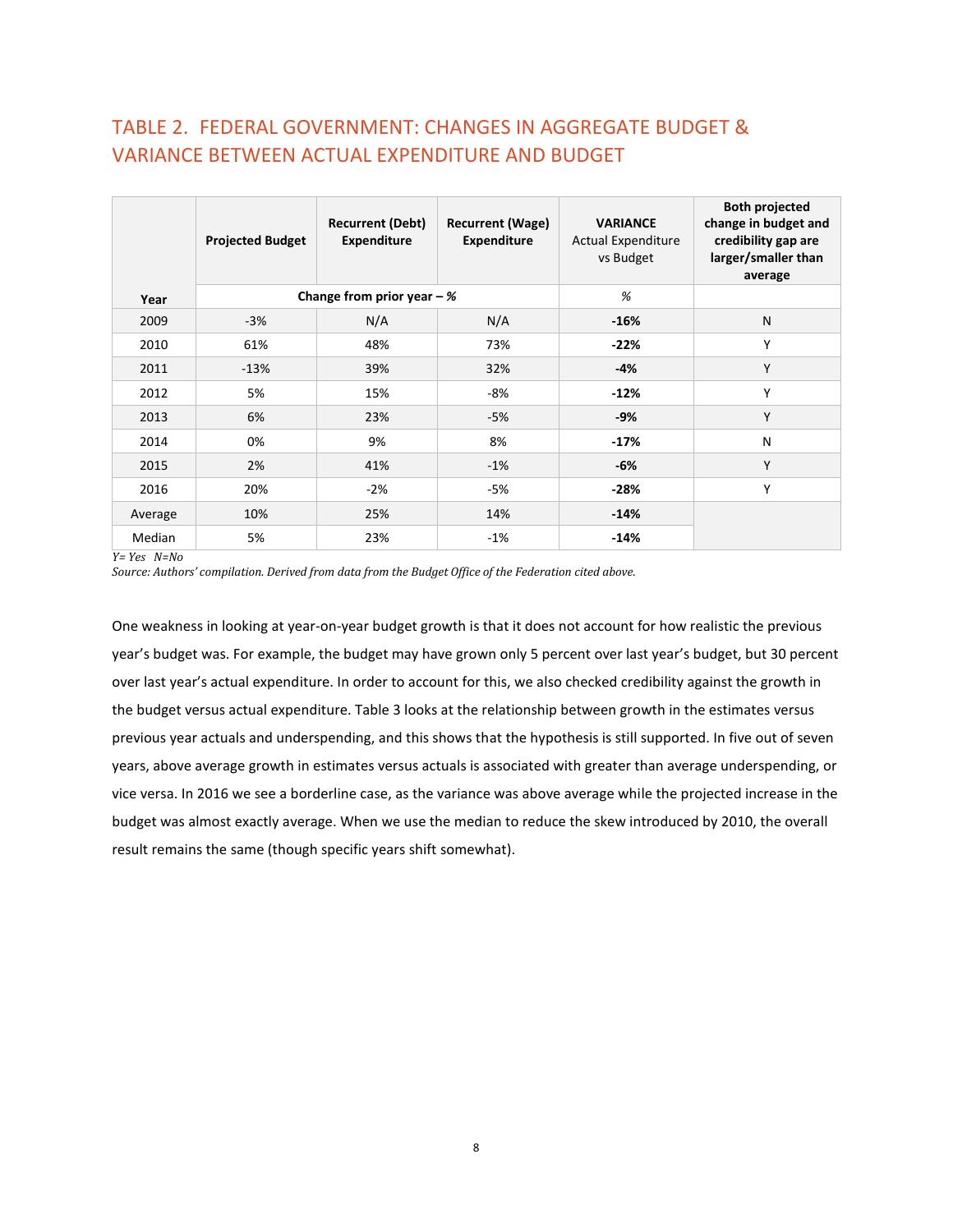#### TABLE 3. FEDERAL GOVERNMENT: CHANGES IN AGGREGATE BUDGETED EXPENDITURE & VARIANCE BETWEEN ACTUAL SPENDING AND BUDGETED EXPENDITURE

|         | Underspending<br>of aggregate<br>budget<br>Actual vs Budget | Annual change<br>between<br>expenditure<br>estimate and<br>previous year<br>expenditure<br>outturn | Was annual<br>change in the<br>estimated<br>budget above<br>the average? | <b>Is</b><br>underspending<br>worse than<br>average? | Was annual<br>change in the<br>estimated<br>budget versus<br>previous year<br>actual above<br>the median? | Is<br>underspending<br>worse than the<br>median? |
|---------|-------------------------------------------------------------|----------------------------------------------------------------------------------------------------|--------------------------------------------------------------------------|------------------------------------------------------|-----------------------------------------------------------------------------------------------------------|--------------------------------------------------|
| Year    | In percentage                                               | In percentage                                                                                      |                                                                          |                                                      |                                                                                                           |                                                  |
| 2009    | $-16%$                                                      | N/A                                                                                                |                                                                          |                                                      |                                                                                                           |                                                  |
| 2010    | $-22%$                                                      | 91%                                                                                                | Υ                                                                        | Υ                                                    | Υ                                                                                                         | Υ                                                |
| 2011    | $-4%$                                                       | 11%                                                                                                | N                                                                        | N                                                    | N                                                                                                         | N                                                |
| 2012    | $-12%$                                                      | 9%                                                                                                 | N                                                                        | N                                                    | N                                                                                                         | N                                                |
| 2013    | $-9%$                                                       | 21%                                                                                                | N                                                                        | N                                                    | N                                                                                                         | N                                                |
| 2014    | $-17%$                                                      | 9%                                                                                                 | N                                                                        | Y                                                    | N                                                                                                         | Y                                                |
| 2015    | -6%                                                         | 23%                                                                                                | N                                                                        | N                                                    | Y                                                                                                         | N                                                |
| 2016    | $-28%$                                                      | 27%                                                                                                | N                                                                        | Υ                                                    | Υ                                                                                                         | Υ                                                |
| Average | $-14%$                                                      | 27%                                                                                                |                                                                          |                                                      |                                                                                                           |                                                  |
| Median  | $-14%$                                                      | 21%                                                                                                |                                                                          |                                                      |                                                                                                           |                                                  |

*Y= Yes N=No*

*Source: Authors' compilation. Derived from data from the Budget Office of the Federation cited above.*

#### CAPITAL EXPENDITURE

Does our first hypothesis also hold for capital expenditure specifically? That is, was actual capital spending particularly below capital budget estimates in years when the original estimates grew by a particularly high percentage? In relative terms, the change in government capital expenditure estimates from the year before was most aggressive in fiscal year 2010 and 2016 (as it was for the overall budget). Once again, the variance between capital expenditure estimates and outturn was also highest in 2010 and 2016. Projected capital expenditure for fiscal year 2010 was 90 percent higher than the 2009 budget level, and the resulting variance between expenditure estimates and outturn was nearly 50 percent. In fiscal year 2016, an aggressive increase in the capital budget of 185 percent also led to lower credibility, with actual expenditure that year 89 percent below budget.

As Table 4 shows, in most years, if the growth in the capital budget was above average, the credibility challenge was above average, and vice versa. The only exception to this pattern was 2014, when the capital budget decreased substantially but underspending was worse than average. Thus, the hypothesis is supported for the capital budget. This is consistent with the notion discussed above that one cause of aggressive budgeting is a desire to inflate the capital budget even as other areas of spending are demanding a greater share of the overall budget.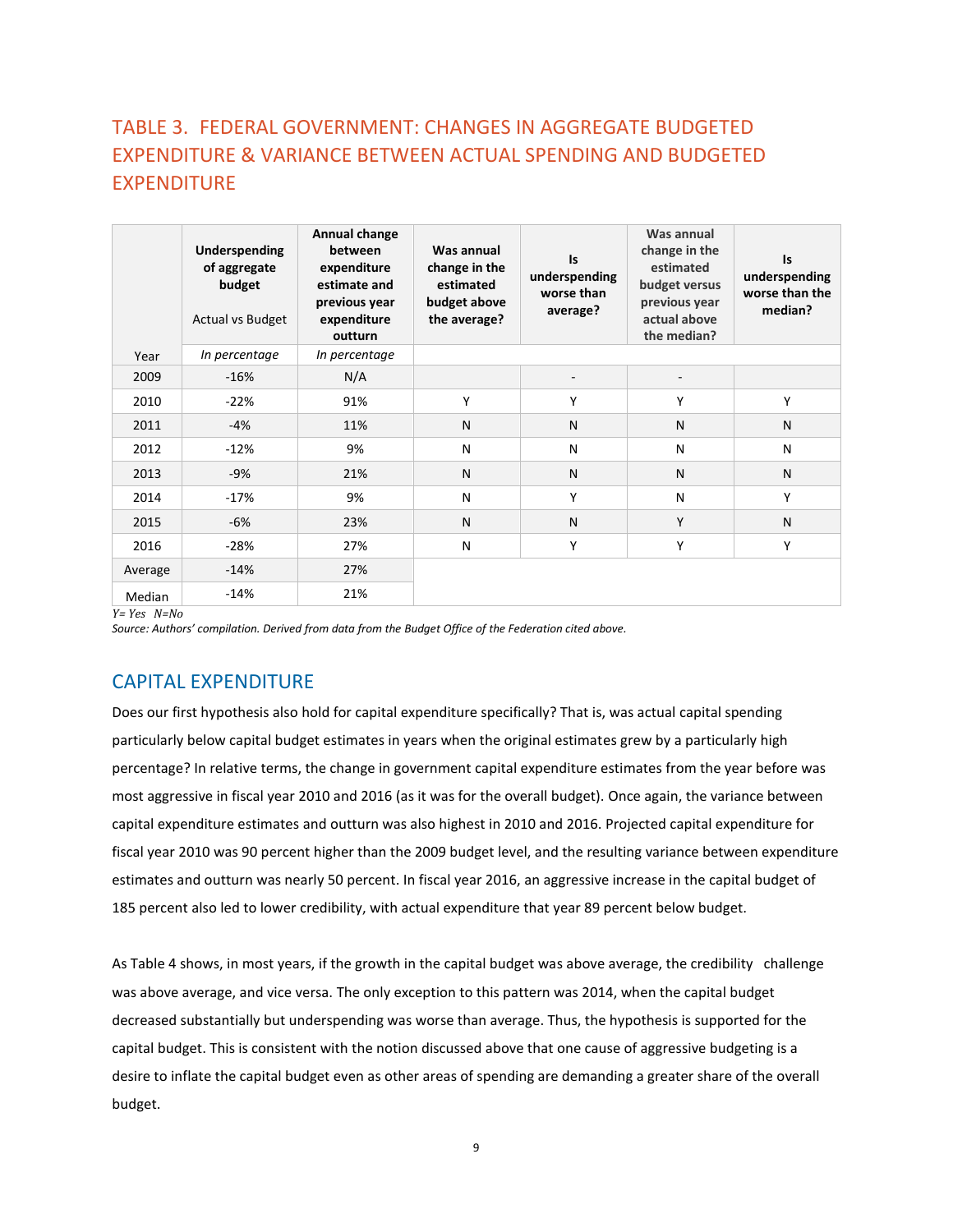#### TABLE 4. FEDERAL GOVERNMENT: CHANGES IN CAPITAL BUDGET AND VARIANCE BETWEEN ACTUAL AND BUDGETED CAPITAL EXPENDITURE

|         |               | <b>CAPITAL SPENDING</b>                   | <b>VARIANCE</b>                |                         | <b>Did Nigeria experience</b>                                 |
|---------|---------------|-------------------------------------------|--------------------------------|-------------------------|---------------------------------------------------------------|
|         | <b>BUDGET</b> | <b>ACTUAL</b>                             | <b>Actual vs Budget</b>        | <b>Actual vs Budget</b> | lower/higher budget credibility<br>in years when the capital  |
| Year    |               | Change from prior year<br>(in percentage) | In billion naira<br>percentage |                         | budget estimates<br>increased/decreased more<br>aggressively? |
| 2010    | 90%           | 57%                                       | $-880.8$                       | -50%                    | Υ                                                             |
| 2011    | $-35%$        | 4%                                        | $-228.2$                       | $-20%$                  | Υ                                                             |
| 2012    | 17%           | $-19%$                                    | $-595.6$                       | -45%                    | Υ                                                             |
| 2013    | 19%           | 29%                                       | $-632.7$                       | $-40%$                  | Y                                                             |
| 2014    | $-30%$        | $-39%$                                    | $-532.0$                       | -48%                    | N                                                             |
| 2015    | $-50%$        | $-38%$                                    | $-194.6$                       | $-35%$                  | Y                                                             |
| 2016    | 185%          | $-52%$                                    | $-1,414.3$                     | -89%                    | Υ                                                             |
| Average | 28%           | $-47%$                                    | $-639.8$                       | $-47%$                  |                                                               |

*Y =Yes N=No*

*Source: Authors' compilation. Derived from data from the Budget Office of the Federation cited above.*

#### RECURRENT EXPENDITURE

There is evidence that our hypothesis also holds true for recurrent spending: when recurrent budgets are projected to be particularly high, credibility gaps are also larger, and vice versa. This is the case in all years except 2016 (Table 5), where the last two columns indicate when larger than average projected increases in the budget are associated with larger than average credibility gaps, and vice versa.

In relative terms, changes in government recurrent expenditure estimates were most aggressive in fiscal years 2010 and 2015. The variance between expenditure estimate and outturn was also highest in both relative and absolute terms in 2010 and 2015. In 2016, however, the budget projections were less than one percent higher than in 2015, but actual spending was six percent below budget.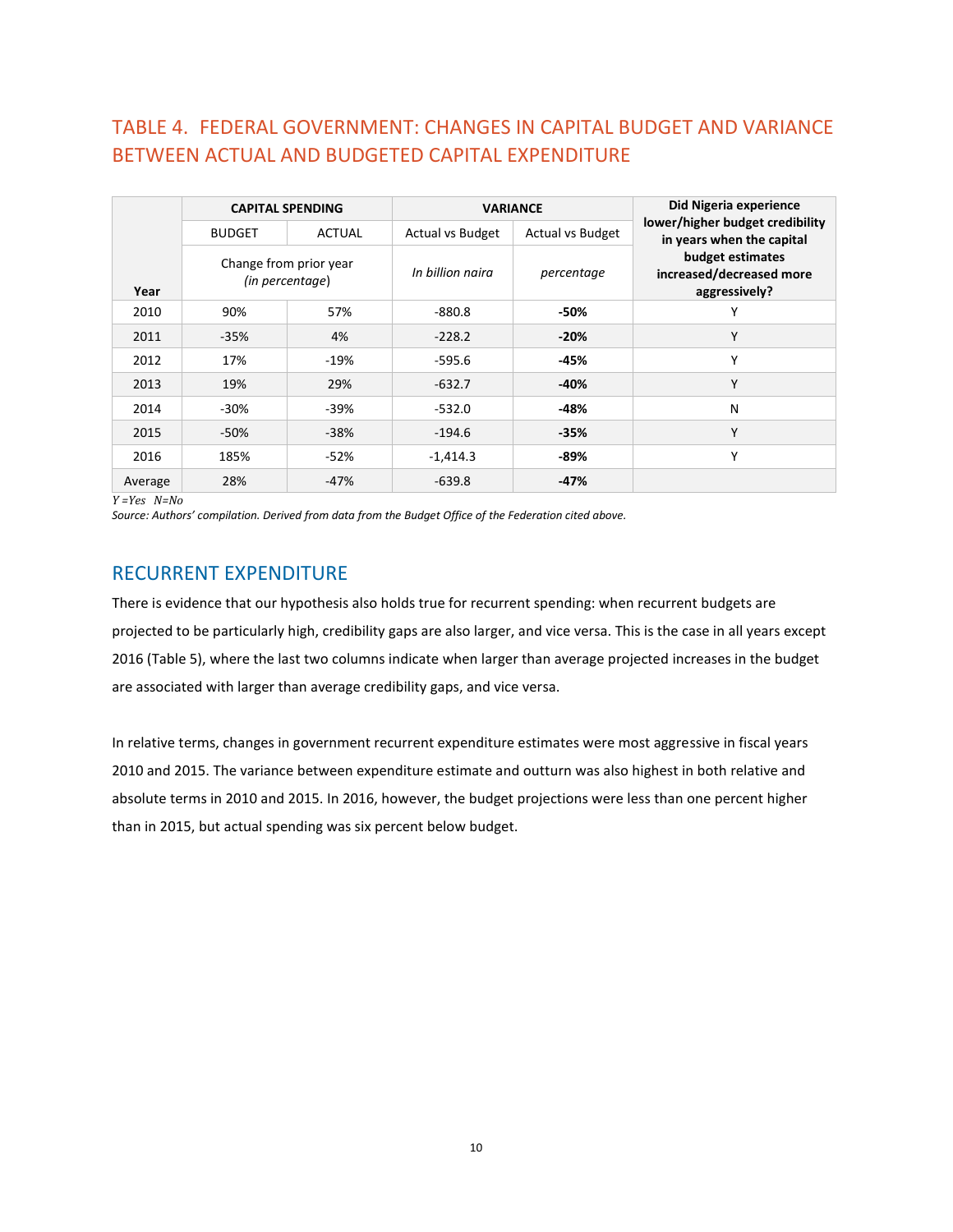#### TABLE 5. FEDERAL GOVERNMENT: CHANGES IN RECURRENT BUDGET & VARIANCE BETWEEN ACTUAL AND BUDGETED RECURRENT EXPENDITURE

|         | <b>RECURRENT EXPENDITURE</b>              |                                                     |                                                                              |                                         |
|---------|-------------------------------------------|-----------------------------------------------------|------------------------------------------------------------------------------|-----------------------------------------|
|         | <b>BUDGET</b>                             | <b>VARIANCE</b>                                     |                                                                              |                                         |
| Year    | Change from prior<br>year<br>(percentage) | <b>Actual Spending</b><br>vs Budget<br>(percentage) | Was the annual change in<br>the estimated recurrent<br>budget above average? | Is underspending worse than<br>average? |
| 2010    | 52%                                       | $-8%$                                               | v                                                                            | v                                       |
| 2011    | $-9%$                                     | 5%                                                  | N                                                                            | N                                       |
| 2012    | 2%                                        | 3%                                                  | N                                                                            | N                                       |
| 2013    | 1%                                        | 7%                                                  | N                                                                            | N                                       |
| 2014    | $-1%$                                     | 6%                                                  | N                                                                            | N                                       |
| 2015    | 39%                                       | $-13%$                                              | Υ                                                                            | Y                                       |
| 2016    | 0%                                        | $-6%$                                               | N                                                                            | Υ                                       |
| Average | 12%                                       | $-1%$                                               |                                                                              |                                         |

*Y=Yes N=No*

*Source: Authors' compilation. Derived from data from the Budget Office of the Federation cited above.*

#### BREAKDOWN OF RECURRENT EXPENDITURE: NON-DEBT AND DEBT

We go deeper into the recurrent budget to look at both debt and non-debt recurrent expenditure and to see whether each supports our first hypothesis. The evidence is more mixed as we dig deeper.

#### **Recurrent Non-Debt Expenditure**

Our hypothesis receives some support when looking only at recurrent non-debt expenditure, but it is not as convincing as in the cases discussed above. The hypothesis holds in four out of seven years where there is an above/below average projected increase in the budget and a larger/smaller than average credibility gap. But it does not hold in 2010, 2014 or 2016. It is worth noting, therefore, that the hypothesis is not supported for recurrent (non-debt) expenditure in the same years when overall spending and capital spending most closely align with this hypothesis: 2010 and 2016.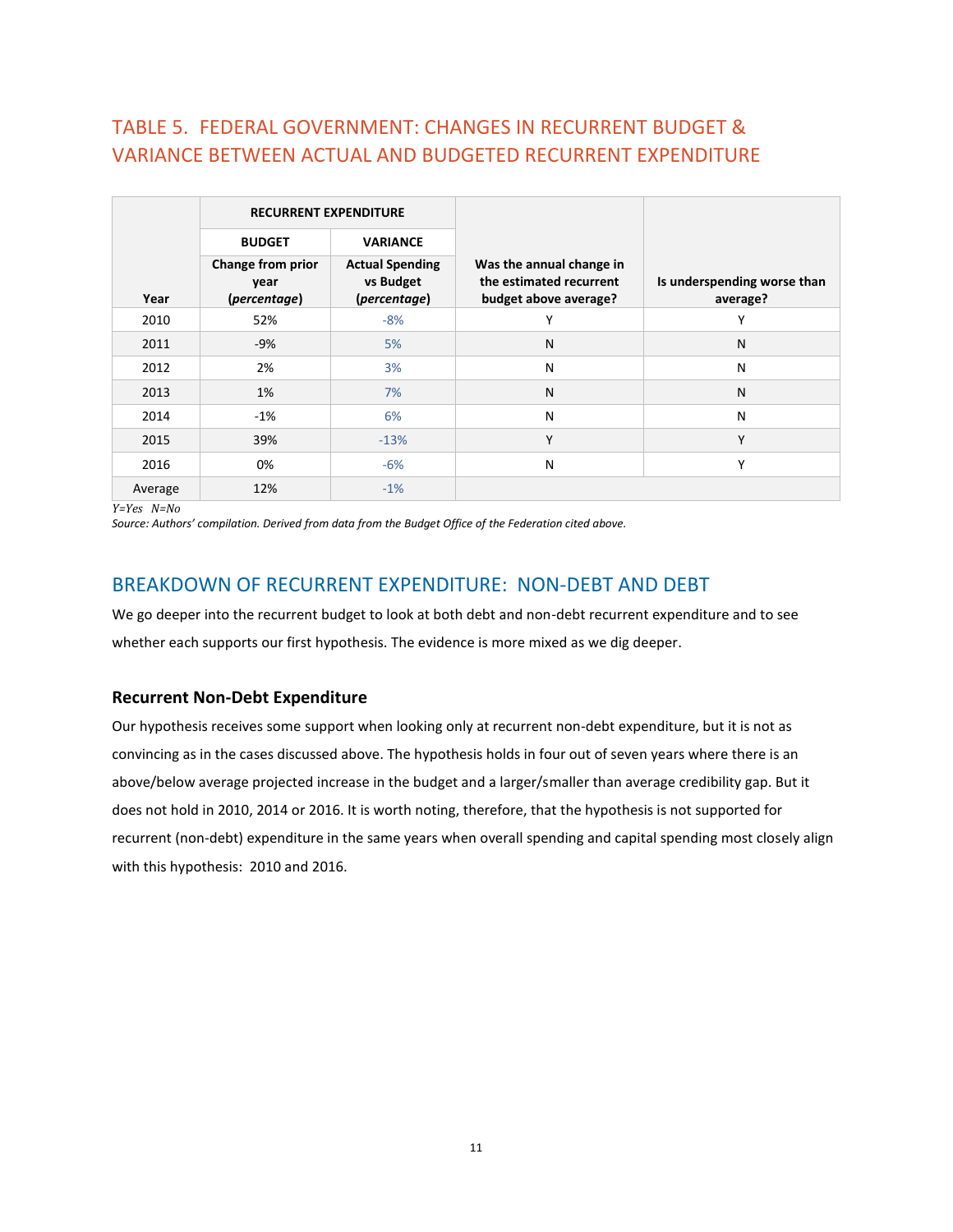#### TABLE 6. FEDERAL GOVERNMENT: CHANGES IN RECURRENT (NON-DEBT) BUDGET & VARIANCE BETWEEN ACTUAL AND BUDGETED RECURRENT (NON-DEBT) EXPENDITURE

|         |                                         |                  | <b>NON-DEBT RECURRENT EXPENDITURE</b>      | Are annual changes |                                                           |                                         |  |
|---------|-----------------------------------------|------------------|--------------------------------------------|--------------------|-----------------------------------------------------------|-----------------------------------------|--|
|         | <b>BUDGET</b><br>Change from prior year | <b>ACTUAL</b>    | <b>VARIANCE</b><br><b>Actual vs Budget</b> |                    | in estimated budget<br>higher than the<br>period average? | Is underspending<br>worse than average? |  |
| Year    | In<br>percentage                        | In<br>percentage | In billion<br>naira                        | In percentage      |                                                           |                                         |  |
| 2010    | 46%                                     | 48%              | $-122.8$                                   | -5%                | Υ                                                         | N                                       |  |
| 2011    | -9%                                     | -1%              | 102.2                                      | 4%                 | N                                                         | N                                       |  |
| 2012    | 0%                                      | $-5%$            | $-24.8$                                    | $-1%$              | N                                                         | N                                       |  |
| 2013    | 0%                                      | $-1%$            | $-28.9$                                    | $-1%$              | N                                                         | N                                       |  |
| 2014    | 2%                                      | $-7%$            | $-238.1$                                   | $-10%$             | $\mathsf{N}$                                              | Y                                       |  |
| 2015    | 29%                                     | 15%              | $-621.0$                                   | $-20%$             | Υ                                                         | Υ                                       |  |
| 2016    | $-17%$                                  | $-5%$            | $-234.8$                                   | $-9%$              | N                                                         | Y                                       |  |
| Average | 7%                                      |                  |                                            | -6%                |                                                           |                                         |  |

*Y = Yes N = No*

*Source: Authors' compilation. Derived from data from the Budget Office of the Federation cited above.*

#### **Recurrent Debt Expenditure**

The recurrent debt component of the federal government's budget also experiences deviations from budget. However, unlike in most of the previous cases where underspending dominates, in the case of debt, in three out of seven years reviewed, the government overspent on debt. To be sure, there are still years in which the pattern identified for other types of expenditure holds. For example, in 2010, there was a 61 percent increase in projected debt repayment, and this resulted in underspending of 15 percent, the worst underspending for the period (Table 7). Ambitious budgets were also associated with underspending in 2011 and 2014.

However, this way of assessing the relationship between budgeting and actual spending is less useful for debt in 2013 and 2015, years of significant overspending. In both years, the problem seems to be that debt was not projected to increase aggressively enough. In 2013, the government projected a modest increase in debt repayment but significantly overspent on this area (by 24 percent). In 2015, a modest decline in projected debt repayment was also associated with major overspending (38 percent). Finally, in 2016, there was a substantial increase in projections, but it turned out to be accurate: underspending was below one percent. Thus, while there is some evidence that high projections lead to underspending, the relationship between ambitious projections and larger credibility gaps is not as strong for debt as for other types of expenditure.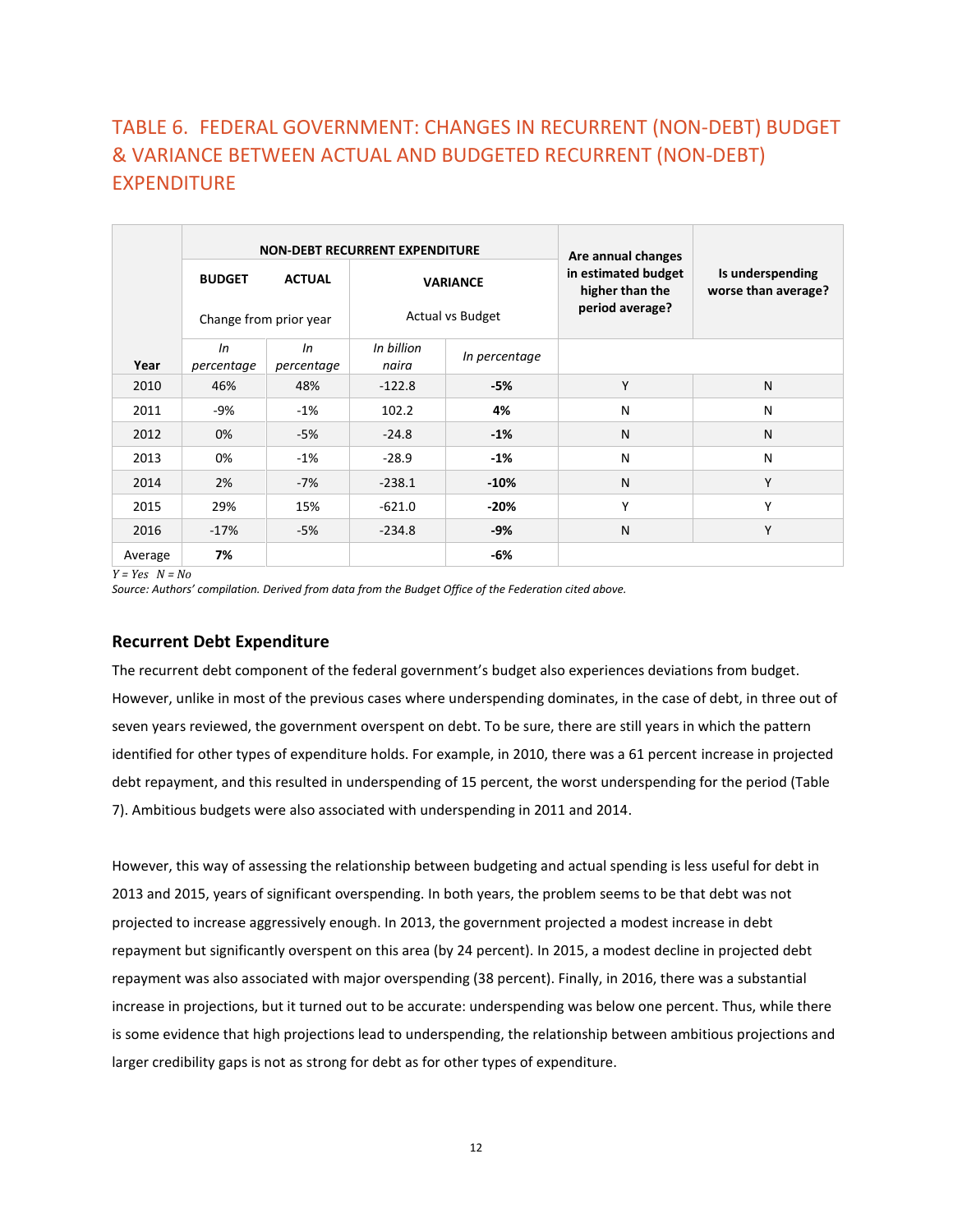#### TABLE 7. FEDERAL GOVERNMENT: CHANGES IN RECURRENT (DEBT) BUDGET & VARIANCE BETWEEN ACTUAL AND BUDGETED DEBT EXPENDITURE

|         |                                                   | <b>RECURRENT DEBT EXPENDITURE</b> |                                                                 |                                         |   |   |
|---------|---------------------------------------------------|-----------------------------------|-----------------------------------------------------------------|-----------------------------------------|---|---|
|         | <b>VARIANCE</b><br><b>BUDGET</b><br><b>ACTUAL</b> |                                   | Did budget for<br>recurrent (debt) grow<br>faster than average? | Is underspending<br>worse than average? |   |   |
|         | Change from prior year:                           |                                   | <b>Actual vs Budget</b>                                         |                                         |   |   |
| Year    | %                                                 | %                                 | In billion<br>naira                                             | In<br>percentage                        |   |   |
| 2010    | 61%                                               | 48%                               | $-109.0$                                                        | $-15%$                                  | Υ | Y |
| 2011    | 26%                                               | 39%                               | $-56.7$                                                         | -6%                                     | Υ | Υ |
| 2012    | 2%                                                | 15%                               | 54.3                                                            | 6%                                      | N | N |
| 2013    | 5%                                                | 23%                               | 236.2                                                           | 24%                                     | N | N |
| 2014    | 44%                                               | 9%                                | $-93.7$                                                         | $-7%$                                   | Υ | Υ |
| 2015    | -5%                                               | 41%                               | 515.1                                                           | 38%                                     | N | N |
| 2016    | 36%                                               | $-2%$                             | $-15.2$                                                         | $-1%$                                   | N | Y |
| Average | 24%                                               | 25%                               |                                                                 | 6%                                      |   |   |
| Median  | 26%                                               | 23%                               |                                                                 | $-1%$                                   |   |   |

*Y =Yes N= No*

*Source: Authors' compilation. Derived from data from the Budget Office of the Federation cited above.*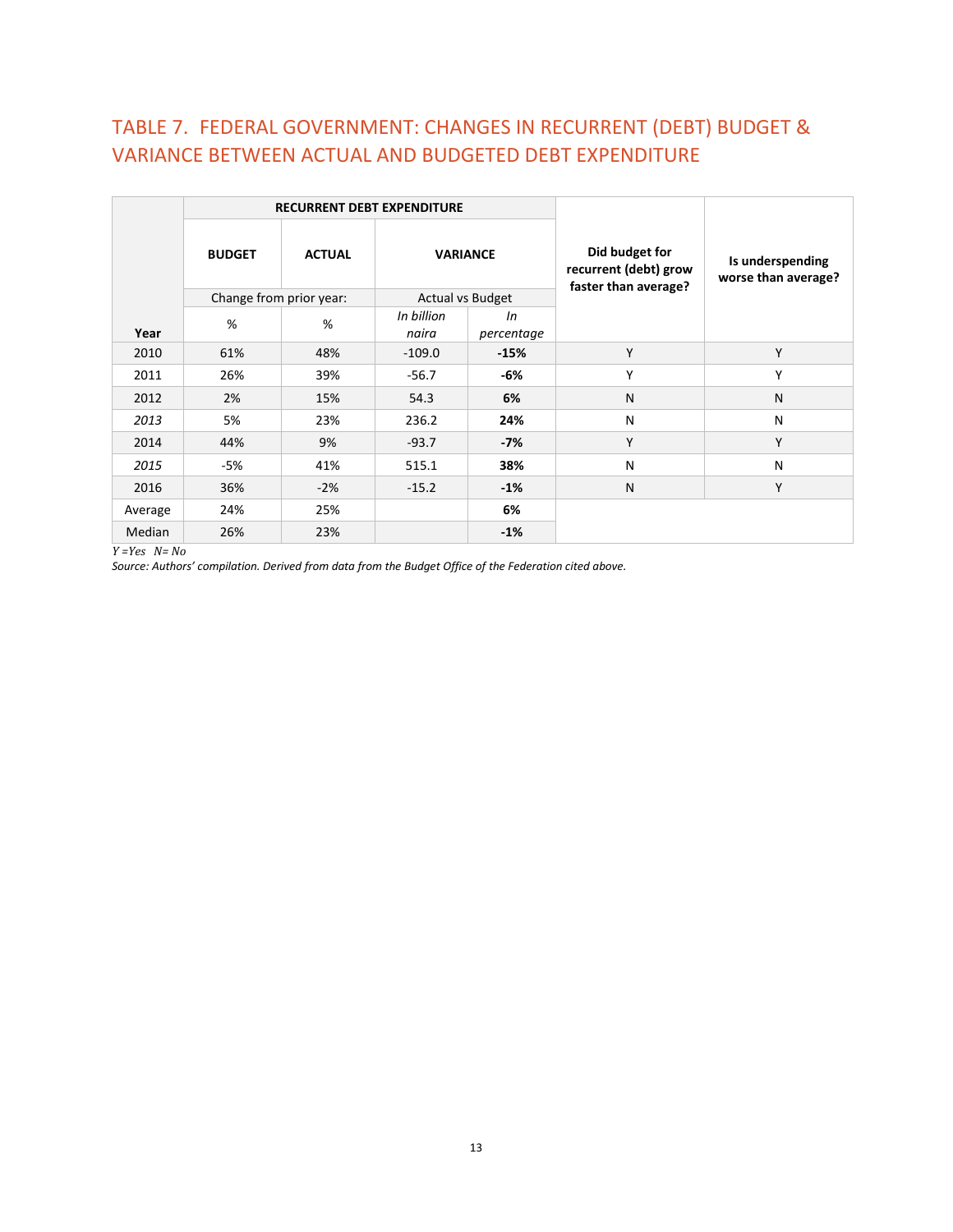#### HYPOTHESIS 2: REVENUE OVERESTIMATION IS THE MAIN DRIVER OF LOW BUDGET CREDIBILITY.

Hypothesis 1 asks if aggressive expenditure forecasting is a driver of underspending. We find that it is. Closely related is the question of whether revenue forecasting follows the same pattern. Theoretically, there should be a relationship between revenue and expenditure. And, globally, it is common for revenues to be overestimated. However, because governments can finance revenue gaps with borrowing, it is possible for there to be a divergence in the relationship between overestimation of revenue and overestimation of expenditure. That is, overestimation of revenue need not lead to underspending if borrowing can cover the gap.

We also mean something different by ambitious expenditure targets than we do by overestimation of revenue. When we looked at expenditure, we meant that the government was forecasting particularly large jumps in spending (measured as those above the period average). When we talk about revenue overestimation, though, we mean this relative to actual collections. So, these are different standards.

To begin this analysis, we consider whether there are differences between revenue and expenditure estimates. Both revenue and expenditure were overestimated in 2010 and 2016 (Table 8). Thus, revenue follows the expenditure analysis we saw in hypothesis #1. However, while revenue projections in 2010 were far above average, under-collection was below average. In 2013, revenues were also aggressively estimated, but growth in projected expenditure projection was below average. While below average growth in projected spending and below average underspending in 2013 yield support for hypothesis 1, we see that aggressive revenue forecasting in 2013 did not lead to more extreme than average underspending (as we would expect under hypothesis 2). Overall, hypothesis one was supported in six out of eight years (75 percent). Hypothesis #2 is supported in only four out of seven years (57 percent). Both hypotheses are supported, but the evidence is stronger for the relationship between expenditure overestimation and underspending.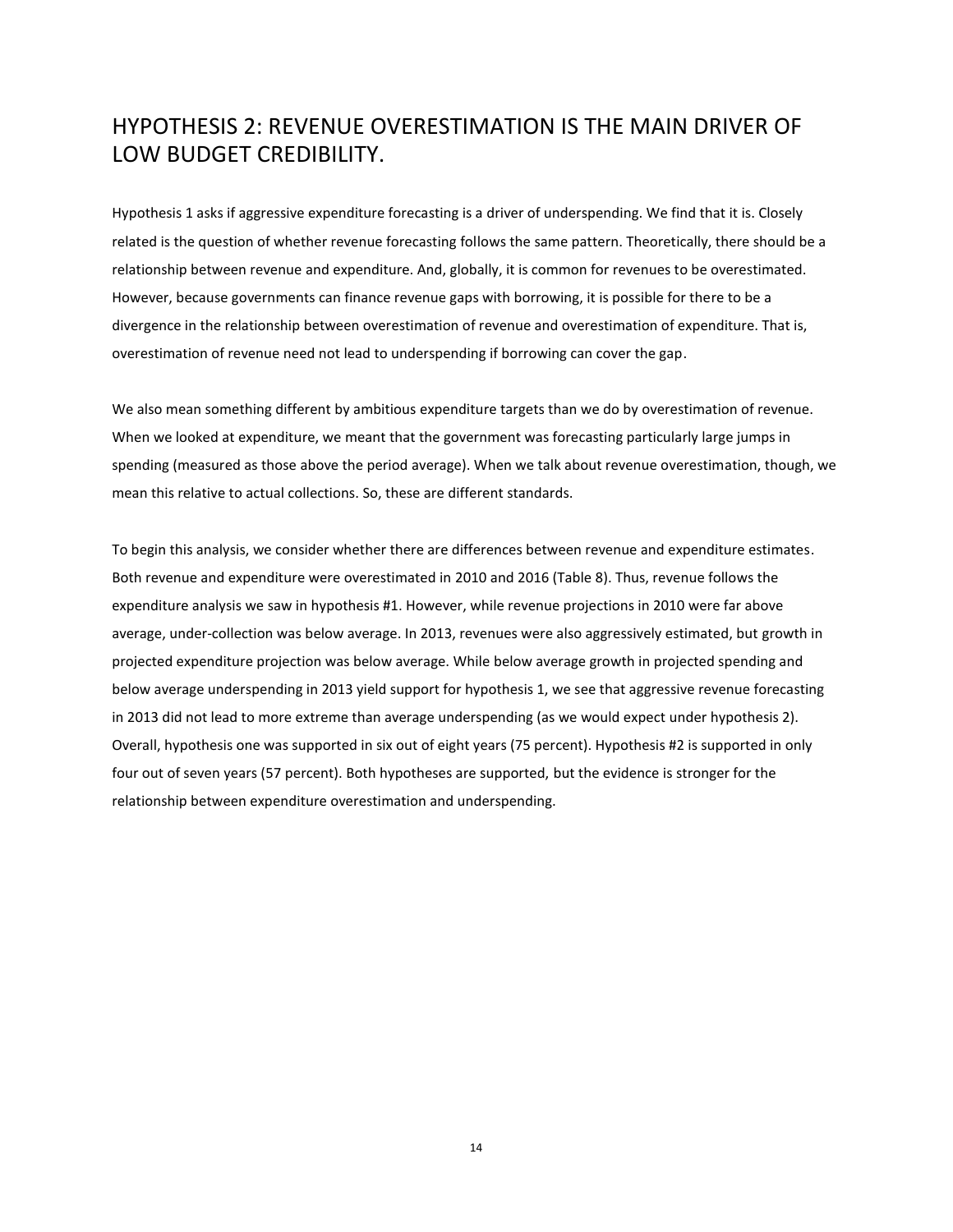### TABLE 8. WHO'S TO BLAME? AMBITIOUS REVENUE FORECASTS OR AGGRESSIVE EXPENDITURE ESTIMATES

| Year    | Growth in<br>Projected<br>Revenue | Variance in<br>Actual<br>Revenue v<br>Projected | Growth in<br>Projected<br><b>Expenditure</b> | Variance in<br>Actual v.<br>Projected<br><b>Expenditure</b> | Year in which<br><b>Revenue Growth</b><br>and Under-<br>collection both<br>above (below)<br>average? | Year in which<br><b>Expenditure</b><br><b>Growth and</b><br><b>Underspending</b><br>both above<br>(below) average? |
|---------|-----------------------------------|-------------------------------------------------|----------------------------------------------|-------------------------------------------------------------|------------------------------------------------------------------------------------------------------|--------------------------------------------------------------------------------------------------------------------|
| 2009    |                                   | $-25%$                                          | $-3%$                                        | $-16%$                                                      |                                                                                                      | N                                                                                                                  |
| 2010    | 42%                               | -8%                                             | 70%                                          | $-22%$                                                      | N                                                                                                    | Y                                                                                                                  |
| 2011    | 5%                                | $-23%$                                          | $-13%$                                       | $-4%$                                                       | N                                                                                                    | Υ                                                                                                                  |
| 2012    | 6%                                | $-12%$                                          | 5%                                           | $-12%$                                                      | Y                                                                                                    | Y                                                                                                                  |
| 2013    | 15%                               | $-15%$                                          | 6%                                           | $-9%$                                                       | N                                                                                                    | Υ                                                                                                                  |
| 2014    | $-9%$                             | $-13%$                                          | 0%                                           | $-17%$                                                      | Y                                                                                                    | N                                                                                                                  |
| 2015    | $-8%$                             | $-20%$                                          | 2%                                           | $-6%$                                                       | Y                                                                                                    | Υ                                                                                                                  |
| 2016    | 12%                               | $-55%$                                          | 20%                                          | $-28%$                                                      | Y                                                                                                    | Y                                                                                                                  |
| Average | 9%                                | $-21%$                                          | 10%                                          | $-14%$                                                      |                                                                                                      |                                                                                                                    |
| Median  | 6%                                | $-17%$                                          | 5%                                           | $-14%$                                                      |                                                                                                      |                                                                                                                    |

*Source: Authors' compilation. Derived from data from the Budget Office of the Federation cited above.* 

If overestimating revenue collection is one source of low credibility, which sources of revenue are of particular concern? We review the major revenue sources here. While credibility challenges are severe across all revenue sources (Table 9), the severity of under-collection was higher for federal government independent revenue, customs revenue, and value-added tax (VAT) as can be seen by looking at average underperformance by source for the period.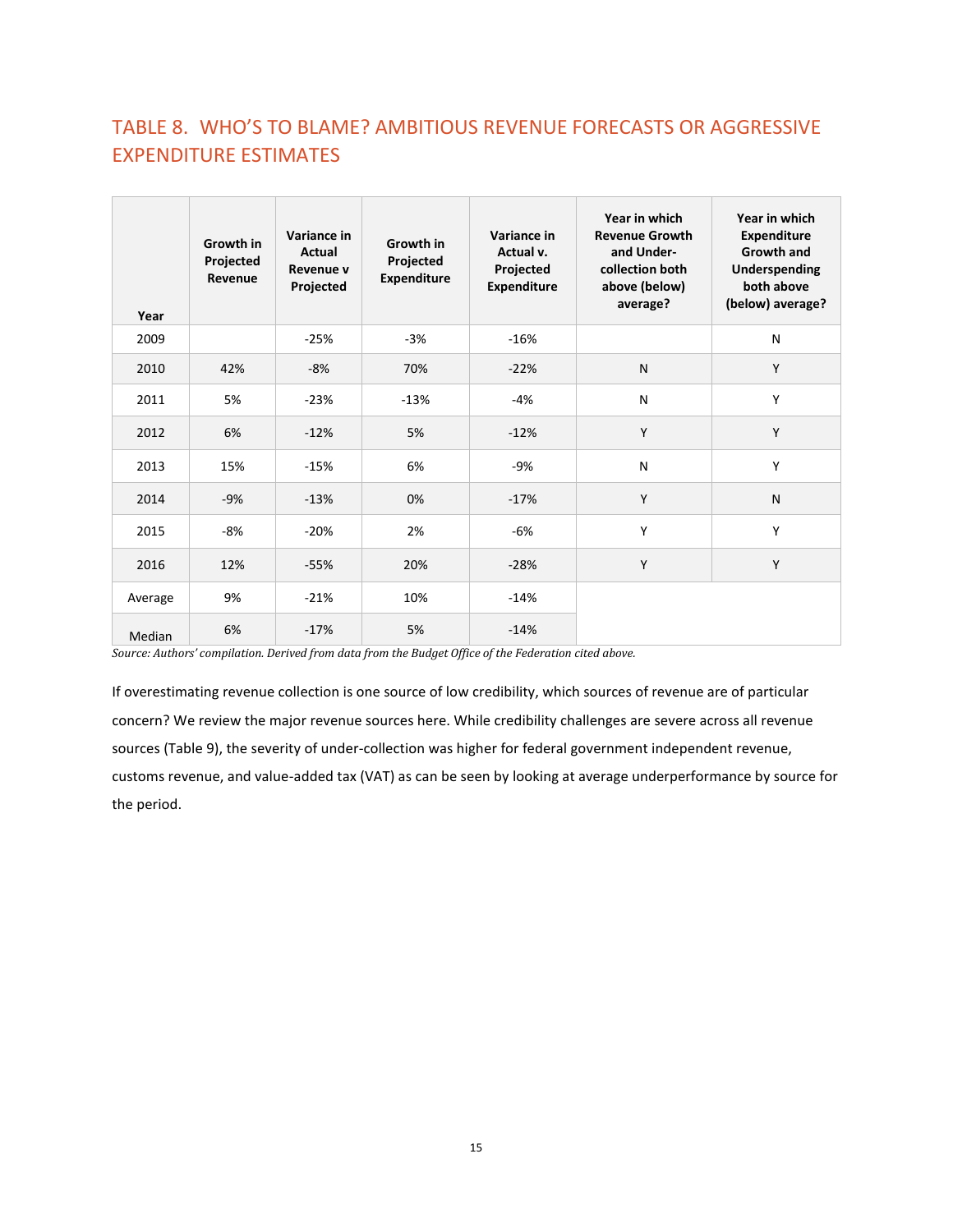|         | <b>Oil Revenue</b> | <b>Company income</b><br>tax | <b>Value Added tax</b>         | <b>Custom Revenue</b> | Independent<br>Revenue |
|---------|--------------------|------------------------------|--------------------------------|-----------------------|------------------------|
| Year    |                    |                              | Percentage of ACTUAL vs BUDGET |                       |                        |
| 2011    | $-28%$             | 3%                           | $-16%$                         | -6%                   | $-20%$                 |
| 2012    | $-9%$              | 3%                           | $-12%$                         | $-34%$                | $-54%$                 |
| 2013    | $-15%$             | 0%                           | $-16%$                         | $-53%$                | $-40%$                 |
| 2014    | -6%                | $-8%$                        | $-6%$                          | $-44%$                | $-35%$                 |
| 2015    | $-26%$             | $-27%$                       | $-39%$                         | $-28%$                | $-34%$                 |
| 2016    | $-3%$              | $-47%$                       | $-45%$                         | $-30%$                | $-84%$                 |
| Average | $-15%$             | $-13%$                       | $-22%$                         | $-32%$                | $-44%$                 |
| Median  | $-12%$             | $-4%$                        | $-16%$                         | $-32%$                | $-37%$                 |

#### TABLE 9. FEDERAL GOVERNMENT: ESTIMATED VS ACTUAL REVENUE

*Source: Fourth quarter and consolidated budget implementation reports 2009 – 2016, Budget office of the federation Ministry of Budget and National Planning, Abuja*

As Table 10, shows, however, the revenue sources with the lowest credibility also account for the lowest share of total revenue. Oil revenue and company tax together account for an average of about 78 percent of revenue between 2011-2016, while the sum of the lower credibility sources – value added tax, custom revenue, and independent revenue – account for only 22 percent during that period.

#### TABLE 10. SHARE OF TOTAL REVENUE BY CATEGORY

|         | <b>Oil Revenue</b> | <b>Company income</b><br>tax | <b>Value Added tax</b> | Custom<br>Revenue | Independent<br>Revenue |  |  |  |  |  |
|---------|--------------------|------------------------------|------------------------|-------------------|------------------------|--|--|--|--|--|
| Year    |                    | Share of total Revenue       |                        |                   |                        |  |  |  |  |  |
| 2009    | 59%                | 20%                          | 6%                     | 10%               | 5%                     |  |  |  |  |  |
| 2010    | 65%                | 16%                          | 4%                     | 7%                | 8%                     |  |  |  |  |  |
| 2011    | 68%                | 13%                          | 4%                     | 8%                | 7%                     |  |  |  |  |  |
| 2012    | 66%                | 15%                          | 4%                     | 8%                | 8%                     |  |  |  |  |  |
| 2013    | 66%                | 15%                          | 4%                     | 6%                | 9%                     |  |  |  |  |  |
| 2014    | 65%                | 14%                          | 3%                     | 8%                | 10%                    |  |  |  |  |  |
| 2015    | 52%                | 20%                          | 4%                     | 10%               | 14%                    |  |  |  |  |  |
| 2016    | 40%                | 26%                          | 6%                     | 13%               | 14%                    |  |  |  |  |  |
| Average | 60%                | 17%                          | 4%                     | 9%                | 9%                     |  |  |  |  |  |
| Median  | 65%                | 15%                          | 4%                     | 8%                | 8%                     |  |  |  |  |  |

*Source: Fourth quarter and consolidated budget implementation reports 2009 – 2016, Budget office of the federation, Ministry of Budget and National Planning, Abuja*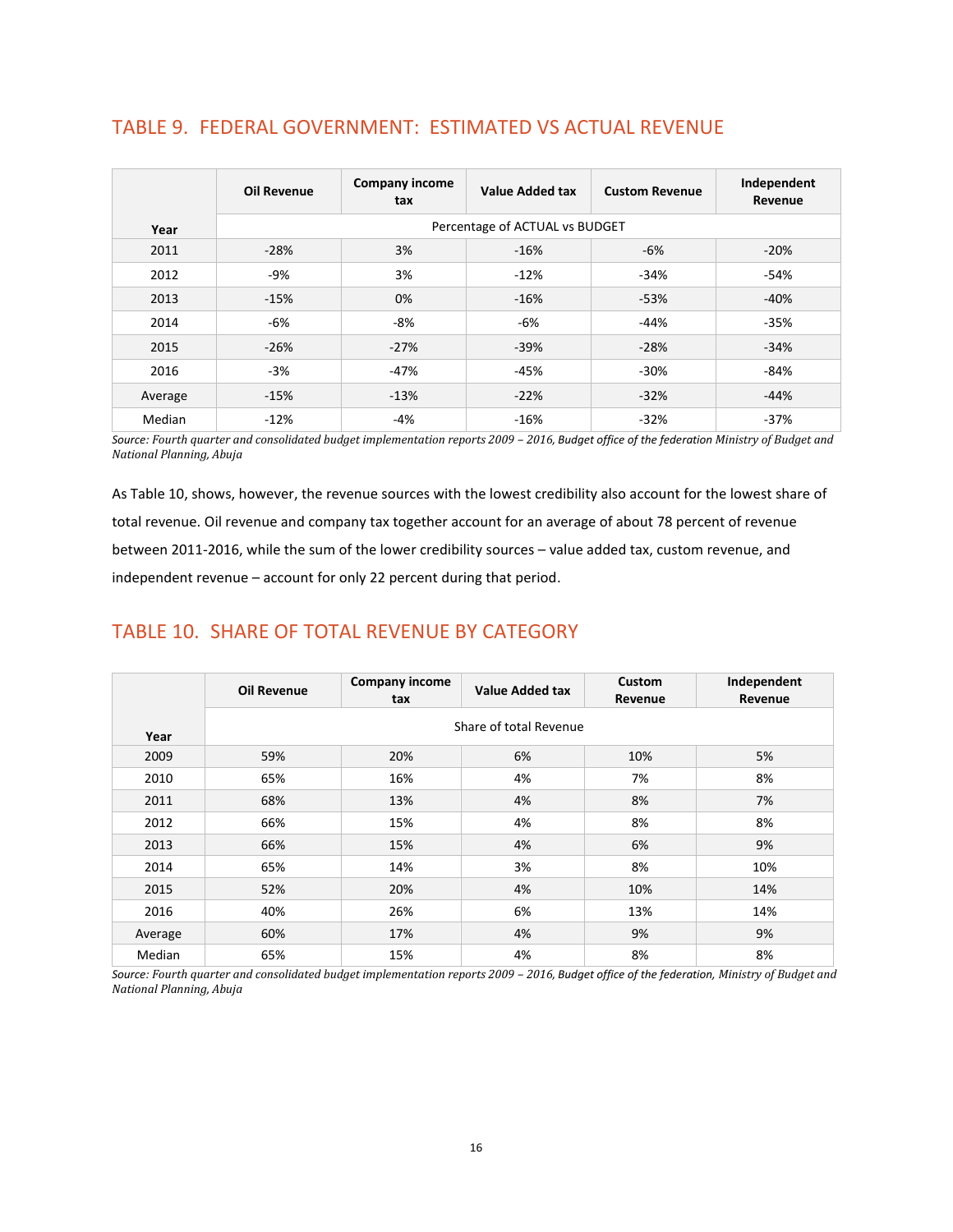Nevertheless, as Table 11 demonstrates, independent revenue is a major contributor to under-collection of revenue in most years, particularly 2009-10, 2012, and 2016. In Nigeria, agencies collect revenue from services and fees which they can retain for operations. They are supposed to remit a share of the funds they collect that are in excess of their operational needs to the Treasury, which is a principal source of what is known as "independent revenue" in Nigeria. Treasury estimates how much it will receive from agencies each year, but consistently overestimates this amount. In 2016, Treasury expected recent reforms, like the introduction of a Treasury Single Account, to lead to improved collection, and therefore increased its projected revenue from this source by more than four times. However, this did not materialize, leading to a large gap in total actual versus projected revenue, of which independent revenue accounted for more than 60 percent.

#### TABLE 11. CONTRIBUTION OF EACH REVENUE SOURCE TO UNDER-COLLECTION OF TOTAL REVENUE

|      | <b>UNDER-</b><br><b>COLLECTION of</b><br><b>REVENUE</b> | <b>Oil Revenue</b> | Company<br>income Tax<br>Revenue | <b>Value Added</b><br>tax | <b>Custom</b><br>Revenue | Independent<br>Revenue |
|------|---------------------------------------------------------|--------------------|----------------------------------|---------------------------|--------------------------|------------------------|
| Year | In billion naira                                        |                    |                                  | in percentage             |                          |                        |
| 2009 | $-501.8$                                                | 30%                | 2%                               | 3%                        | 18%                      | 47%                    |
| 2010 | $-344.1$                                                | 55%                | $-10%$                           | 1%                        | 12%                      | 43%                    |
| 2011 | $-718.6$                                                | 91%                | $-1%$                            | 2%                        | 2%                       | 6%                     |
| 2012 | $-528.9$                                                | 34%                | $-2%$                            | 2%                        | 21%                      | 45%                    |
| 2013 | $-775.8$                                                | 46%                | 0%                               | 3%                        | 28%                      | 23%                    |
| 2014 | $-533.3$                                                | 25%                | 7%                               | 1%                        | 37%                      | 29%                    |
| 2015 | $-923.3$                                                | 45%                | 19%                              | 7%                        | 10%                      | 18%                    |
| 2016 | $-1,884.5$                                              | 1%                 | 22%                              | 5%                        | 5%                       | 67%                    |

*Source: Fourth quarter and consolidated budget implementation reports 2009 – 2016, Budget office of the federation*

#### OIL REVENUE

Oil revenue volatility is sometimes blamed for budget credibility challenges in Nigeria. As Table 11 shows, however, while it is an important source of low revenue credibility, it is not the majority contributor to poor revenue performance in most years (except for 2010 and 2011). Our evidence above also finds that poor expenditure projections have more explanatory power than poor revenue estimates during the period under investigation. Below, we examine the extent to which poor oil revenue collections are associated with low budget credibility in specific years.

The Central government generally overestimated oil revenue projections for all the years reviewed. For instance, in 2011, despite government budget authorization projecting oil revenue for the federal government at N2.35 trillion, actual receipt from the oil sector was approximately N1.69 trillion or 72 percent of revenue target. The variance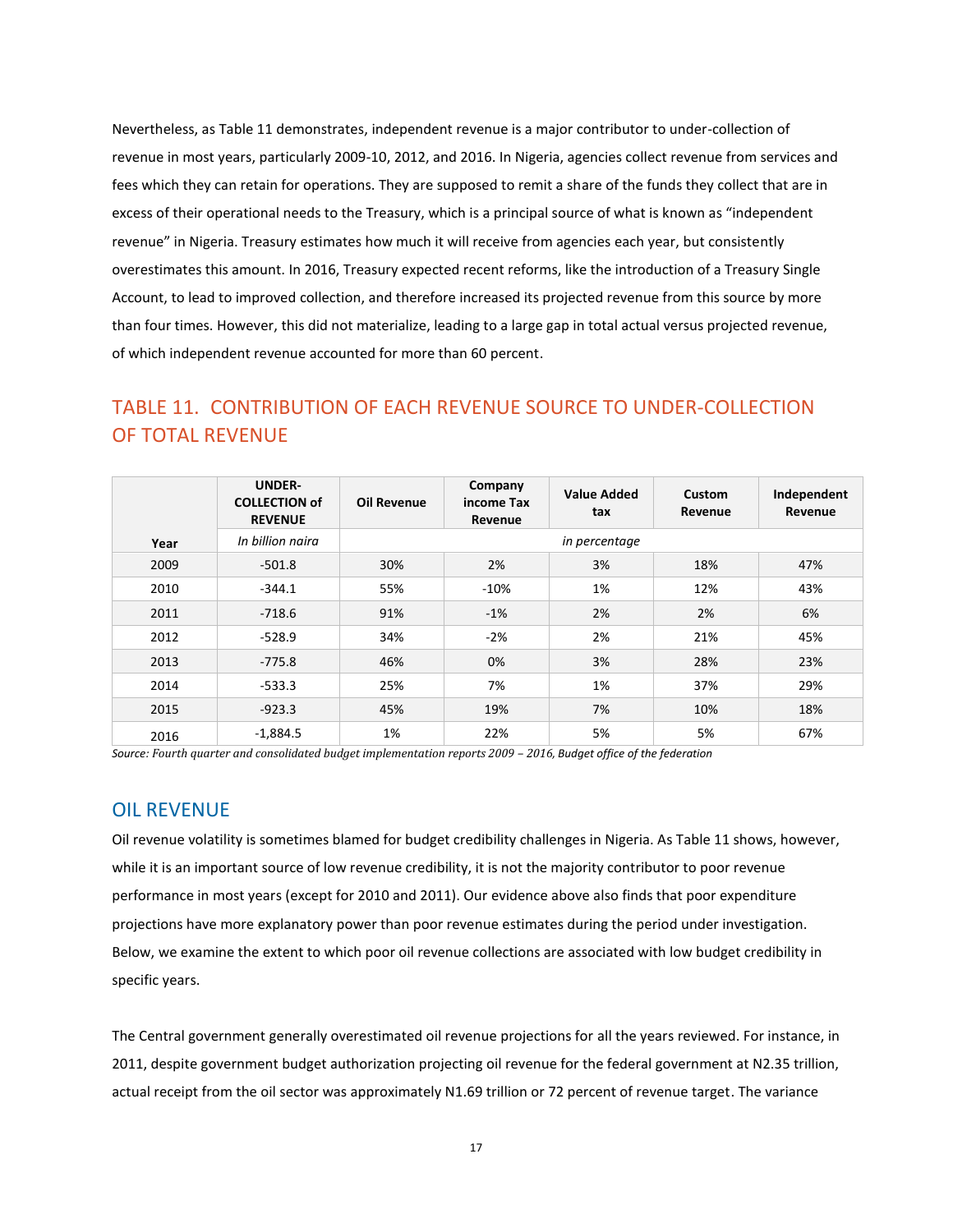between targeted oil revenue and actual revenue of government at the national level between 2011 and 2016 followed the same trajectory, although the actual oil revenue in 2016 was fairly close to budget.

Table 12 compares the gap in revenue between projected and actual oil revenues with overall underspending in the budget each year. The data show that a large share of underspending could have been accounted for by oil revenue under-collection. However, it is worth noting that years with particularly large gaps between actual and projected oil are not the years with particularly large absolute credibility gaps. In 2010, the oil revenue gap was the largest in our sample, but the overall budget variance was lowest. In 2016, the oil revenue gap was the smallest in our sample, but the overall credibility gap was largest. Only in 2012 is above/below average oil credibility associated with above/below average overall credibility. Thus, while oil revenue clearly contributes to lower revenues, there is no link between the extent of overestimation of oil revenues and the extent of underperformance on budget execution overall.

#### TABLE 12. FEDERAL GOVERNMENT OIL REVENUE PROJECTIONS VS ACTUAL OIL REVENUE

|      | <b>BUDGET</b>    | <b>ACTUAL</b>    | <b>VARIANCE for Oil Revenue</b> |                         | <b>Variance for</b><br>Aggregate<br><b>Expenditure</b> |
|------|------------------|------------------|---------------------------------|-------------------------|--------------------------------------------------------|
|      |                  |                  | <b>Actual vs Budget</b>         | <b>Actual vs Budget</b> | <b>Actual vs Budget</b>                                |
| Year | In billion naira | In billion naira | In billion naira                | In percentage           | In billion naira                                       |
| 2011 | 2,346.66         | 1,694.35         | $-652.31$                       | $-28%$                  | $-182.69$                                              |
| 2012 | 1,943.88         | 1,764.69         | $-179.19$                       | $-9%$                   | $-565.98$                                              |
| 2013 | 2.354.77         | 1,996.24         | $-358.53$                       | $-15%$                  | $-425.49$                                              |
| 2014 | 2.114.54         | 1,980.36         | -134.18                         | $-6%$                   | $-863.82$                                              |
| 2015 | 1,637.87         | 1,218.22         | $-419.65$                       | $-26%$                  | $-300.54$                                              |
| 2016 | 717.55           | 697.80           | $-19.75$                        | $-3%$                   | $-1,664.24$                                            |

*Source: Fourth quarter and consolidated budget implementation reports 2009 – 2016, Budget office of the federation*

To the extent that overestimation of oil revenues is a factor in overall revenue underperformance, what drives it? Two key variables determine oil revenue outturn: oil price and oil production. Nigeria's crude oil price assumptions have always turned out to be conservative (Table 13). But its estimates for production have usually turned out to be ambitious (Table 14).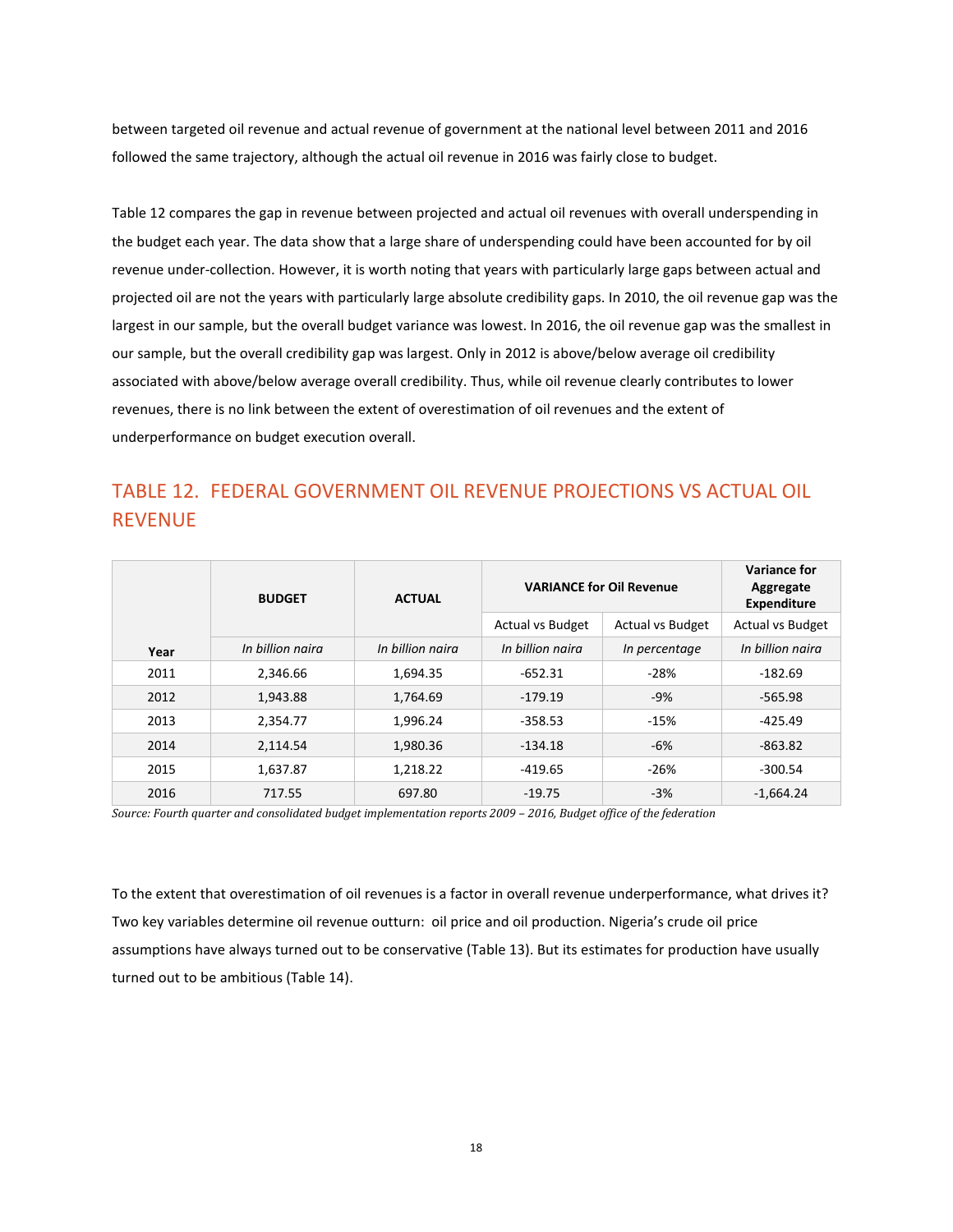#### TABLE 13. FEDERAL GOVERNMENT OIL PRICE PROJECTIONS VS ACTUAL OIL PRICE

|      |                                |                                | <b>VARIANCE</b>         |                         |  |
|------|--------------------------------|--------------------------------|-------------------------|-------------------------|--|
|      | <b>BUDGET</b><br>In US Dollars | <b>ACTUAL</b><br>In US Dollars | <b>Actual vs Budget</b> | <b>Actual vs Budget</b> |  |
| Year |                                |                                | In US Dollars           | In percentage           |  |
| 2009 | 45                             | 61.74                          | 16.74                   | 37%                     |  |
| 2010 | 60                             | 79.61                          | 19.61                   | 33%                     |  |
| 2011 | 75                             | 111.26                         | 36.26                   | 48%                     |  |
| 2012 | 72                             | 111.63                         | 39.63                   | 55%                     |  |
| 2013 | 79                             | 108.56                         | 29.56                   | 37%                     |  |
| 2014 | 78                             | 98.97                          | 21.47                   | 28%                     |  |
| 2015 | 53                             | 52.32                          | 0.68                    | 1%                      |  |
| 2016 | 38                             | 43.67                          | 5.67                    | 15%                     |  |

*Source: Budget office of the Federation, EIA[. https://www.eia.gov/dnav/pet/hist/rbrteD.htm](https://www.eia.gov/dnav/pet/hist/rbrteD.htm)*

#### TABLE 14. FEDERAL GOVERNMENT OIL PRODUCTION PROJECTIONS VS ACTUAL OIL PRODUCTION

|      | <b>BUDGET</b>        |                      | <b>VARIANCE</b>         |                  |  |
|------|----------------------|----------------------|-------------------------|------------------|--|
|      |                      | <b>ACTUAL</b>        | <b>Actual vs Budget</b> | Actual vs Budget |  |
| Year | million barrel / day | million barrel / day | million barrel / day    | In percentage    |  |
| 2011 | 2.30                 | 2.38                 | 0.08                    | 3%               |  |
| 2012 | 2.48                 | 2.37                 | $-0.11$                 | $-4%$            |  |
| 2013 | 2.52                 | 2.19                 | $-0.33$                 | $-13%$           |  |
| 2014 | 2.39                 | 2.12                 | $-0.27$                 | $-11%$           |  |
| 2015 | 2.28                 | 2.11                 | $-0.17$                 | $-7%$            |  |
| 2016 | 2.20                 | 1.74                 | $-0.46$                 | $-21%$           |  |

*Source: Budget Office of the Federation, Ministry of Budget and National Planning, Abuja.*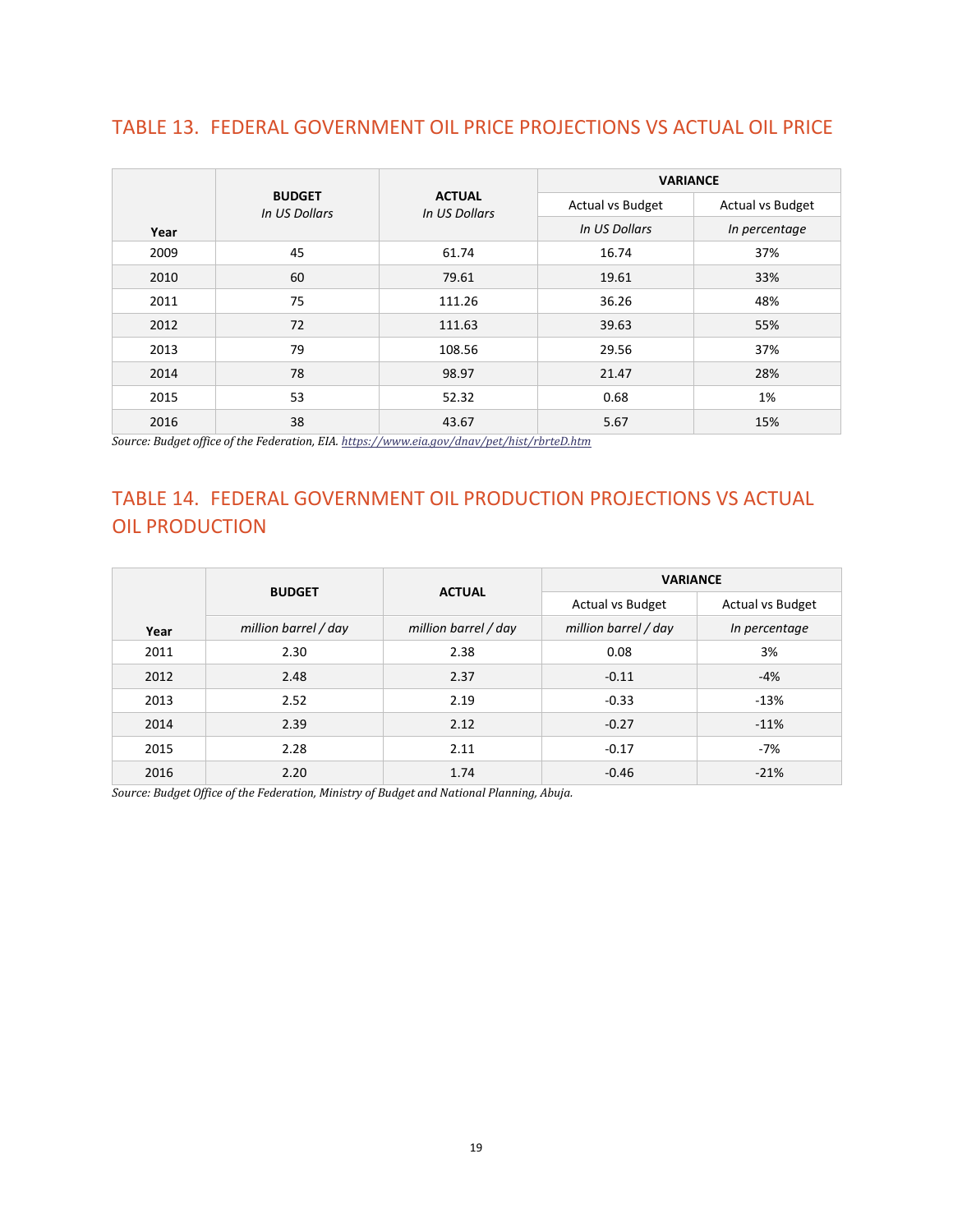#### HYPOTHESIS 3: IN YEARS WHEN THE GOVERNMENT TAPS INTO THE EXCESS CRUDE ACCOUNT TO COVER SHORTFALLS, BUDGET DEVIATIONS ARE LOWER THAN IN OTHER YEARS.

As discussed above, Nigeria's budget relies heavily on revenues generated by the petroleum industry. Some petroleum revenues are used to fund a reserve account that can be used to plug holes in the budget. One possibility is that in years when credibility is higher, it could be because the Excess Crude Account was used to fill the gap, whereas it was not available or could not be used in other years. If this were correct, the variation in credibility from year to year would not be a result of better performance in some years than others, but of the degree to which the reserve fund was used or not.

Over the period of our review, funds were drawn from the Excess Crude Account in five out of eight years (Table 15). No money was withdrawn in 2009. In fiscal year 2010, a total of N447.28 billion amounting to 11 percent of aggregate actual expenditure was drawn by the central government from the account to augment the budget. Smaller amounts were withdrawn in 2012, 2013, 2014 and 2016. Transfers from the excess crude account reduced the annual variance between aggregate expenditure estimates and actual expenditure by four percentage points on average. Clearly, the use of the fund does reduce the apparent size of the credibility challenge in Nigeria.

However, the use of the Excess Crude Account does not result in lower credibility challenges in some years than others. If we rank fiscal years from worst to best in terms of credibility, the only difference when we include or exclude the crude account is whether 2010 or 2016 is the worst or second worst year for credibility. Because the account was only used in years with more severe credibility challenges (usually more than 12 percent underspending), and because it only covered a part of the gap in funding, it does not explain the years with better credibility. Rather, the fund was not used at all in such years.

Thus, this hypothesis is false and cannot explain variations from year to year in credibility in Nigeria.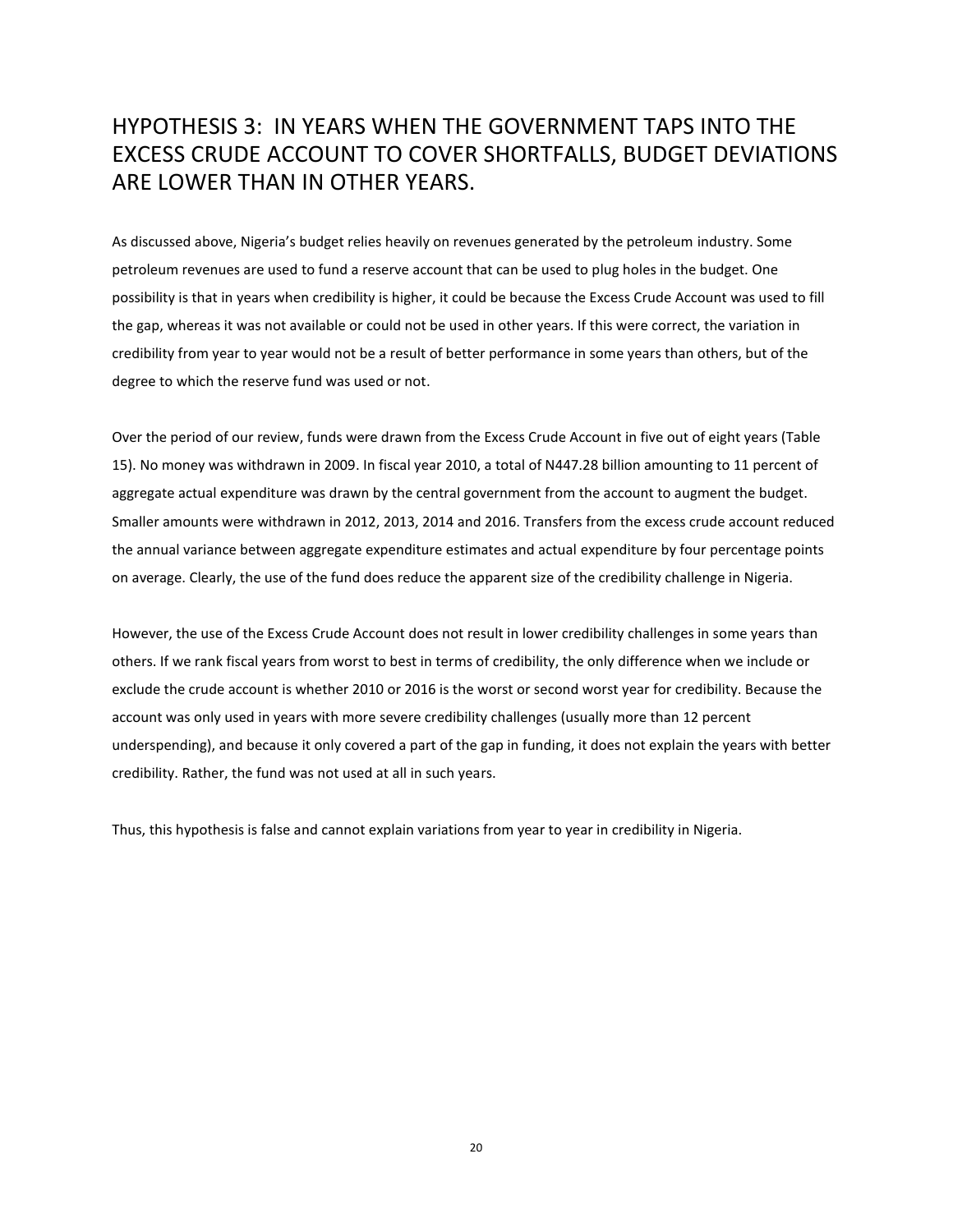#### TABLE 15. FEDERAL GOVERNMENT: IMPACT OF EXCESS CRUDE ACCOUNT ON **CREDIBILITY**

|               | Actual   |          | Distribution of<br><b>Excess Crude</b>           | <b>Actual Spending</b><br><b>Excluding</b> | <b>VARIANCE</b>         |         |                                                                          |  |
|---------------|----------|----------|--------------------------------------------------|--------------------------------------------|-------------------------|---------|--------------------------------------------------------------------------|--|
| <b>Budget</b> |          | Spending | <b>Account Funds</b><br>(Budget<br>Augmentation) | <b>Excess crude</b><br>account             | <b>Actual vs Budget</b> |         | <b>Actual (Excluding</b><br>Excess Crude<br>Account) vs<br><b>Budget</b> |  |
| Year          |          |          | In billion Naira                                 | In billion<br>Naira                        | percent                 | percent |                                                                          |  |
| 2009          | 3,205.16 | 2,697.23 | $\Omega$                                         | 2,697.23                                   | -507.93                 | $-16%$  | $-16%$                                                                   |  |
| 2010          | 5,159.66 | 4,047.06 | 447.28                                           | 3,599.78                                   | $-1,559.88$             | $-22%$  | $-30%$                                                                   |  |
| 2011          | 4,484.75 | 4,302.06 | 0                                                | 4,302.06                                   | $-182.69$               | -4%     | -4%                                                                      |  |
| 2012          | 4,697.21 | 4,131.23 | 162.39                                           | 3,968.84                                   | $-728.37$               | $-12%$  | $-16%$                                                                   |  |
| 2013          | 4,986.30 | 4,560.81 | 195.86                                           | 4,364.95                                   | $-621.35$               | -9%     | $-12%$                                                                   |  |
| 2014          | 4,987.24 | 4,123.42 | 180.00                                           | 3,943.42                                   | $-1,043.82$             | $-17%$  | $-21%$                                                                   |  |
| 2015          | 5,067.90 | 4,767.36 | 0                                                | 4,767.36                                   | $-300.54$               | -6%     | -6%                                                                      |  |
| 2016          | 6,060.48 | 4,396.24 | 108.72                                           | 4,287.52                                   | $-1,772.96$             | $-27%$  | $-29%$                                                                   |  |

*Source: Budget Office of the Federation, Ministry of Budget and National Planning, Abuja.*

## HYPOTHESIS 4: UNDERSPENDING IN NIGERIA IS MAINLY ABOUT UNDERSPENDING ON THE CAPITAL BUDGET.

Underspending is common in capital budgets globally, so one hypothesis is that this is the main locus of underspending in Nigeria, too. However, one problem with this hypothesis is that capital spending is usually a minority of the total budget, so even large underspending may not sufficiently account for significant underspending of the overall budget.

Despite capital expenditure, as a percentage of total expenditure, averaging only 26 percent between 2009 and 2016, the variance between capital expenditure estimate and outturn was substantially higher than that of recurrent expenditure. The deviation of actual capital expenditure from the capital budget ranges between 20 and 89 percent. For recurrent, the range is only between 3 and 12 percent (Table 16).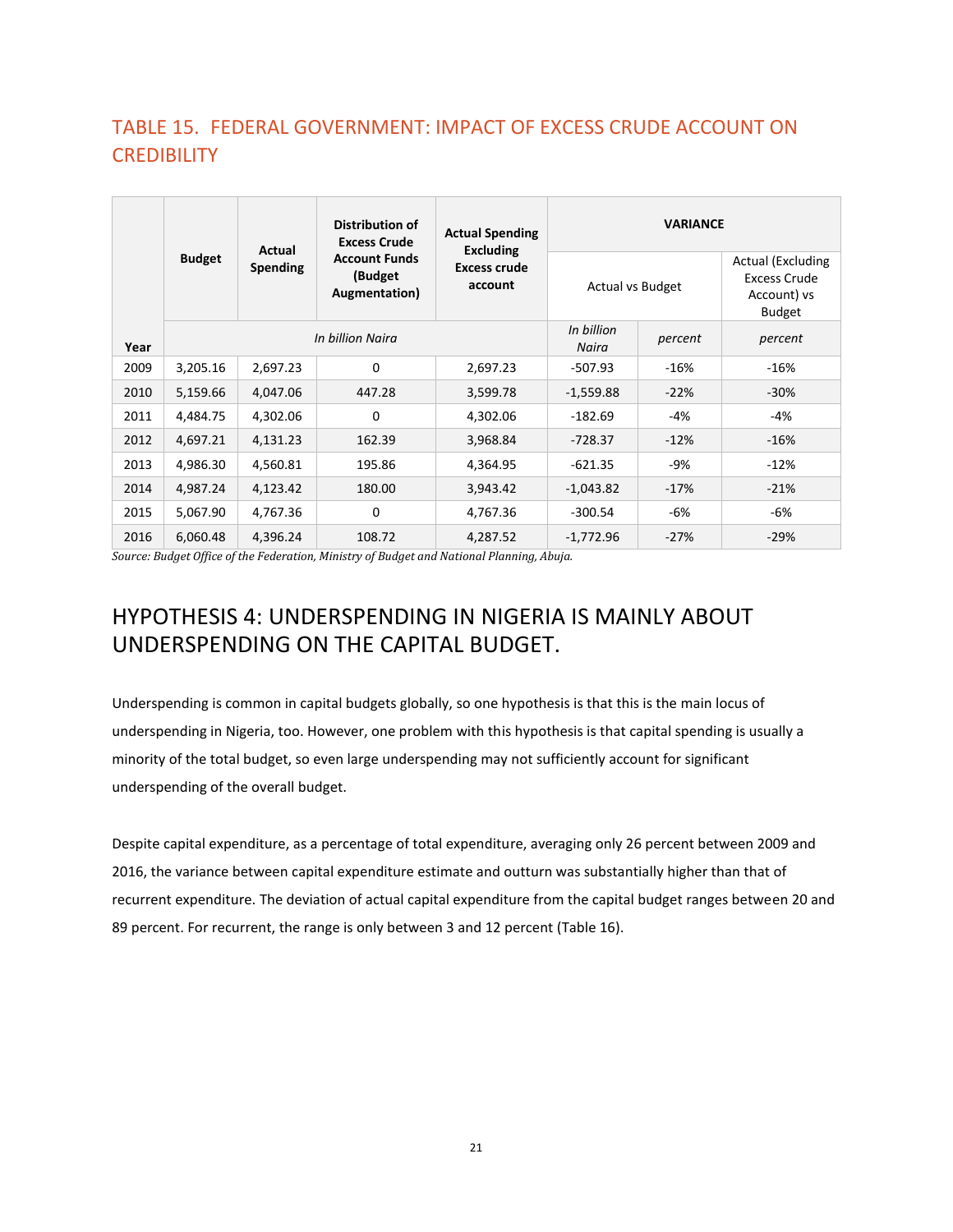#### TABLE 16. VARIANCES IN CAPITAL EXPENDITURE VS RECURRENT EXPENDITURE

|         | <b>Capital Expenditure</b><br><b>VARIANCE</b> | <b>Recurrent Expenditure</b><br><b>VARIANCE</b> |
|---------|-----------------------------------------------|-------------------------------------------------|
| Year    | Actual vs Budget (percentage)                 | Actual vs Budget (percentage)                   |
| 2009    | $-39%$                                        | $-7%$                                           |
| 2010    | -50%                                          | $-8%$                                           |
| 2011    | $-20%$                                        | 5%                                              |
| 2012    | $-44%$                                        | 3%                                              |
| 2013    | $-40%$                                        | 7%                                              |
| 2014    | -48%                                          | 6%                                              |
| 2015    | $-35%$                                        | $-12%$                                          |
| 2016    | -89%                                          | -6%                                             |
| Average | $-46%$                                        | $-2%$                                           |

*Source: Fourth quarter and consolidated budget implementation reports 2009 – 2016, Budget Office of the Federation*

In thinking about the impact of high underspending on capital, the question is which weighs more in the balance: the high levels of variance of the capital budget, or the lower share of the budget that is dedicated to capital? Table 17 shows that the higher underspending overwhelms the lower share of spending: capital underspending accounts for between 62 percent and 149 percent of total underspending each year. Aggregate underspending would have been even higher in fiscal year 2011, 2012, and 2013 were it not for *overspending* on recurrent expenditure. However, the share of capital underspending relative to total underspending was lower in 2014 and 2015.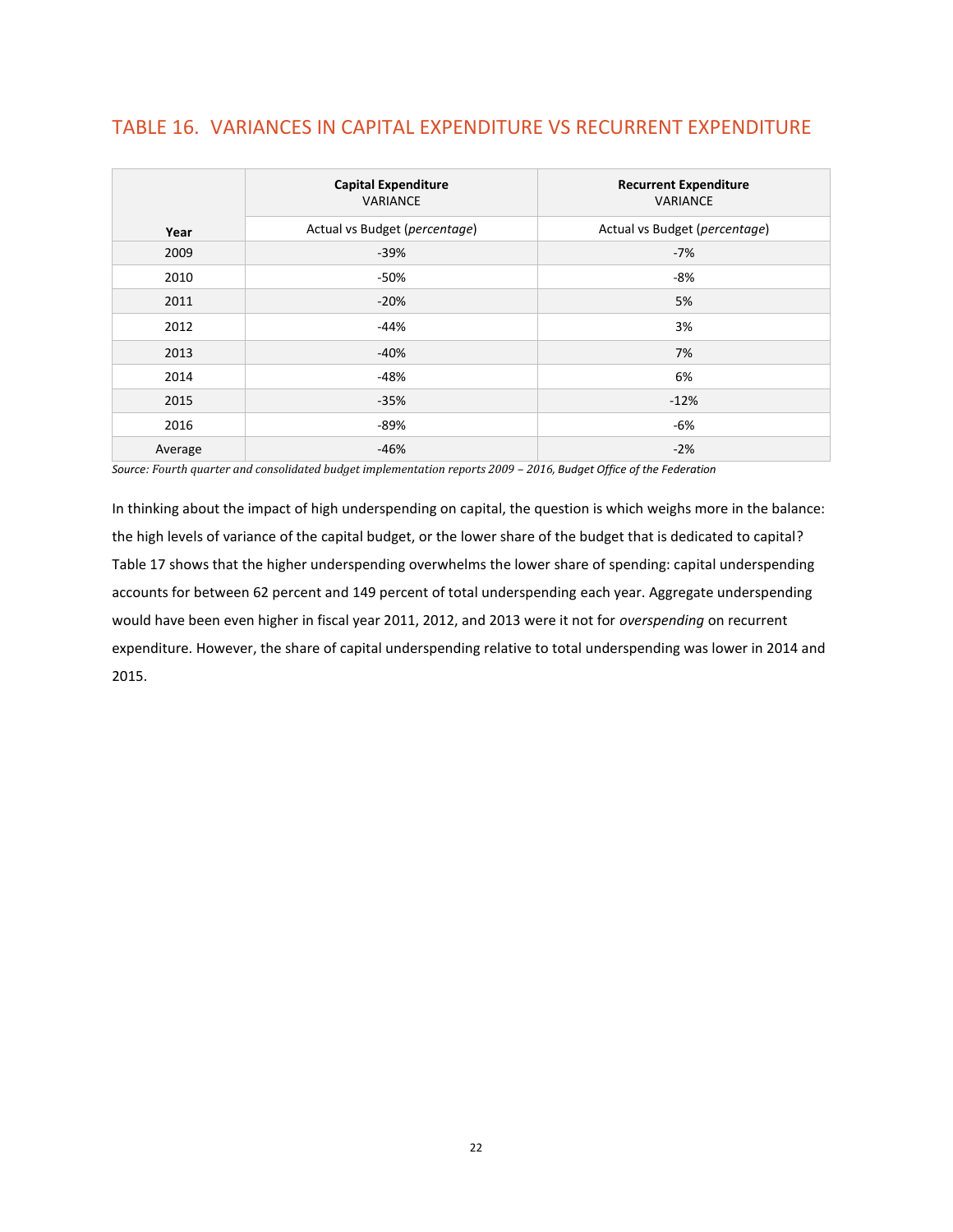#### TABLE 17. CAPITAL EXPENDITURE: CONTRIBUTION TO UNDERSPENDING

|      | Capital<br>Capital<br>Aggregate<br><b>Expenditure as</b><br><b>Expenditure</b><br><b>Expenditure</b><br>a percentage<br>(Variance)<br>(Variance)<br>of aggregate<br>expenditure<br>Actual vs Budget (in billion Naira) |          | Recurrent<br>Expenditure<br>(Variance) | Underspending on<br>capital<br>expenditure as a<br>share of total<br>underspending | Is underspending<br>in Nigeria mainly<br>about capital<br>underspending? |   |  |
|------|------------------------------------------------------------------------------------------------------------------------------------------------------------------------------------------------------------------------|----------|----------------------------------------|------------------------------------------------------------------------------------|--------------------------------------------------------------------------|---|--|
| Year |                                                                                                                                                                                                                        |          |                                        |                                                                                    |                                                                          |   |  |
| 2009 | 29%                                                                                                                                                                                                                    | $-508$   | $-366$                                 | $-144$                                                                             | 72%                                                                      | Υ |  |
| 2010 | 34%                                                                                                                                                                                                                    | $-1,113$ | $-881$                                 | $-250$                                                                             | 79%                                                                      | Υ |  |
| 2011 | 26%                                                                                                                                                                                                                    | $-183$   | $-228$                                 | 134                                                                                | 125%                                                                     | Υ |  |
| 2012 | 29%                                                                                                                                                                                                                    | -566     | $-596$                                 | 95                                                                                 | 105%                                                                     | Υ |  |
| 2013 | 32%                                                                                                                                                                                                                    | $-426$   | $-633$                                 | 207                                                                                | 149%                                                                     | Υ |  |
| 2014 | 23%                                                                                                                                                                                                                    | -864     | $-532$                                 | 181                                                                                | 62%                                                                      | Υ |  |
| 2015 | 11%                                                                                                                                                                                                                    | $-301$   | $-195$                                 | $-514$                                                                             | 65%                                                                      | Υ |  |
| 2016 | 26%                                                                                                                                                                                                                    | $-1,664$ | $-1,414$                               | $-243$                                                                             | 85%                                                                      | Υ |  |

*Source: Fourth quarter and consolidated budget implementation reports 2009 – 2016, Budget Office of the Federation*

In relative terms, the credibility challenge affecting the federal government's budget at the aggregate level was more pronounced for capital expenditure than for the recurrent side of the budget. Thus, the hypothesis is confirmed: low budget credibility in Nigeria is predominantly (though not exclusively) about underspending on capital.

## HYPOTHESIS 5: LOW CAPITAL BUDGET CREDIBILITY IN NIGERIA IS MAINLY ABOUT UNDERSPENDING ON AND FAILURE TO IMPLEMENT BIG INFRASTRUCTURE PROJECTS (I.E., THOSE IN THE ECONOMIC SECTOR)

Capital projects are spread across all sectors of government. A plausible hypothesis is that the capital budget credibility problem is driven by underspending in the largest infrastructure projects captured under the capital budget. If this were true in Nigeria, then the economic sector, which comprises public spending in agriculture, water, transportation, trade and investment, power, aviation, petroleum resources, mines and steel, roads, and other construction, would be the biggest driver of the credibility challenges for capital expenditure between fiscal year 2012 and 2016.

There is strong evidence to support this hypothesis. Across all years, low capital budget credibility is mainly about underspending in the economic sector (Table 18). The economic sector includes large infrastructure projects under ministries and agencies related to public works, energy, transport, science and technology, agriculture, and water, as well as a large pool of funds for capital projects managed under the Ministry of Finance.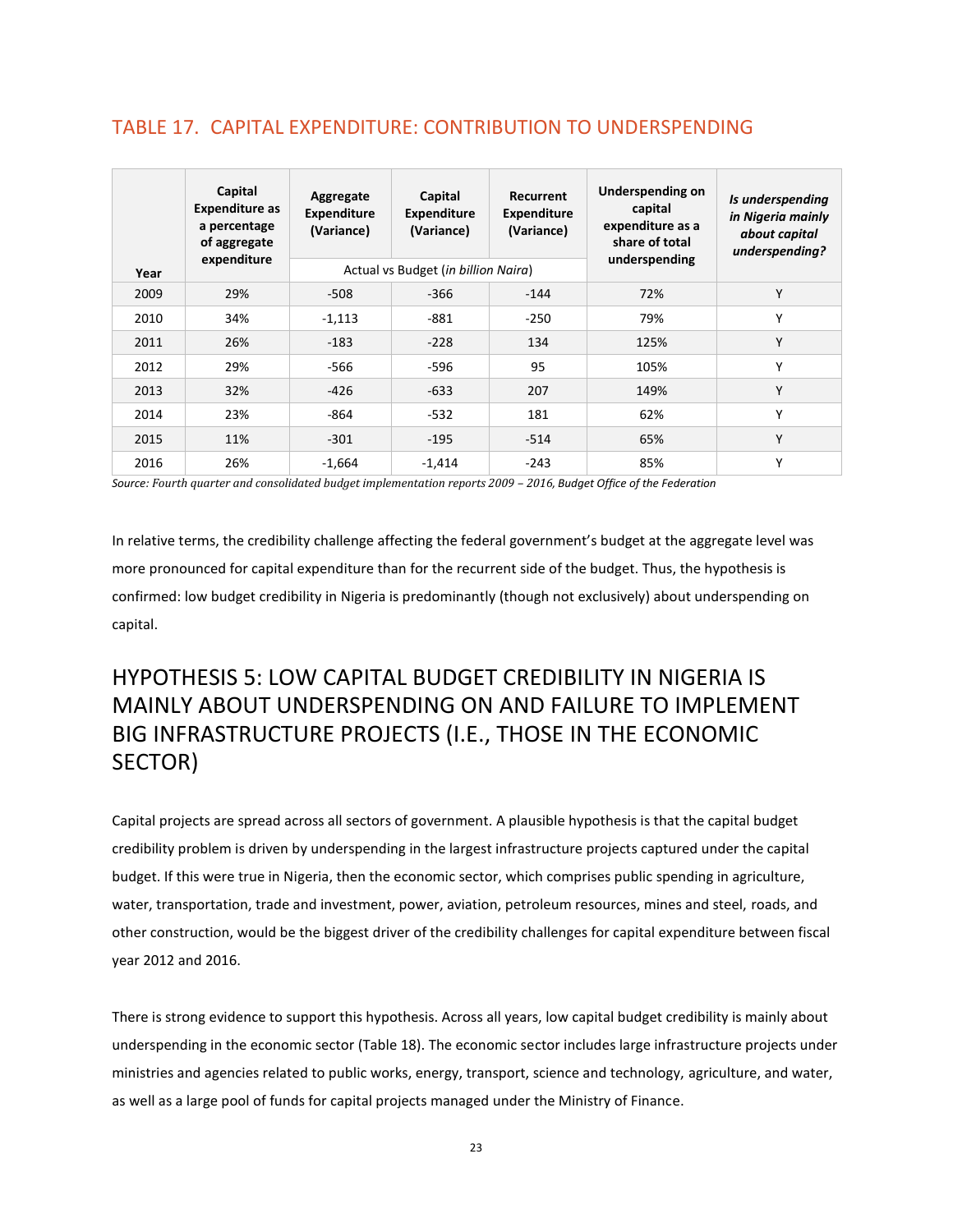In fact, this hypothesis has strengthened over time, as underspending on the economic sector accounted for 55 percent of the total capital underspending in 2012, but more than 100 percent of total underspending in 2016. However, it is worth noting that the share of the problem accounted for by the administrative sector has also increased over time.

| <b>VARIANCE</b> | Adminis-<br>trative | Economic  | Law and<br><b>Justice</b> | Regional         | <b>Social Services</b> | <b>Total</b> | Share of total<br>variance<br>accounted for by<br>economic sector |
|-----------------|---------------------|-----------|---------------------------|------------------|------------------------|--------------|-------------------------------------------------------------------|
| Year            |                     |           |                           | In billion naira |                        |              | In percentage                                                     |
| 2012            | $-41$               | $-134.7$  | 3.36                      | $-61.76$         | $-12.66$               | $-246.76$    | 55%                                                               |
| 2013            | $-87.47$            | $-251.42$ | 1.86                      | 15.86            | $-3.89$                | $-325.06$    | 77%                                                               |
| 2014            | $-29.64$            | $-583.16$ | $-2.52$                   | $-45.61$         | $-51.79$               | $-712.72$    | 82%                                                               |
| 2015            | $-103.35$           | $-301.82$ | $-5.33$                   | $-18.71$         | 71.54                  | $-357.67$    | 84%                                                               |
| 2016            | 59.07               | $-930.50$ | 58.01                     | $-3.84$          | 223.15                 | $-594.11$    | 157%                                                              |
|                 |                     |           |                           |                  |                        | Average:     | 77%                                                               |
|                 |                     |           |                           |                  |                        | Median:      | 82%                                                               |

#### TABLE 18. UNDERSPENDING BY SECTOR (CAPITAL EXPENDITURE)

*Source: Office of the Accountant General of the Federation*

To what extent do line ministries – i.e., ministries, departments and agencies (MDAs) – underspend on capital because they are not able to execute available funds versus they do not have access to sufficient funds because the original budget was unrealistic? We can use additional data provided by the Budget Office of the Federation to assess this, as we do in Table 19. In 2012, the failure to meet the budget was roughly equally driven by both unrealistic budgeting and failure to execute available funds. In all other years, however, the main driver of underspending was unrealistic budgeting or an inability to release budgeted funds to MDAs. Nevertheless, failure to spend available funds still accounts for more than 10 percent of underspending in all years.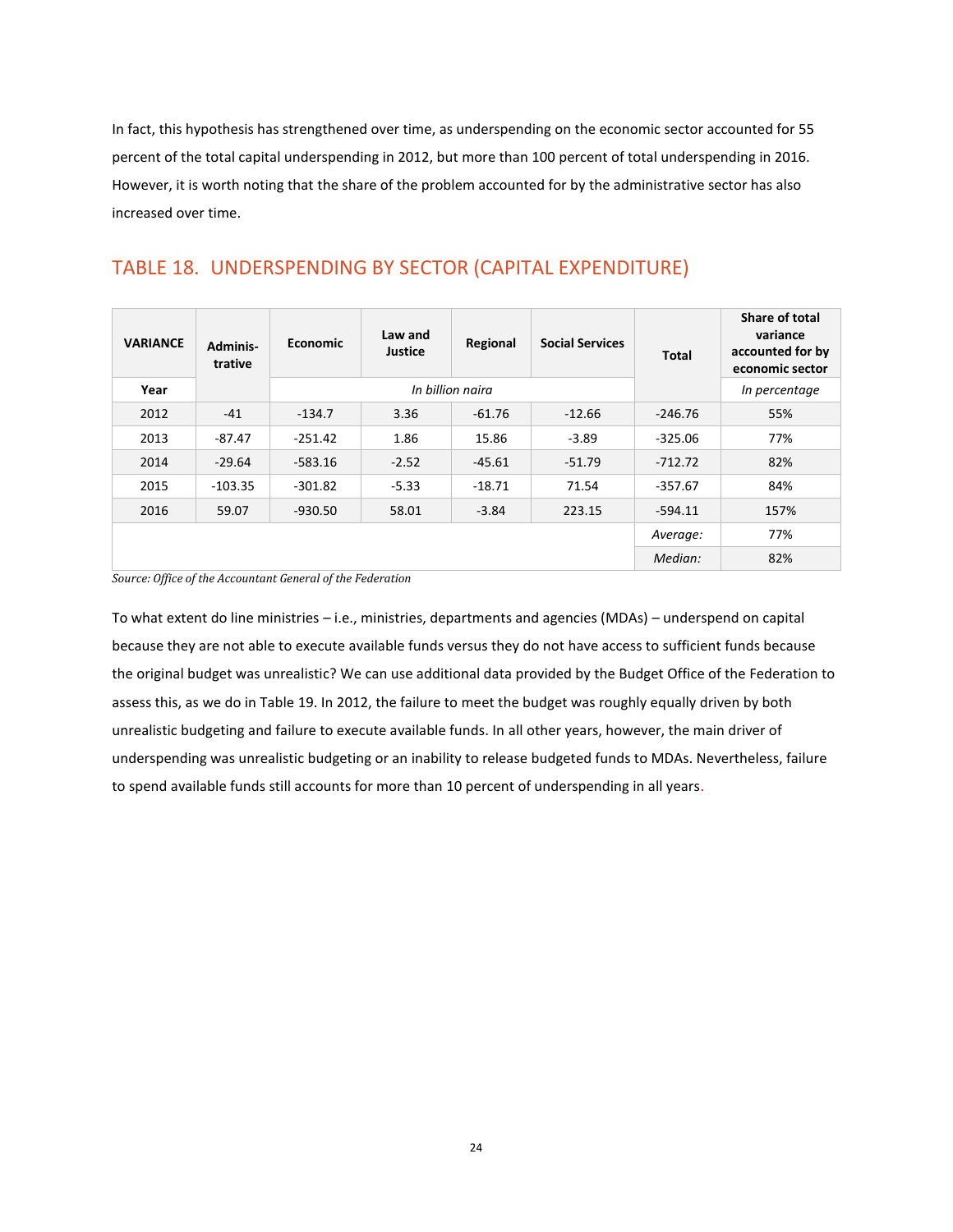#### TABLE 19. CAPITAL BUDGETS, RELEASES AND EXPENDITURES, 2012-2015

|      | Enacted<br><b>Budget</b><br>(Capital) | Actual<br>Amount<br><b>Released</b><br>to MDAs* | Amount<br>Spent | Variance between<br>budget and release |        | Variance between actual<br>spending and enacted<br><b>Budget</b> |        | Variance of actual<br>spending against<br>release |
|------|---------------------------------------|-------------------------------------------------|-----------------|----------------------------------------|--------|------------------------------------------------------------------|--------|---------------------------------------------------|
| Year | <b>Billion</b> naira                  |                                                 |                 | Bn naira                               | %      | Bn naira                                                         | %      | %                                                 |
| 2012 | 1,345.2                               | 1,018.0                                         | 686.3           | $-327.2$                               | $-24%$ | $-658.9$                                                         | -49%   | 50%                                               |
| 2013 | 1,591.0                               | 1,004.0                                         | 922.2           | $-587.0$                               | $-37%$ | $-668.8$                                                         | $-42%$ | 12%                                               |
| 2014 | 1,134.7                               | 388.1<br>476.8                                  |                 | $-657.9$                               | $-58%$ | -746.6                                                           | $-66%$ | 12%                                               |
| 2015 | 557.4                                 | 387.4                                           | 358.2           | $-170.0$                               | $-31%$ | $-199.17$                                                        | -36%   | 15%                                               |
|      |                                       |                                                 |                 |                                        |        | Average                                                          |        | 22%                                               |

*Source: Budget office of the Federation quarterly budget implementation reports, available at* 

*<http://www.budgetoffice.gov.ng/index.php/resources/internal-resources/reports/quarterly-budget-implementation-report>*

*\*MDAs - Ministry, department, and agencies* 

In Table 20, we disaggregate the overall data on budget, releases, and expenditure by MDA, and assess whether most MDAs follow the overall pattern described above, or whether there are some cases in which underspending against releases is a larger part of the problem. The data suggest that the biggest problem is that budgets are not realistic, with actual spending against budget far below spending against releases in most cases. Nevertheless, spending below releases is prevalent. In 2015, twelve MDAs spent 85% or less of their releases. For the economic sector MDAs, most performed reasonably well against releases in 2015: only Housing, Information and Petroleum Resources spent less than 90 percent of releases. In 2014, however, all economic sector MDAs except the Federal Ministry of Works executed less than 90 percent of releases.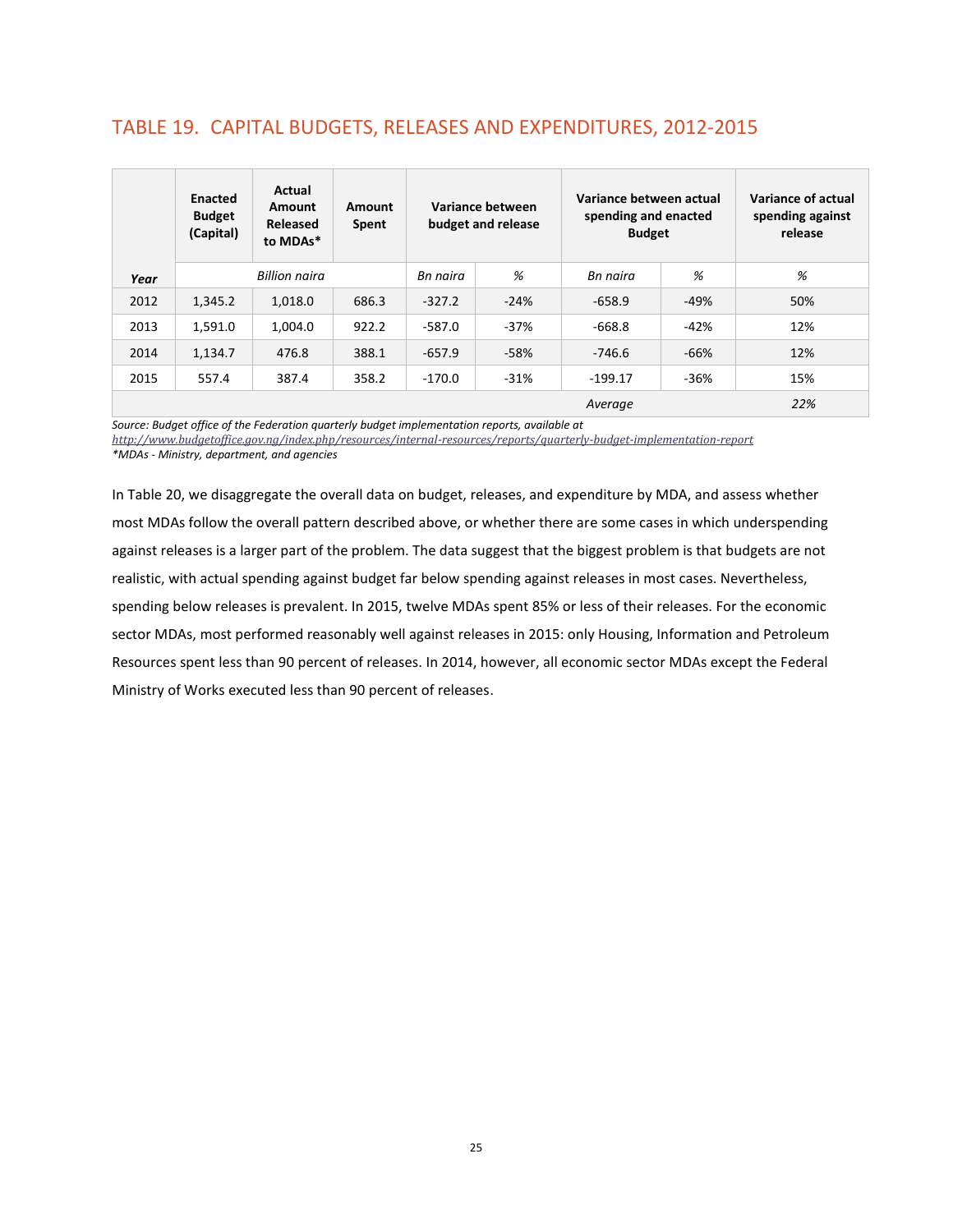## TABLE 20. SHARE OF RELEASES SPENT, VERSUS SHARE OF BUDGET SPENT, BY MDA, 2012-2015

|                            |                                                | 2012                        |                                                | 2013                        | 2014                                           |                             | 2015                                           |                             |
|----------------------------|------------------------------------------------|-----------------------------|------------------------------------------------|-----------------------------|------------------------------------------------|-----------------------------|------------------------------------------------|-----------------------------|
| <b>MDAs</b>                | Share of<br>releases<br>spent by<br>ministries | Share of<br>budget<br>spent | Share of<br>releases<br>spent by<br>ministries | Share of<br>budget<br>spent | Share of<br>releases<br>spent by<br>ministries | Share of<br>budget<br>spent | Share of<br>releases<br>spent by<br>ministries | Share of<br>budget<br>spent |
|                            |                                                |                             |                                                |                             | in percentage                                  |                             |                                                |                             |
| Presidency                 | 86%                                            | 75%                         | 100%                                           | 624%                        | 96%                                            | 464%                        | 77%                                            | 49%                         |
| SGF                        | 49%                                            | 33%                         | 96%                                            | 52%                         | 67%                                            | 30%                         | 75%                                            | 55%                         |
| Youth                      | 75%                                            | 46%                         | 100%                                           | 48%                         | 66%                                            | 29%                         | 98%                                            | 53%                         |
| Police                     | 77%                                            | 76%                         | 99%                                            | 124%                        | 67%                                            | 30%                         | 0%                                             | 0%                          |
| Women                      | 75%                                            | 47%                         | 95%                                            | 61%                         | 85%                                            | 38%                         | 67%                                            | 34%                         |
| Agriculture*               | 80%                                            | 54%                         | 100%                                           | 49%                         | 78%                                            | 34%                         | 95%                                            | 48%                         |
| Water*                     | 71%                                            | 49%                         | 96%                                            | 37%                         | 67%                                            | 28%                         | 93%                                            | 48%                         |
| Defense                    | 91%                                            | 76%                         | 98%                                            | 67%                         | 61%                                            | 59%                         | 91%                                            | 65%                         |
| Education                  | 73%                                            | 52%                         | 94%                                            | 48%                         | 63%                                            | 27%                         | 94%                                            | 55%                         |
| FCTA**                     | 94%                                            | 72%                         | 100%                                           | 58%                         | 90%                                            | 40%                         | 100%                                           | 77%                         |
| Foreign                    | 88%                                            | 70%                         | 100%                                           | 86%                         | 93%                                            | 36%                         | 99%                                            | 97%                         |
| Finance*                   | 79%                                            | 52%                         | 100%                                           | 94%                         | 78%                                            | 60%                         | 77%                                            | 15%                         |
| Health                     | 75%                                            | 55%                         | 96%                                            | 56%                         | 71%                                            | 29%                         | 74%                                            | 54%                         |
| Trade*                     | 68%                                            | 45%                         | 96%                                            | 29%                         | 57%                                            | 23%                         | 98%                                            | 56%                         |
| Information                | 79%                                            | 70%                         | 88%                                            | 62%                         | 69%                                            | 29%                         | 87%                                            | 44%                         |
| Communication              | 69%                                            | 57%                         | 97%                                            | 109%                        | 88%                                            | 85%                         | 100%                                           | 324%                        |
| Interior                   | 82%                                            | 55%                         | 92%                                            | 51%                         | 61%                                            | 32%                         | 97%                                            | 51%                         |
| <b>Head of Service</b>     | 78%                                            | 57%                         | 100%                                           | 54%                         | 76%                                            | 32%                         | 85%                                            | 42%                         |
| Justice                    | 75%                                            | 50%                         | 91%                                            | 67%                         | 33%                                            | 18%                         | 90%                                            | 34%                         |
| Labour*                    | 74%                                            | 44%                         | 68%                                            | 30%                         | 71%                                            | 28%                         | 94%                                            | 47%                         |
| Power*                     | 76%                                            | 52%                         | 80%                                            | 54%                         | 83%                                            | 62%                         | 91%                                            | 140%                        |
| Science*                   | 70%                                            | 48%                         | 95%                                            | 48%                         | 59%                                            | 28%                         | 91%                                            | 49%                         |
| Transport*                 | 76%                                            | 51%                         | 84%                                            | 45%                         | 68%                                            | 29%                         | 94%                                            | 74%                         |
| Petroleum*                 | 32%                                            | 21%                         | 58%                                            | 29%                         | 50%                                            | 23%                         | 80%                                            | 40%                         |
| Works*                     | 100%                                           | 79%                         | 91%                                            | 44%                         | 97%                                            | 45%                         | 98%                                            | 96%                         |
| Housing*                   | 69%                                            | 45%                         | 100%                                           | 43%                         | 76%                                            | 35%                         | 50%                                            | 61%                         |
| $Mines*$                   | 79%                                            | 47%                         | 90%                                            | 56%                         | 58%                                            | 32%                         | 99%                                            | 52%                         |
| Aviation*                  | 93%                                            | 72%                         | 100%                                           | 59%                         | 39%                                            | 16%                         | 99%                                            | 65%                         |
| Environment                | 76%                                            | 51%                         | 50%                                            | 24%                         | 58%                                            | 29%                         | 100%                                           | 67%                         |
| Culture*                   | 76%                                            | 59%                         | 84%                                            | 41%                         | 74%                                            | 33%                         | 72%                                            | 36%                         |
| Nat. Planning*             | 82%                                            | 90%                         | 100%                                           | 89%                         | 100%                                           | 90%                         | 83%                                            | 71%                         |
| Sport                      | 79%                                            | 55%                         | 100%                                           | 145%                        | 93%                                            | 306%                        | 100%                                           | 183%                        |
| NSA Office**               | 99%                                            | 77%                         | 100%                                           | 80%                         | 77%                                            | 34%                         | 100%                                           | 100%                        |
| Niger Delta                | 96%                                            | 71%                         | 98%                                            | 49%                         | 99%                                            | 41%                         | 97%                                            | 49%                         |
| Capital<br>Supplementation |                                                | $\overline{\phantom{a}}$    | $\overline{\phantom{a}}$                       | $\overline{\phantom{a}}$    | $\overline{\phantom{a}}$                       | $\overline{\phantom{a}}$    | 100%                                           | 65%                         |
| Others                     | 24%                                            | 19%                         | 86%                                            | 52%                         | 96%                                            | 17%                         | 84%                                            | 45%                         |
| <b>TOTAL</b>               | 67%                                            | 51%                         | 92%                                            | 58%                         | 81%                                            | 34%                         | 92%                                            | 64%                         |

*\* MDAs within the economic sector as per the reports from the OAGF Annual Report of the Auditor General of the Federation 2012, 2013, and 2014. \*\* FCTA=Federal Capital Territory Administration; NSA=National Security Adviser.*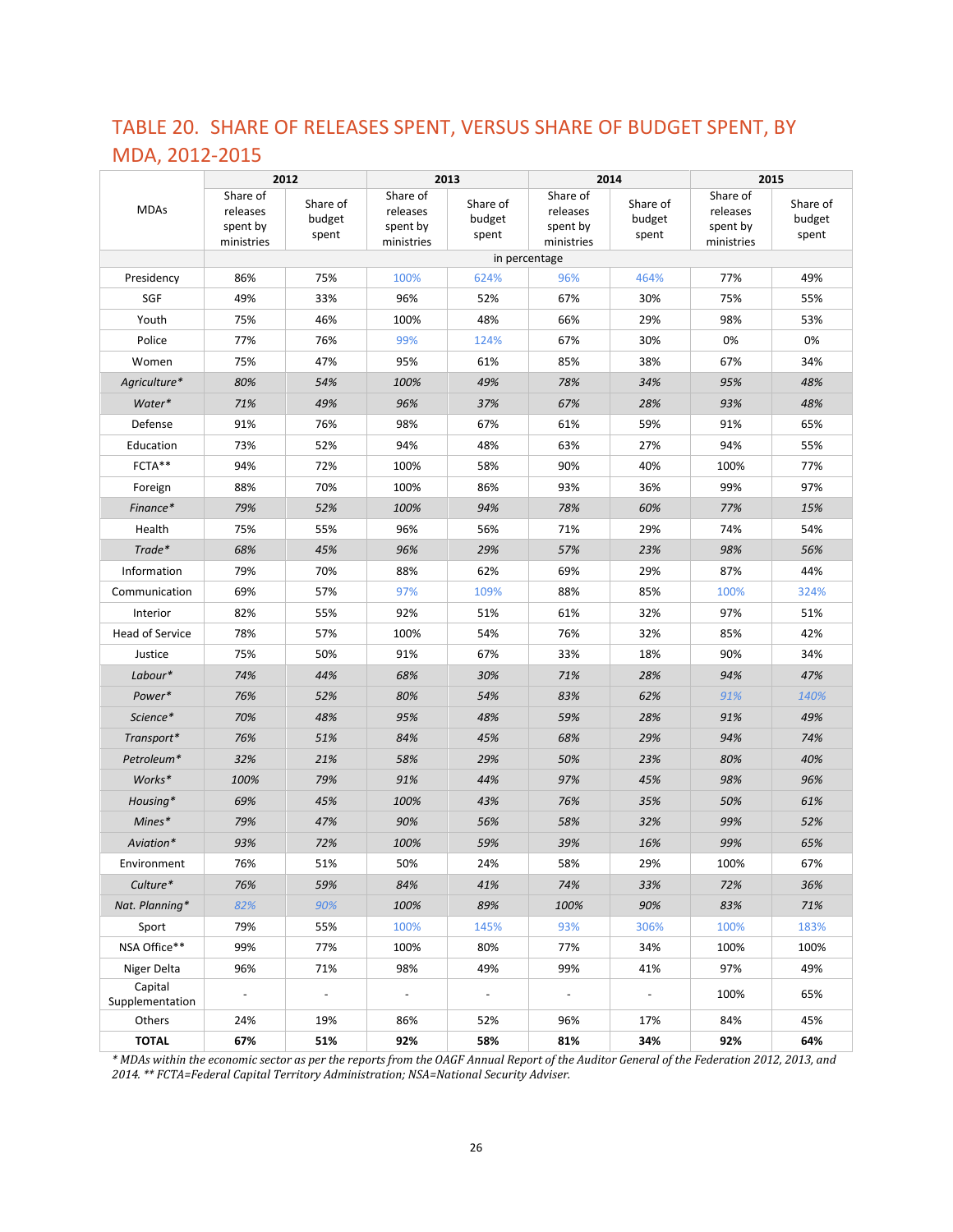Table 21 helps us to understand which MDAs have demonstrated particularly high underspending over the period, by presenting average deviations from 2012 - 2015. The tables reveal a few aspects of the credibility challenge in Nigeria. First, not all capital spending is underspent. On average, both the Office of the Presidency and the Ministry of Sport overspend their capital budgets. The Ministry of Communication has also overspent in two out of four years considered.

The data show important variations within the economic sector, as well. The Ministry of Works and the Ministry of Power, for example, have relatively low underspending compared to the Ministries of Petroleum Resources, Trade, and Investment, and Labour and Productivity. Further investigation is needed to understand this variation.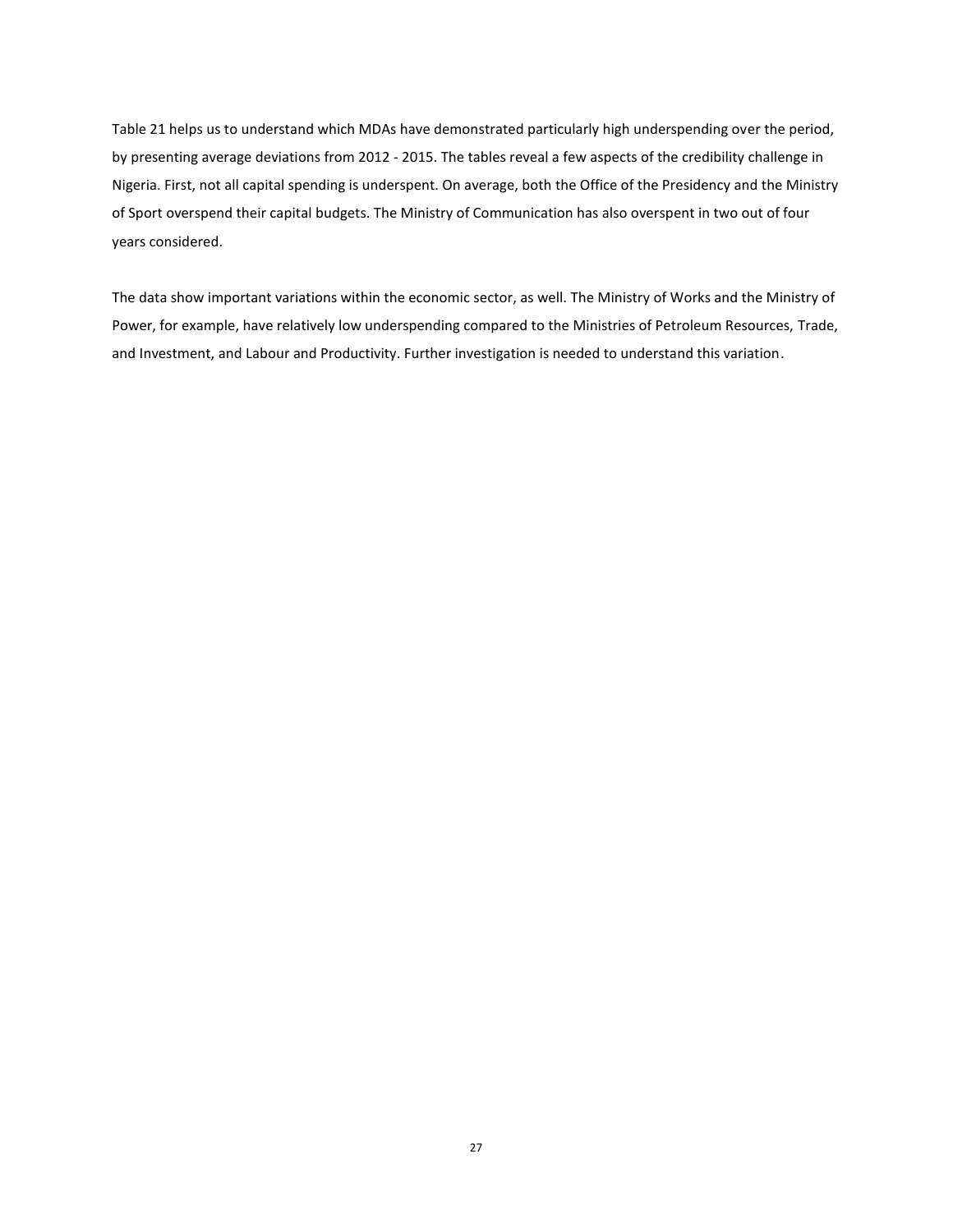#### TABLE 21. VARIANCES IN CAPITAL EXPENDITURE BY MDAS, 2012-2015

| <b>MDAs</b>             | 2012                     | 2013           | 2014                     | 2015    | Mean   | Median |
|-------------------------|--------------------------|----------------|--------------------------|---------|--------|--------|
|                         |                          |                | Actual vs Budget (%)     |         | (%)    | (%)    |
| Presidency              | $-26%$                   | 524%           | 364%                     | $-51%$  | 203%   | 169%   |
| Sport                   | $-45%$                   | 45%            | 206%                     | 83%     | 72%    | 64%    |
| Communication           | $-43%$                   | 9%             | $-15%$                   | 224%    | 44%    | $-3%$  |
| Nat. Planning           | $-10%$                   | $-11%$         | $-10%$                   | $-29%$  | $-15%$ | $-10%$ |
| NSA Office*             | $-23%$                   | $-20%$         | $-66%$                   | 0%      | $-27%$ | $-22%$ |
| Foreign                 | $-30%$                   | $-14%$         | $-64%$                   | $-3%$   | $-28%$ | $-22%$ |
| Defence                 | $-24%$                   | $-33%$         | $-41%$                   | $-35%$  | $-33%$ | $-34%$ |
| FCTA*                   | $-28%$                   | $-42%$         | $-60%$                   | $-23%$  | $-38%$ | $-35%$ |
| Capital Supplementation | $\overline{\phantom{a}}$ | $\blacksquare$ | $\overline{\phantom{a}}$ | $-35%$  | $-35%$ | $-35%$ |
| Aviation                | $-29%$                   | $-41%$         | $-84%$                   | $-35%$  | $-47%$ | $-38%$ |
| Works                   | $-21%$                   | -56%           | $-55%$                   | $-4%$   | $-34%$ | $-38%$ |
| Power                   | $-48%$                   | $-46%$         | $-38%$                   | 40%     | $-23%$ | $-42%$ |
| Finance                 | $-48%$                   | $-6%$          | $-40%$                   | $-85%$  | $-45%$ | $-44%$ |
| Health                  | $-45%$                   | $-44%$         | $-71%$                   | $-46%$  | $-51%$ | $-45%$ |
| Information             | $-30%$                   | $-38%$         | $-71%$                   | $-56%$  | $-49%$ | $-47%$ |
| Police                  | $-24%$                   | 24%            | $-70%$                   | $-100%$ | $-43%$ | $-47%$ |
| Interior                | $-45%$                   | $-49%$         | $-68%$                   | $-49%$  | $-53%$ | -49%   |
| Education               | $-48%$                   | $-52%$         | $-73%$                   | $-45%$  | -54%   | -50%   |
| Mines                   | $-53%$                   | $-44%$         | $-68%$                   | $-48%$  | $-53%$ | $-51%$ |
| Agriculture             | $-46%$                   | $-51%$         | -66%                     | $-52%$  | $-54%$ | $-51%$ |
| Niger Delta             | $-29%$                   | $-51%$         | $-59%$                   | $-51%$  | -48%   | $-51%$ |
| Head of Service         | $-43%$                   | $-46%$         | $-68%$                   | -58%    | $-54%$ | $-52%$ |
| Transport               | $-49%$                   | $-55%$         | $-71%$                   | $-26%$  | -50%   | $-52%$ |
| Science                 | $-52%$                   | $-52%$         | $-72%$                   | $-51%$  | $-57%$ | $-52%$ |
| Youth                   | $-54%$                   | $-52%$         | $-71%$                   | $-47%$  | $-56%$ | -53%   |
| Housing                 | $-55%$                   | $-57%$         | $-65%$                   | -39%    | $-54%$ | -56%   |
| Water                   | $-51%$                   | $-63%$         | $-72%$                   | $-52%$  | -59%   | $-57%$ |
| Women                   | $-53%$                   | $-39%$         | $-62%$                   | $-66%$  | $-55%$ | $-58%$ |
| SGF*                    | $-67%$                   | $-48%$         | $-70%$                   | $-45%$  | $-57%$ | $-58%$ |
| Justice                 | $-50%$                   | $-33%$         | $-82%$                   | $-66%$  | -58%   | -58%   |
| Environment             | $-49%$                   | -76%           | $-71%$                   | $-33%$  | $-57%$ | -60%   |
| Culture                 | $-41%$                   | $-59%$         | $-67%$                   | $-64%$  | $-58%$ | $-61%$ |
| Labour                  | $-56%$                   | $-70%$         | $-72%$                   | $-53%$  | $-63%$ | $-63%$ |
| Trade                   | $-1%$                    | $-1%$          | $-1%$                    | $-44%$  | $-1%$  | $-1%$  |
| Others                  | $-81%$                   | $-48%$         | $-83%$                   | $-55%$  | $-67%$ | -68%   |
| Petroleum               | $-79%$                   | $-71%$         | $-77%$                   | $-60%$  | $-72%$ | $-74%$ |
| <b>TOTAL</b>            | $-49%$                   | $-42%$         | $-66%$                   | 36%     | $-48%$ | $-46%$ |

*\* FCTA=Federal Capital Territory Administration; NSA=National Security Adviser; SGF= Secretary to the Government of the Federation. Source: Budget Office of the Federation, Ministry of Budget and National Planning, Abuja.*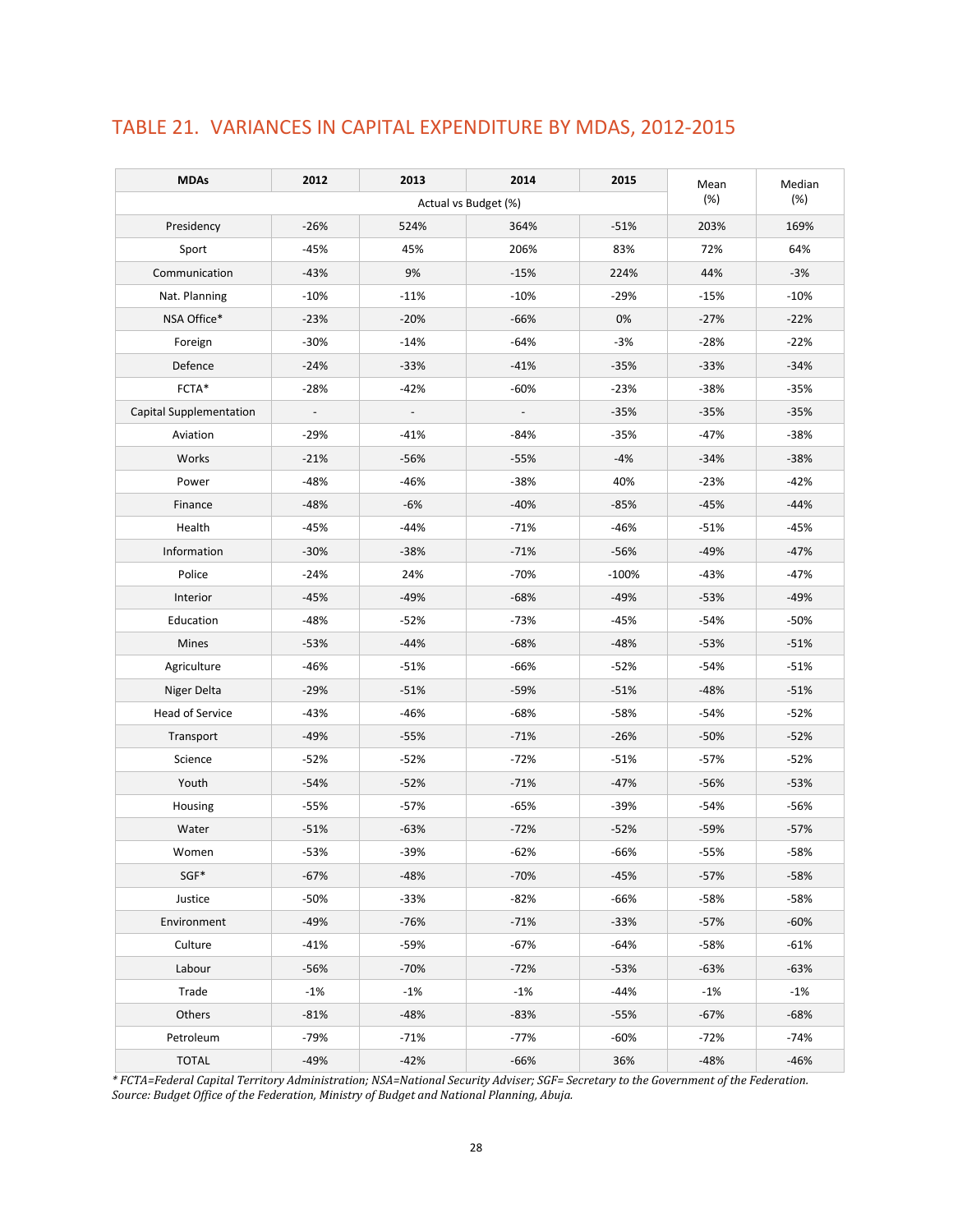#### HYPOTHESIS 6: THE LEGISLATURE IS THE MAIN DRIVER OF CREDIBILITY CHALLENGES BY AMENDING AN OTHERWISE REALISTIC BUDGET TO INTRODUCE NEW PROJECTS THAT ARE NOT FEASIBLE.

Nigeria's legislature has considerable amendment powers and it uses them in practice to alter the budget each year. The Nigerian Constitution grants legislative powers of the National Assembly under Section 59, which includes the power to amend the budget estimates received from the President. Indeed, Section 59(4) vests in the National Assembly the power to override a presidential veto or inaction, where the President declines to give his assent to what the National Assembly considers fit and proper for the country. The President may only veto the budget as a whole; there is no line-item veto in Nigeria. Where the President fails to assent to a Money Bill within 30 days of his receipt of the same, a Joint Sitting of both Houses of the National Assembly is required. If the Joint Sitting passes the Money Bill by two-thirds majority, the assent of the President is dispensed with and the Money Bill automatically becomes law.

Thus, the legislature has considerable power to increase or decrease the budget in defiance of the executive. If it were the case that the legislature consistently increased the budget beyond what the executive proposed, and beyond what could be implemented feasibly, this could suggest that the legislature was largely responsible for low budget credibility in Nigeria.

How credible is this hypothesis? For six of the eight years reviewed (all years between 2009 - 2016 except 2012 and 2016), the legislative arm of government increased the budget of the central government (Table 22). The size of these increases was substantial. If we compare total actual spending both to the executive's original budget, and to the budget approved by the legislature, we can see that legislative amendments significantly increased the size of the credibility problem. For example, in 2009 if the executive budget proposal had not been amended by the legislature, the deviation could have been as low as N172.77 billion rather than N507.93 billion. In 2010, legislators increased the budget from the executive proposal of N4.08 trillion to N5.16 trillion. The variance between enacted expenditure estimates and outturn was N1.11 trillion instead of 32 billion (against the original proposed budget). In fact, in 2010, the executive's budget would basically have been fully implemented with a variance less than one percent, while the amended budget was implemented at less than 80 percent. Though not as extreme, similar patterns hold in 2013 - 2015.

In both 2013 and 2015, however, the proposed budget was significantly below actual expenditure, suggesting it was too low. The enacted budget was closer (in absolute value) to actual spending than the budget proposal in both years, so while the legislature did introduce underspending into the budget, the budget they enacted was arguably more realistic than the executive's budget.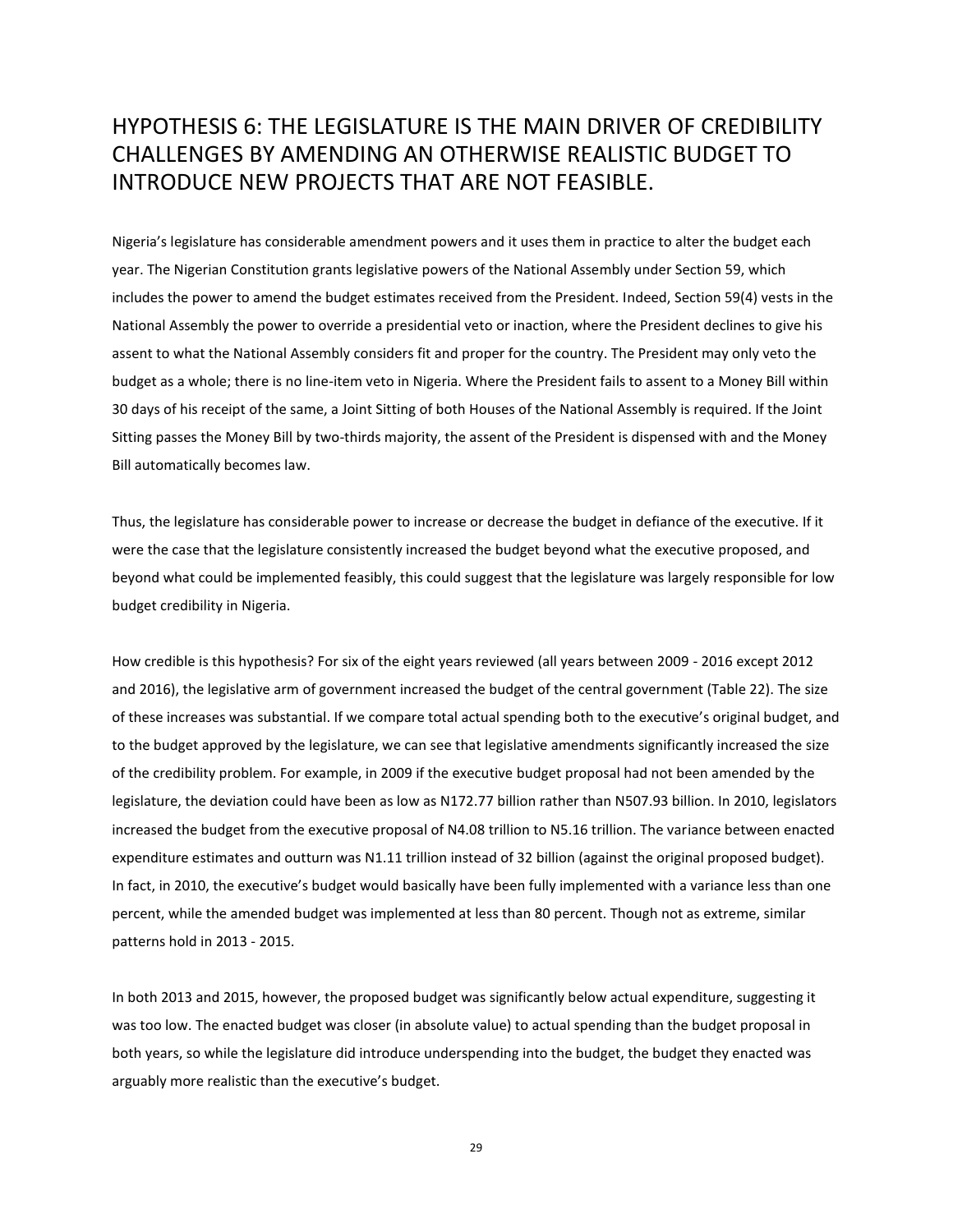In fiscal years 2012 and 2016, legislators did cut the budget from N4.75 trillion to N4.69 trillion and from N6.08tn to N6.06 trillion respectively. Interestingly, the variance between the expenditure estimate and outturn for fiscal year 2016 was the highest during the period of review. In 2016, the executive proposed a very ambitious budget on its own, without help from legislators, and legislators did not reduce it sufficiently. This evidence suggests that budget amendments by legislators are likely one driver of the credibility challenge, but they are certainly not the only driver.

#### TABLE 22. FEDERAL GOVERNMENT: IMPACT OF LEGISLATIVE AMENDMENTS ON **CREDIBILITY**

|         | Proposed<br><b>Budget</b> | <b>Enacted</b><br><b>Budget</b> | Actual<br><b>Expenditure</b> | Variance<br><b>Enacted</b><br><b>Budget vs</b><br>Actual<br><b>Expenditure</b> | Variance<br>Proposed<br><b>Budget vs</b><br>Actual<br><b>Expenditure</b> | Variance<br><b>Enacted</b><br><b>Budget vs</b><br>Actual<br><b>Expenditure</b> | Variance<br>Proposed<br><b>Budget vs</b><br>Actual<br><b>Expenditure</b> |
|---------|---------------------------|---------------------------------|------------------------------|--------------------------------------------------------------------------------|--------------------------------------------------------------------------|--------------------------------------------------------------------------------|--------------------------------------------------------------------------|
| Year    |                           |                                 | in billion Naira             |                                                                                |                                                                          |                                                                                | in percentage                                                            |
| 2009    | 2,870.00                  | 3,205.16                        | 2,697.23                     | $-507.93$                                                                      | $-172.77$                                                                | $-16%$                                                                         | $-6%$                                                                    |
| 2010    | 4,079.00                  | 5,159.66                        | 4,047.06                     | $-1,112.60$                                                                    | $-31.94$                                                                 | $-22%$                                                                         | $-1%$                                                                    |
| 2011    | 4,226.19                  | 4,484.75                        | 4,302.06                     | $-182.69$                                                                      | 75.87                                                                    | $-4%$                                                                          | 2%                                                                       |
| 2012    | 4,749.00                  | 4,697.21                        | 4,131.23                     | $-565.98$                                                                      | $-617.77$                                                                | $-12%$                                                                         | $-13%$                                                                   |
| 2013    | 3,950.00                  | 4,986.30                        | 4,560.81                     | $-425.49$                                                                      | 610.81                                                                   | $-9%$                                                                          | 15%                                                                      |
| 2014    | 4,300.00                  | 4.987.24                        | 4,123.42                     | $-863.82$                                                                      | $-176.58$                                                                | $-17%$                                                                         | -4%                                                                      |
| 2015    | 4,357.96                  | 5,067.90                        | 4,767.36                     | $-300.54$                                                                      | 409.40                                                                   | $-6%$                                                                          | 9%                                                                       |
| 2016    | 6,078.00                  | 6,060.48                        | 4,396.24                     | $-1,664.24$                                                                    | $-1,681.76$                                                              | $-27%$                                                                         | $-28%$                                                                   |
| Average | 4,326.27                  | 4,831.09                        | 4,128.18                     | $-702.91$                                                                      | $-198.09$                                                                | $-14%$                                                                         | $-3%$                                                                    |

*Source: Budget Office of the Federation, Ministry of Budget and National Planning, Abuja.*

#### HYPOTHESIS 7: WAGE INCREASES ARE A DRIVER OF LOW BUDGET CREDIBILITY.

It is possible that large annual increments in the wage bill have resulted in lower budget credibility in Nigeria. However, it is necessary to think about what this claim would mean. A first possibility is that wages themselves are generally not credible: that is, the government underspends on wages. This is possible but unlikely, as it is politically difficult to cut wage spending compared to other areas.

Another possibility is that wage increases put pressure on the entirety of the budget, making it difficult to implement other parts of the budget, such as the capital budget. However, this interpretation of the hypothesis is largely the same as hypothesis 1: if large wage increases are driving up the overall budget, then the budget should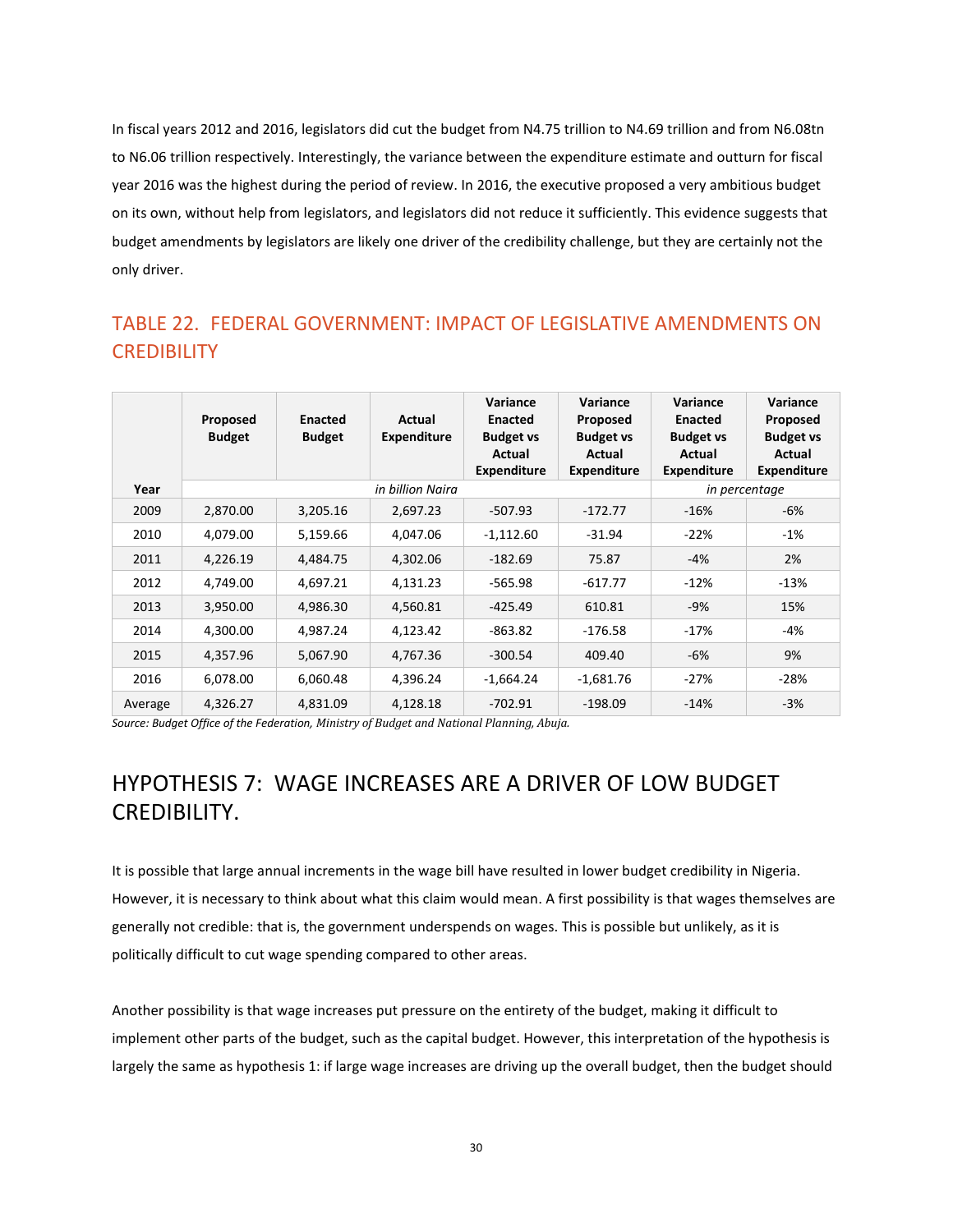be cut in other areas. If it is not, then the budget is too ambitious which is equivalent to our first hypothesis about ambitious expenditure projections.

A final possibility is that wages are adjusted upward during budget implementation due to wage settlements that occur *after* budget approval. In this case, wage increases directly undermine budget credibility by changing expenditure during the budget year and requiring in-year adjustments, such as supplementary budgets.

The evidence for the wage hypothesis and its various interpretations is weak, though it may have played a role in some years. As a general matter, wage expenditure generally experiences higher credibility than other parts of the budget. On average, wages are underspent by less than two percent of budget, compared to roughly six percent for all non-debt recurrent expenditure. In five out of seven years, nevertheless, a version of hypothesis #1 still holds for wage expenditure: projected increases that are above/below average are associated with credibility gaps that are above/below average (Table 23). Only in 2014 and 2016 are below-average increases in projections associated with more-severe-than-average underspending. So, wages are not generally an area of underspending.

#### TABLE 23. FEDERAL GOVERNMENT: CHANGES IN WAGE EXPENDITURE & VARIANCE BETWEEN ACTUAL AND ENACTED EXPENDITURE

|         |               |                        | <b>WAGE EXPENDITURE</b>     |       | Are annual changes                     |                                         |  |
|---------|---------------|------------------------|-----------------------------|-------|----------------------------------------|-----------------------------------------|--|
|         | <b>BUDGET</b> | <b>ACTUAL</b>          | <b>VARIANCE</b>             |       | in estimated budget<br>higher than the | Is underspending<br>worse than average? |  |
|         |               | Change from prior year | <b>Actual vs Budget</b>     |       | period average?                        |                                         |  |
| Year    | percentage    | percentage             | billion naira<br>percentage |       |                                        |                                         |  |
| 2010    | 73%           | 61%                    | $-98.42$                    | $-7%$ | Y                                      | Y                                       |  |
| 2011    | 32%           | 34%                    | $-94.95$                    | -5%   | Y                                      | Υ                                       |  |
| 2012    | -8%           | $-2%$                  | 11.06                       | 1%    | N                                      | N                                       |  |
| 2013    | -5%           | $-3%$                  | 35.38                       | 2%    | N                                      | N                                       |  |
| 2014    | 8%            | 3%                     | $-51.3$                     | $-3%$ | N                                      | Υ                                       |  |
| 2015    | $-1%$         | 3%                     | 34.42                       | 2%    | N                                      | N                                       |  |
| 2016    | $-5%$         | $-10%$                 | $-58.39$                    | $-3%$ | N                                      | Υ                                       |  |
| Average | 13%           |                        |                             | $-2%$ |                                        |                                         |  |

*Y=Yes N=No*

*Source: Budget Office of the Federation, Ministry of Budget and National Planning, Abuja.*

There is also little association between the size of wage bill increments and the size of the overall underspending of the budget (Table 24). Years 2010 and 2011 are partial exceptions. Wage expansion is high in 2010 and underspending is also quite high, though wages do not account for a substantial share of the total underspending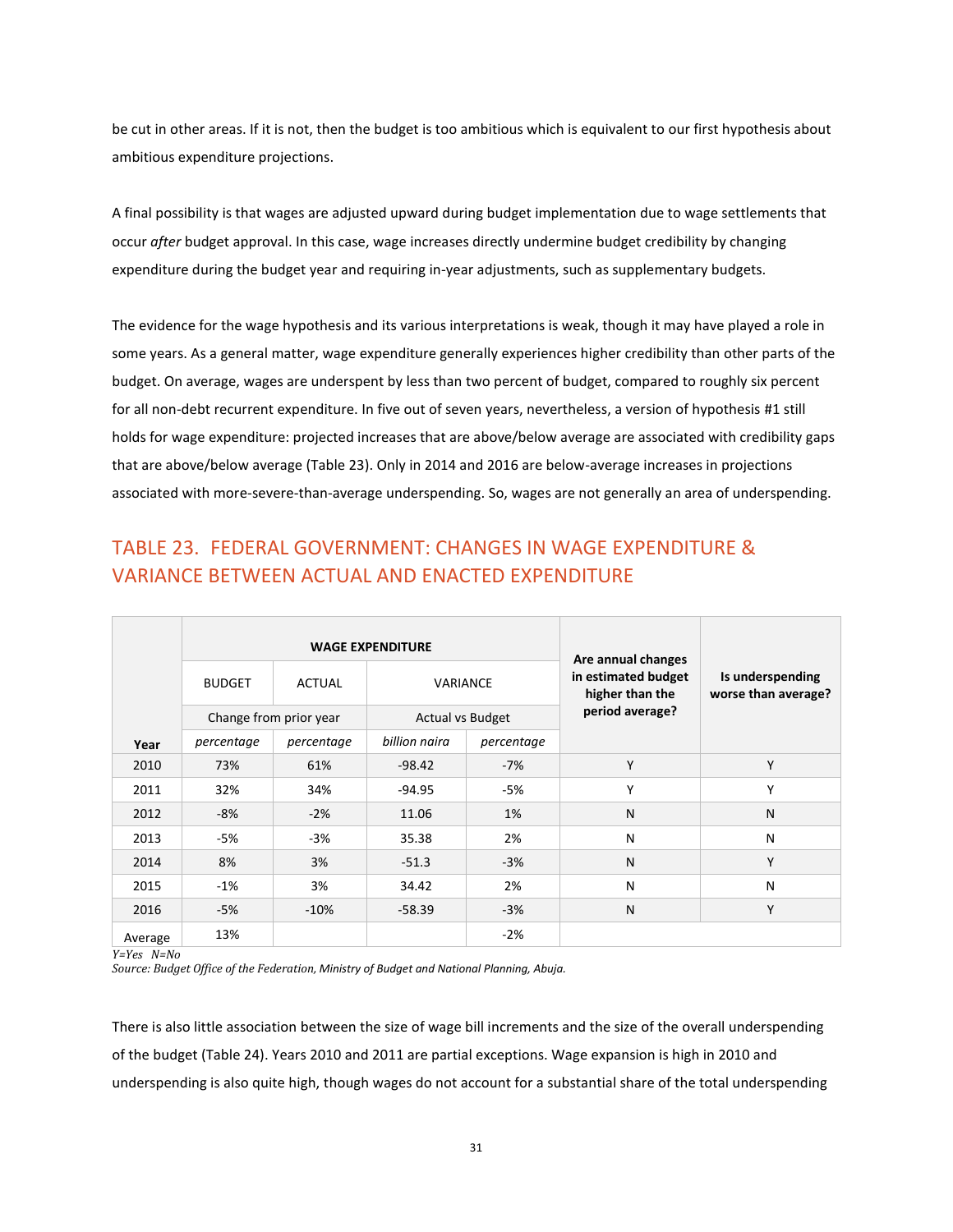in that year. In 2011, the size of the underspending on wages was half of total underspending, but in most other years, it was less than one tenth of total underspending. There are also several years in which the wage bill actually fell and actual spending was also far below budget, such as 2012 and 2016. In fact, the average variance in the aggregate budget in years where actual expenditure on wages fell was -16 percent (i.e., the budget was underspent by 16 percent in those years), while in the years when actual expenditure on wages increased it was - 12 percent, meaning that absolute wage increases were associated with higher budget credibility.

#### TABLE 24. WAGE CONTRIBUTION TO LOW CREDIBILITY AT AGGREGATE AND RECURRENT EXPENDITURE LEVEL

|      |                                                                  |                                     | <b>VARIANCE</b>                 |                     |                                                                                 |                                                                              |                                                                                                   |                                                                                                |
|------|------------------------------------------------------------------|-------------------------------------|---------------------------------|---------------------|---------------------------------------------------------------------------------|------------------------------------------------------------------------------|---------------------------------------------------------------------------------------------------|------------------------------------------------------------------------------------------------|
|      | Recurrent<br>(wage) as a<br>share of<br>aggregate<br>expenditure | Aggregate<br><b>Expenditure</b>     | Recurrent<br><b>Expenditure</b> | Recurrent<br>(wage) | Underspending<br>in recurrent<br>(wage) as a<br>share of total<br>underspending | Is recurrent<br>(wage) the<br>main driver of<br>underspending<br>in Nigeria? | Underspending<br>in recurrent<br>(wage) as a<br>share of Total<br>Recurrent<br><b>Expenditure</b> | Is recurrent<br>(wage) the<br>main driver of<br>underspending<br>for recurrent<br>expenditure? |
| Year | percent                                                          | Actual vs Budget (in billion naira) |                                 |                     | %                                                                               |                                                                              | %                                                                                                 |                                                                                                |
| 2009 | 27%                                                              | -507.93                             |                                 | $\Omega$            | 0%                                                                              | N                                                                            | 0%                                                                                                | N                                                                                              |
| 2010 | 29%                                                              | $-1,112.60$                         | $-249.53$                       | $-98.42$            | 9%                                                                              | N                                                                            | 39%                                                                                               | N                                                                                              |
| 2011 | 43%                                                              | $-182.69$                           | 134.16                          | $-94.95$            | 52%                                                                             | Υ                                                                            | $-71%$                                                                                            | Υ                                                                                              |
| 2012 | 38%                                                              | $-565.98$                           | 94.95                           | 11.06               | $-2%$                                                                           | N                                                                            | 12%                                                                                               | N                                                                                              |
| 2013 | 34%                                                              | -425.49                             | 207.43                          | 35.38               | $-8%$                                                                           | N                                                                            | 17%                                                                                               | N                                                                                              |
| 2014 | 37%                                                              | $-863.82$                           | 180.66                          | $-51.3$             | 6%                                                                              | N                                                                            | $-28%$                                                                                            | N                                                                                              |
| 2015 | 36%                                                              | $-300.54$                           | $-514.22$                       | 34.42               | $-12%$                                                                          | N                                                                            | -7%                                                                                               | N                                                                                              |
| 2016 | 29%                                                              | $-1,664.24$                         | $-242.56$                       | $-58.39$            | 4%                                                                              | N                                                                            | 24%                                                                                               | N                                                                                              |

*Source: Budget Office of the Federation, Ministry of Budget and National Planning, Abuja.*

The evidence that wage increases are associated with underspending in other areas, such as capital, is also limited. Again in 2010, the wage bill expansion was very significant, and this certainly crowded out other spending. However, overall, in years when the budget for wages rose, the capital budget was underspent by 39 percent, but in years when the budget for wages fell, budget implementation was even worse: the budget was underspent by 52 percent (the same basic relationship holds for actual, as opposed to budgeted, wage spending). It is thus difficult to assert that wage increases are associated with declines in capital spending against budget.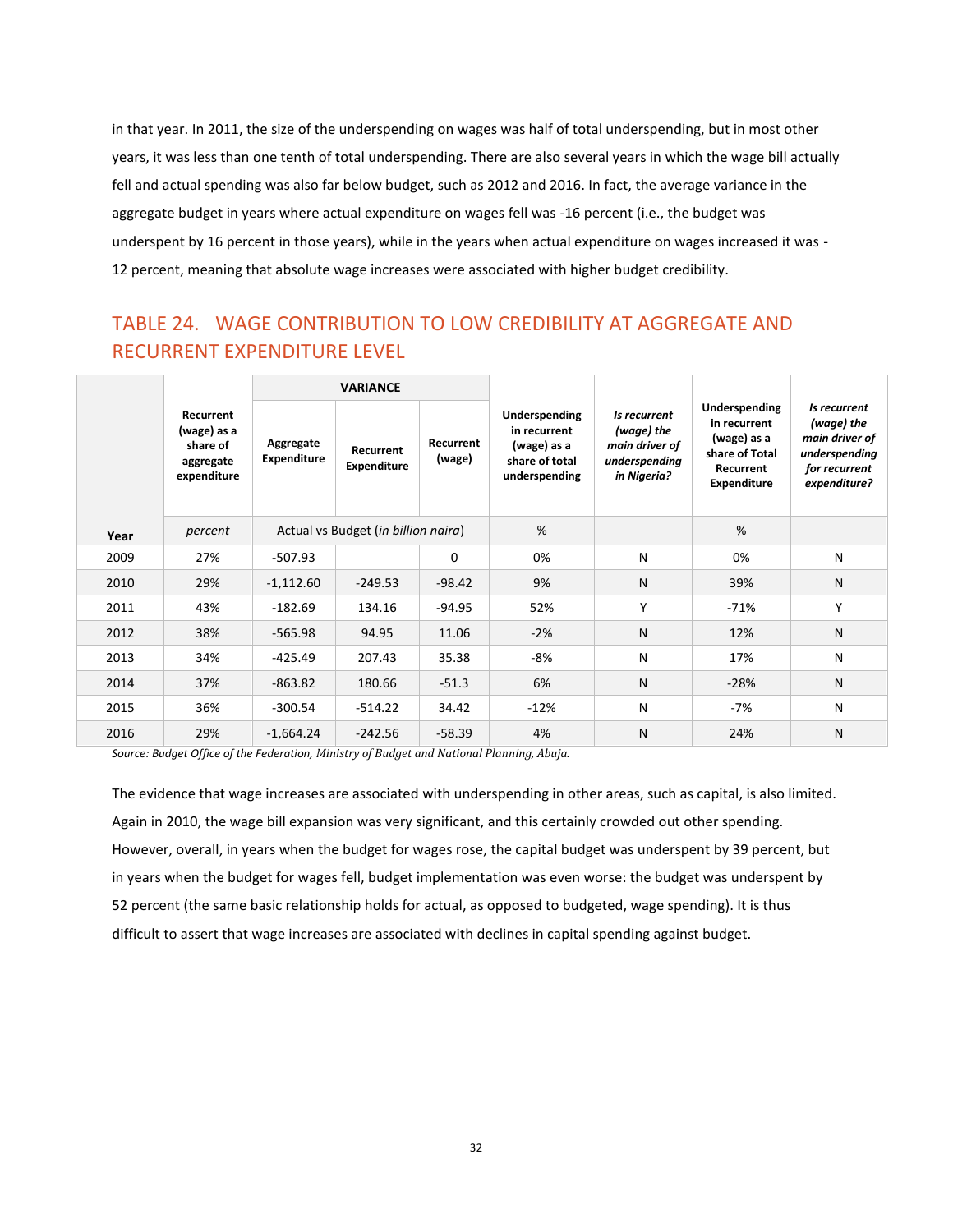#### TABLE 25. FEDERAL GOVERNMENT EXPENDITURE: CHANGES IN WAGES, CAPITAL EXPENDITURE AND AGGREGATE EXPENDITURE

|                        | Recurrent (wage) expenditure estimate |               | <b>VARIANCE</b>                 |                               |                                 |  |
|------------------------|---------------------------------------|---------------|---------------------------------|-------------------------------|---------------------------------|--|
| Change from prior year |                                       |               | Aggregate<br><b>Expenditure</b> | Capital<br><b>Expenditure</b> | Aggregate<br><b>Expenditure</b> |  |
|                        |                                       |               | <b>Actual vs Budget</b>         |                               |                                 |  |
| Year                   | In billion naira                      | In percentage | In billion naira                | In percentage                 | In percentage                   |  |
| 2009                   |                                       |               |                                 | $-39%$                        | $-16%$                          |  |
| 2010                   | 621.88                                | 73%           | $-1,112.60$                     | $-50%$                        | $-22%$                          |  |
| 2011                   | 469.99                                | 32%           | $-182.69$                       | $-20%$                        | -4%                             |  |
| 2012                   | $-149.31$                             | -8%           | -565.98                         | $-44%$                        | $-12%$                          |  |
| 2013                   | $-81.37$                              | $-5%$         | $-425.49$                       | $-40%$                        | $-9%$                           |  |
| 2014                   | 142.06                                | 8%            | $-863.82$                       | $-48%$                        | $-17%$                          |  |
| 2015                   | $-25.37$                              | $-1%$         | $-300.54$                       | $-35%$                        | -6%                             |  |
| 2016                   | $-86.59$                              | -5%           | $-1,664.24$                     | $-89%$                        | $-27%$                          |  |

*Source: Budget Office of the Federation, Ministry of Budget and National Planning, Abuja.*

The final question is whether there are cases where wage agreements caused the budget to shift during the year and led to lower budget credibility. In the years we are reviewing this appears to have happened only in 2010, which was a special case. The first half of 2010 featured a series of agitations for various levels of wage increase or improved conditions of service by the core civil service Academic Staff Union of Universities and Medical workers. The Government approved a net increase in wages by 53.37% with effect from July 1, 2010. These developments necessitated the approval of a supplementary budget of N644.75 billion. Personnel costs rose from the 2009 level of N867.04 billion to N1.38 trillion in 2010. By the government's own admission, the changes were not planned:

"*Despite these measures, recent non-discretionary actions like the sudden and unplanned wage increases and other national exigencies as occurred in 2010 posed considerable challenge to achieving the Government's budget objectives. As such, recurrent expenditure (in absolute terms) has been on the rise in recent years.*" (2010 Year-end Report released by the Budget Office of the Federation.)

Taking all the evidence together, there is little to support the idea that wages have been an important factor in undermining budget credibility in Nigeria, with the partial exceptions of 2010 and 2011.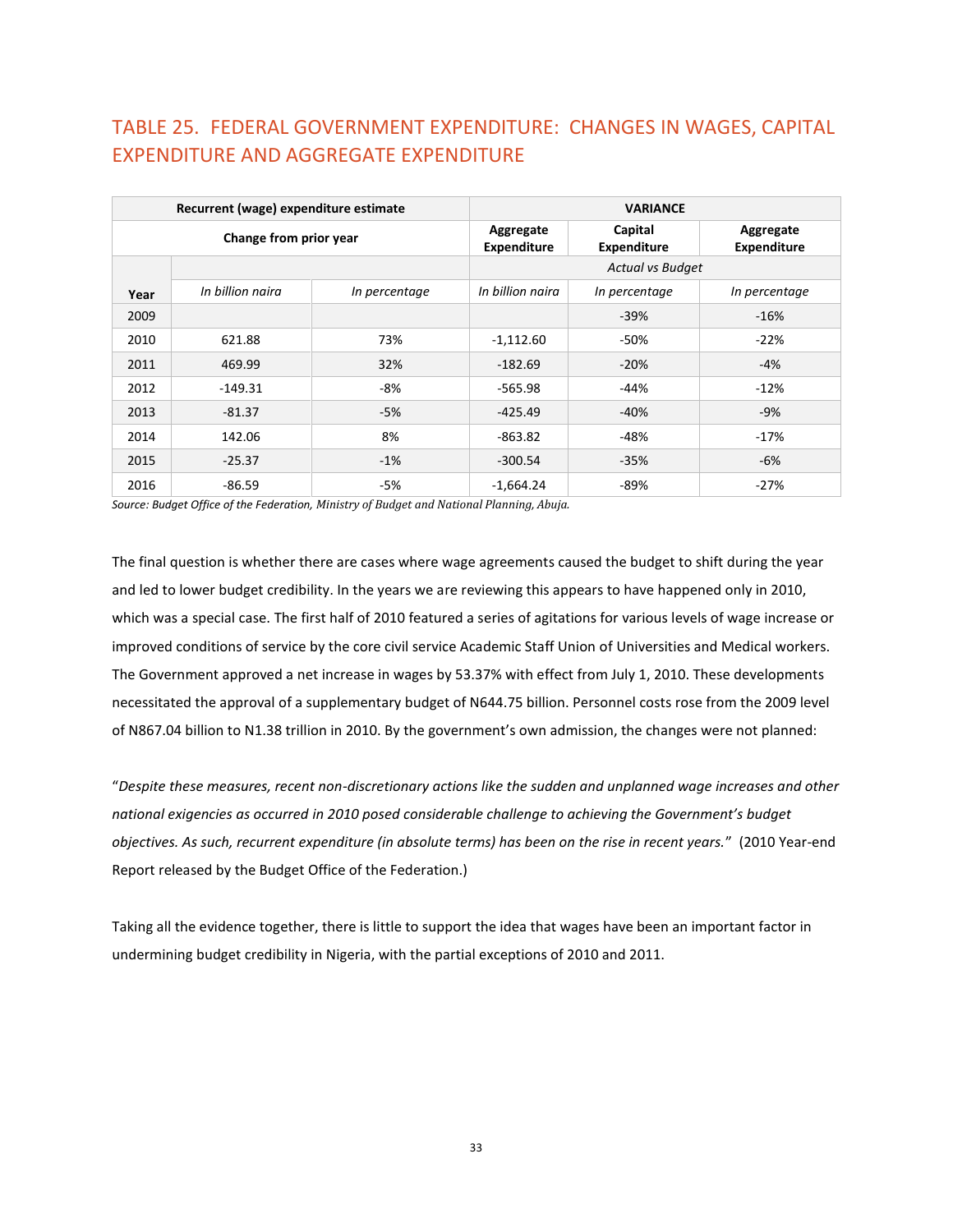## HYPOTHESIS 8: THERE IS A CONSISTENT SET OF FACTORS DRIVING UNDERSPENDING AND LOW BUDGET CREDIBILITY IN NIGERIA, RATHER THAN IDIOSYNCRATIC FACTORS EACH YEAR.

Having reviewed various hypotheses, we are left with a question of whether they tell us a clear story about the period from 2009 - 2016. For example, do ambitious revenue targets explain poor credibility in each year? Are they the main driver of underspending? Or are they a good explanation only in some years, while the role of the legislature is more important in other years?

Table 26 pulls together information about years in which our main hypotheses do explain credibility. We do not include the hypothesis related to the Excess Crude Account, as there is not even partial evidence to support it.

#### TABLE 26. DID EACH OF OUR HYPOTHESES PLAY A ROLE IN LOW BUDGET CREDIBILITY IN A PARTICULAR YEAR?

| <b>HYPOTHESES:</b> |                                                |                                                      |                                    |                                            |                                                                                            |                                                                              |  |  |  |  |
|--------------------|------------------------------------------------|------------------------------------------------------|------------------------------------|--------------------------------------------|--------------------------------------------------------------------------------------------|------------------------------------------------------------------------------|--|--|--|--|
| Year               | #1: Ambitious<br>Expenditure<br><b>Targets</b> | #2:<br><b>Ambitious</b><br>Revenue<br><b>Targets</b> | #6:<br>Legislative<br>Amendments** | #4:<br>Most<br>underspending<br>is capital | #5:<br><b>Most</b><br><b>Underspending is</b><br>in Economic<br>Sector<br>(Infrastructure) | #7:<br><b>High Wage Bill</b><br><b>Accounts for</b><br>High<br>Underspending |  |  |  |  |
| 2009               | N                                              |                                                      | ٧                                  | v                                          |                                                                                            | N                                                                            |  |  |  |  |
| 2010               | v                                              | N                                                    |                                    | v                                          | ٠                                                                                          | $\checkmark$                                                                 |  |  |  |  |
| 2011               | v                                              | N                                                    | v                                  | v                                          | -                                                                                          | $\mathsf{v}$                                                                 |  |  |  |  |
| 2012               |                                                | v                                                    | N                                  |                                            |                                                                                            | N                                                                            |  |  |  |  |
| 2013               | $\mathbf v$                                    | N                                                    | $\mathbf v$                        | v                                          | $\mathbf{v}$                                                                               | N                                                                            |  |  |  |  |
| 2014               | Ν                                              | $\mathbf v$                                          | v                                  |                                            |                                                                                            | N                                                                            |  |  |  |  |
| 2015               | $\mathbf v$                                    | $\mathbf v$                                          | $\mathbf v$                        | $\mathbf{v}$                               | $\mathbf v$                                                                                | N                                                                            |  |  |  |  |
| 2016               |                                                | $\mathbf{v}$                                         | Ν                                  |                                            |                                                                                            | N                                                                            |  |  |  |  |

*\*\*As we discuss above, in 2013 and 2015, legislative amendments did introduce underspending, but they did not necessarily worsen credibility. We find that the original budget was farther below actual spending than the enacted budget was above actual spending.*

What does this show? First, multiple factors are at play in each year. There is not even one year where none of our hypotheses is true, and in all years, more than two of them are relevant. The table also suggests some important nuances. Under-collection of revenue tied to ambitious expenditure targets is associated with low credibility in four years. But neither revenue nor expenditure explains outcomes in 2013, and only ambitious expenditure projections are relevant in 2010 and 2011. Underspending in 2013 may be better explained by legislative amendments to the budget. Wage growth seems to explain part of the credibility problem in 2010 only. What is true in all years from 2012-2016 is that underspending of the capital budget, mainly large infrastructure projects in the economic sector, is where underspending is concentrated. This underspending mainly reflects unrealistic budgeting, but there are also challenges in budget execution evidenced by low execution rates against released